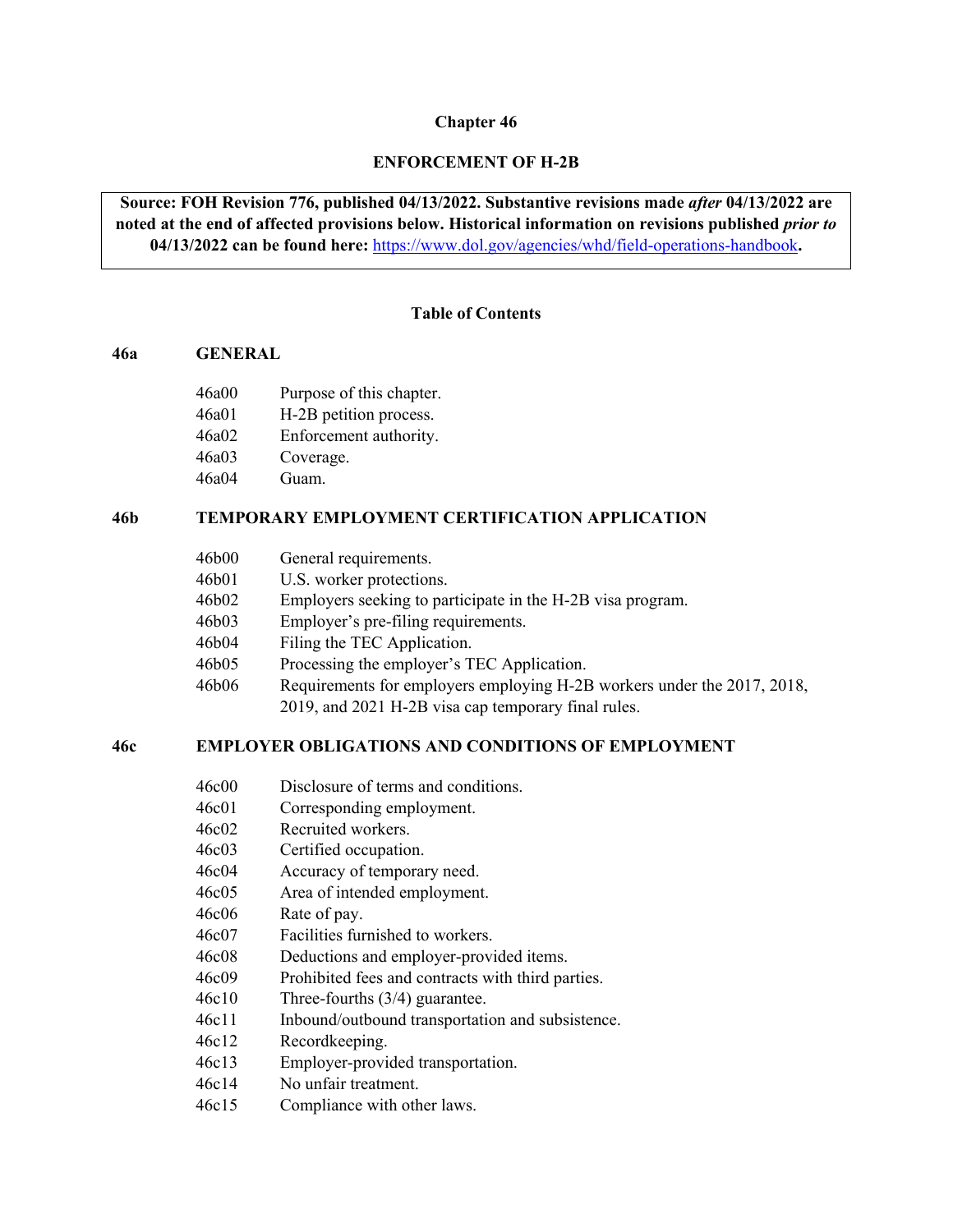#### **[46d ENFORCEMENT PROCESS](#page-31-0)**

| 46d00 | WHD's authority.      |
|-------|-----------------------|
| 46d01 | Types of violations.  |
| 46d02 | Employer cooperation. |

#### <span id="page-1-0"></span>**46a GENERAL**

#### <span id="page-1-1"></span>**46a00 Purpose of this chapter.**

The H-2B portion of the Immigration and Nationality Act (INA) governs the admission of nonimmigrants to the United States to perform temporary nonagricultural labor or services. WHD's enforcement authority over that program is described in [29 CFR](https://www.ecfr.gov/current/title-29/subtitle-B/chapter-V/subchapter-A/part-503/subpart-B/section-503.16) part 503 and 20 [CFR part](https://www.ecfr.gov/current/title-20/chapter-V/part-655/subpart-A/section-655.5) 655. This chapter discusses that program and WHD's enforcement authority.

The H-2B visa program allows U.S. employers to bring foreign workers to the United States to perform non-agricultural labor or services of a temporary nature—that is, based on a onetime occurrence, a seasonal need, a peak load need, or an intermittent need.

Before filing a petition with USCIS for a worker through the H-2B visa program, employer must generally obtain an approved temporary labor certification (TLC) from DOL or, if the worker(s) will be employed in Guam, from the Governor of Guam.

The employer must demonstrate to and receive a certification from DOL that there are not sufficient U.S. workers who are qualified and who will be available to perform the work in the area of intended employment at the time needed and that the employment of foreign workers will not adversely affect the wages and working conditions of U.S. workers similarly employed.

References: 8 U.S.C. 1101(a)(15)(H)(ii)(b) [8 CFR 214.2\(h\)\(6\)](https://www.ecfr.gov/current/title-8/chapter-I/subchapter-B/part-214/section-214.2#p-214.2(h)(6)) [29 CFR part 503](https://ecfr.federalregister.gov/current/title-29/subtitle-B/chapter-V/subchapter-A/part-503?toc=1) [20 CFR part 655](https://ecfr.federalregister.gov/current/title-20/chapter-V/part-655/subpart-A/subject-group-ECFRae4bb67a02047fb/section-655.18)

### <span id="page-1-2"></span>**46a01 H-2B petition process.**

### **(a) Employment and Training Administration.**

- (1) An employer seeking to employ temporary nonimmigrant workers through the H-2B visa program must first submit an Application for Prevailing Wage Determination (the Form ETA-9141), also called a "PWD Application," to DOL's Employment and Training Administration (ETA), Office of Foreign Labor Certification (OFLC).
- (2) After ETA has approved a prevailing wage rate for the occupation, geographic location, and time indicated in the PWD Application, the employer seeking to participate in the H-2B visa program may submit an Application for Temporary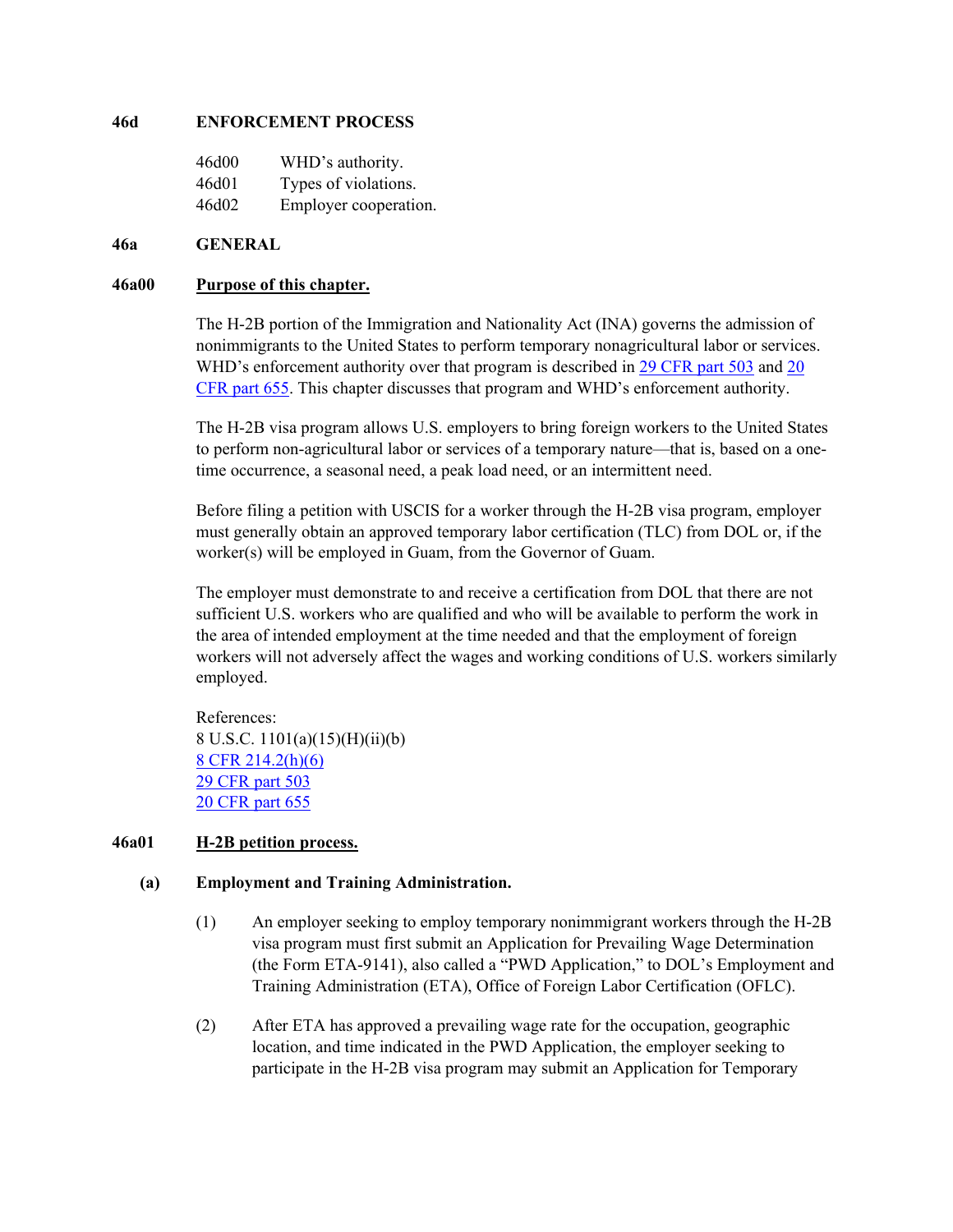Employment Certification (the Form ETA-9142B and its Appendices), also called a "TEC Application," to ETA.

- (3) If the TEC Application complies with the requirements, ETA gives the employer instructions on recruiting U.S. workers. After recruiting, the employer must submit a recruitment report explaining its efforts and, if any U.S. applicants were rejected, the reasons it rejected those workers.
- (4) ETA then either certifies or denies the TEC Application based on its determinations of, among other things, the need for and classification of temporary workers, the sufficiency of the employer's recruitment efforts, and the validity of the employer's submitted prevailing wage.

## **(b) Department of Homeland Security, U.S. Citizenship and Immigration Services.**

After ETA has certified the TEC Application, the employer may submit the certified TEC to the Department of Homeland Security's (DHS) U.S. Citizenship and Immigration Services (USCIS), along with a Form I-129 Petition for a Nonimmigrant Worker and other required documentation. USCIS reviews the petition and sends its determination to the employer using a Form I-797 Notice of Action. DHS makes the final determination as to whether the prospective employer's need is temporary in nature.

## **(c) Department of State.**

After receiving a Form I-797 indicating USCIS's approval, the employer may direct prospective workers to apply for a visa with the State Department, typically at a U.S. Consulate in the worker's home country. The State Department reviews each prospective H-2B worker's application and documents to determine eligibility for admission into the United States. If it issues the H-2B visa, the employer may employ the nonimmigrant worker.

### <span id="page-2-0"></span>**46a02 Enforcement authority.**

### **(a) History of enforcement authority.**

- (1) Effective in 2009, DHS delegated enforcement authority over certain portions of the H-2B visa program to DOL. The Secretary of Labor, in turn, delegated that authority to WHD.
- (2) DOL's 2008 Final Rule introduced WHD's enforcement procedures. The 2008 Rule also established conditions and procedures for the debarment of employers, attorneys, and agents participating in the H-2B foreign labor certification process. WHD continues to enforce the 2008 Rule for TEC Applications certified before April 29, 2015.
- (3) In 2015, DOL and DHS jointly issued an Interim Final Rule. WHD enforces the 2015 Rule for all H-2B TEC Applications certified on or after April 29, 2015.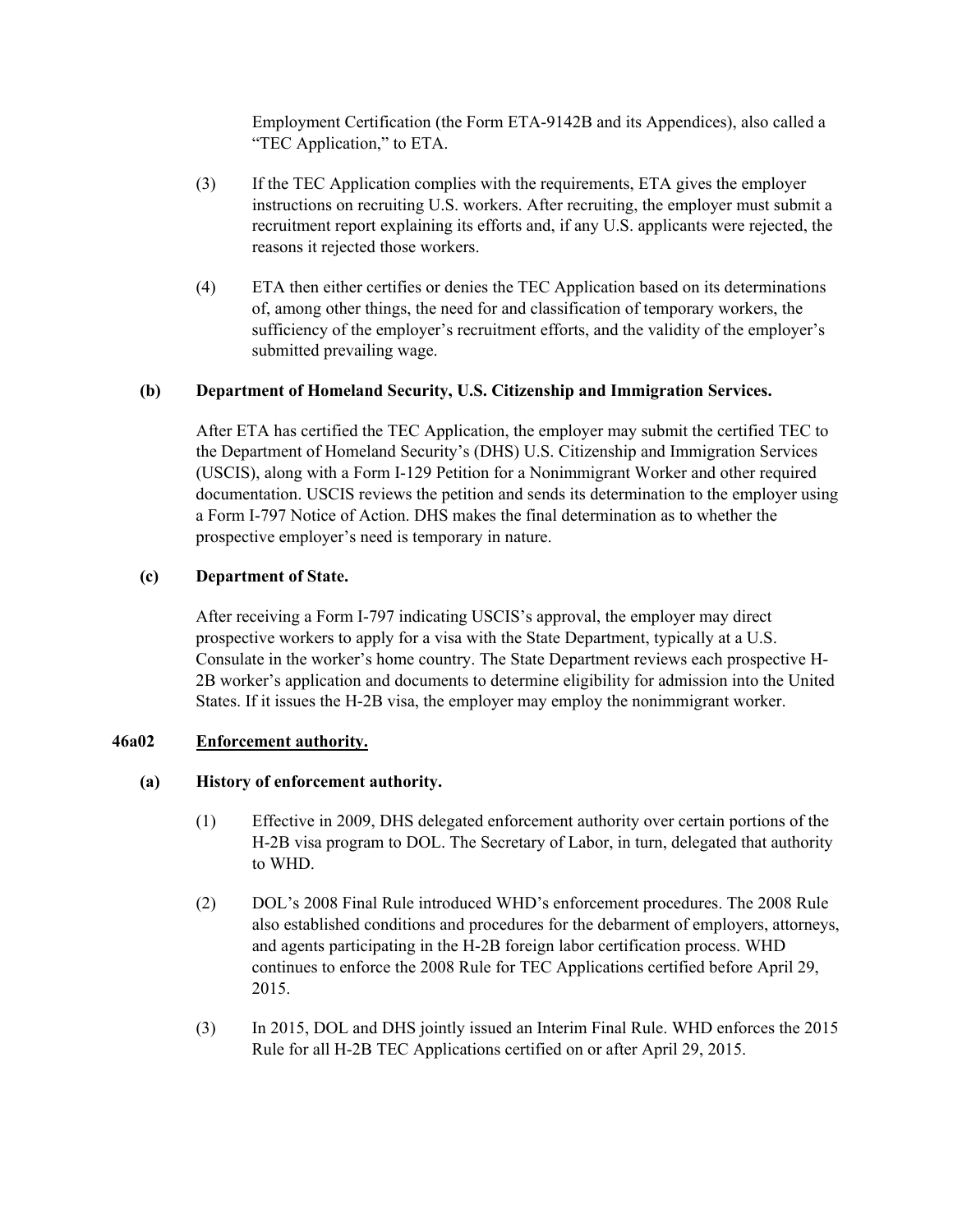(4) This Chapter discusses primarily the 2015 Rule. Questions relating to the enforcement of the 2008 Rule should be directed to the nearest WHD district office.

## **(b) Rights WHD enforces and remedies available.**

WHD enforces certain employer obligations, including offering employment to qualified U.S. workers and not laying off or displacing U.S. workers in violation of program requirements. WHD has the responsibility to carry out investigations, inspections, and law enforcement functions and, in appropriate instances, to impose penalties; debar from future certifications; recommend revoking existing certifications; and seek remedies for violations, including recovery of unpaid wages and reinstatement of improperly laid off or displaced U.S. workers. In general, the H-2B regulations include protections and provisions for the following workers:

- (1) H-2B workers, meaning those foreign workers employed in the United States pursuant to an H-2B visa.
- (2) Recruited workers, meaning those U.S. workers hired in response to the employer's recruitment obligations. This includes: workers who applied to or were referred to the job order; former workers from the previous year contacted by the employer in compliance with [20 CFR 655.43;](https://www.ecfr.gov/current/title-20/chapter-V/part-655/subpart-A/subject-group-ECFR1fea603af3f860d/section-655.43) U.S. workers laid off within 120 calendar days of the employer's date of need and rehired in compliance with  $20 \text{ CFR } 655.20(v)$  and  $655.20(w)$  and  $29$  CFR  $503.16(v)$  and  $503.16(w)$ ; and any other workers who applied to the job opportunity or were hired until 21 days before the date of need listed on the TEC Application. See [FOH 46c02](#page-16-1) for further discussion of recruited workers. Whether a U.S. worker constitutes a recruited worker is dependent on the date the worker was recruited, referred, or hired, or the manner in which the worker was referred to the job opportunity. Consequently, the definition of recruited worker is narrower than that of corresponding worker (see below).
- (3) Corresponding workers, meaning those workers without H-2B visas employed by employers holding TEC Applications and performing substantially the same work as included in the job order or performed by H-2B workers, with certain exceptions as described in [20 CFR 655.5](https://www.ecfr.gov/current/title-20/chapter-V/part-655/subpart-A/section-655.5) and [29 CFR 503.4.](https://www.ecfr.gov/current/title-29/subtitle-B/chapter-V/subchapter-A/part-503/subpart-A/section-503.4) As the definition of corresponding worker is dependent on the nature of the work, this definition is broader than that of a recruited worker (see above). (Congress has prohibited DOL from enforcing the definition of corresponding employment; see [FOH 46a02\(d\)\)](#page-2-0).

# **(c) WHD's authority to investigate.**

WHD may investigate compliance with H-2B visa program obligations under a complaint or otherwise. In connection with such an investigation, WHD may enter and inspect any premises, land, property, worksite, vehicles, structure, facility, place, and records (and make transcriptions, photographs, scans, videos, photocopies, or use any other means to record the content of the records or preserve images of places or objects), question any person, or gather any information, in whatever form, as may be appropriate. WHD conducts investigations in a manner that protects the confidentiality of any complainant or other source to the extent permitted by the law.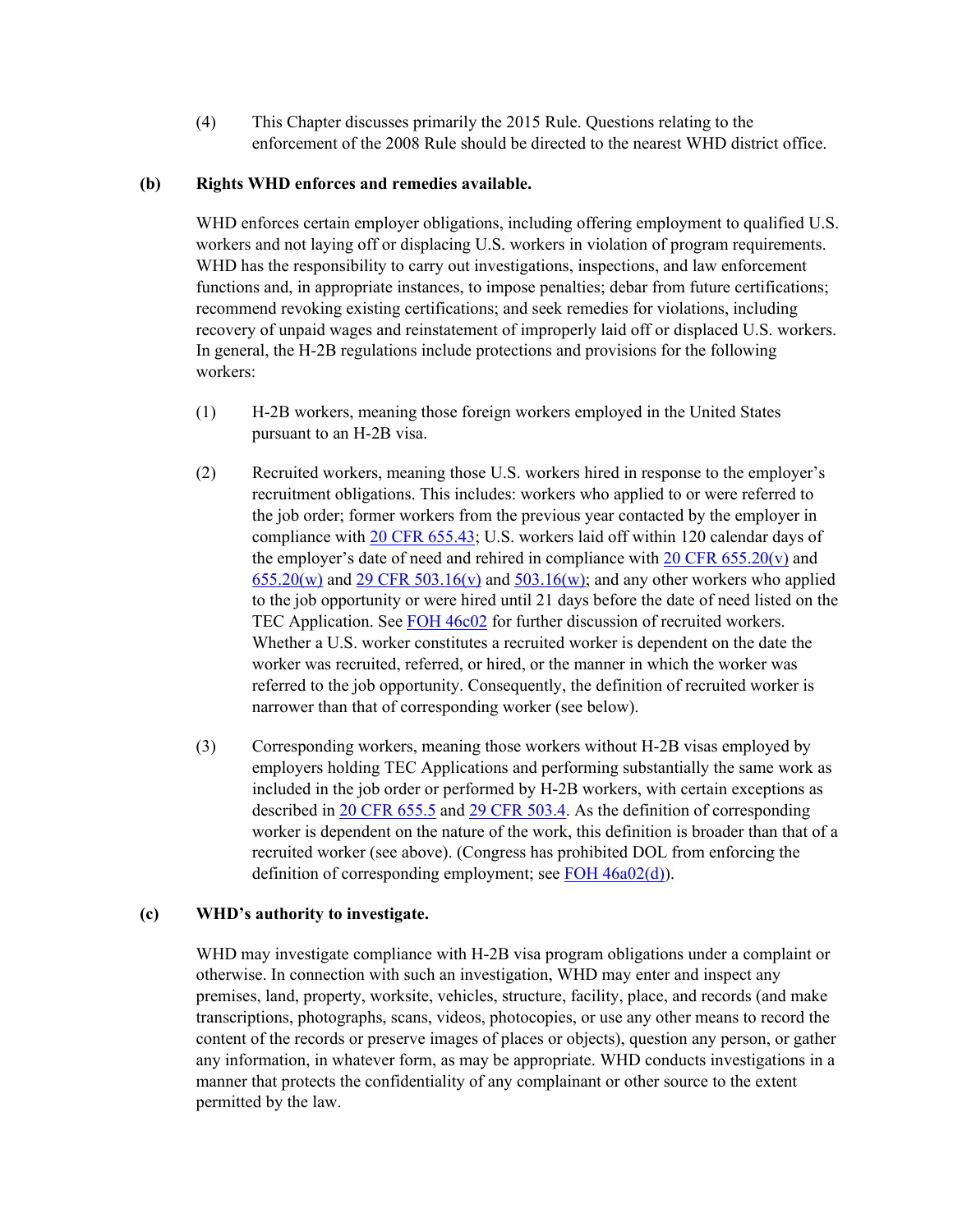## **(d) Enforcement of corresponding employment and three-fourths guarantee.**

- (1) The 2016 Department of Labor Appropriations Act prohibited DOL from using any funds to enforce the definition of corresponding employment found in [20 CFR 655.5](https://www.ecfr.gov/current/title-20/chapter-V/part-655/subpart-A/section-655.5) or the three-fourths guarantee rule definition found in [20 CFR 655.20.](https://www.ecfr.gov/current/title-20/chapter-V/part-655/subpart-A/subject-group-ECFRae36799c508ea0f/section-655.20)Corresponding employment is, very generally, the employment of workers without H-2B visas in the same work included in the job order or performed by the H-2B workers (with some exceptions). The three-fourths guarantee is, very generally, the guarantee of a minimum number of hours within the work contract period. (*S*ee definitions in [FOH](#page-16-0)  [46c01](#page-16-0) of corresponding employment and in [FOH46c10](#page-26-0) of the three-fourths guarantee). This prohibition has been included in each successive budget authorization since 2016. These laws do not limit WHD's authority to enforce the H-2B requirements on behalf of U.S. workers hired in response to recruitment obligations of employers participating in the H-2B visa program, U.S. applicants for H-2B jobs, or any similarly employed U.S. workers laid off during the period 120 days before the date of need throughout the period of H-2B certification.
- (2) None of those acts vacated the regulations regarding corresponding employment and the three-fourths guarantee. Employers participating in the H-2B visa program have a legal obligation to comply with these requirements (and thus they are described in this chapter), even though DOL may not currently use any funds to enforce them.

# **(e) Definition of prevailing wages.**

The 2016 DOL Appropriations Act and successive budget authorizations also amended the definition of *prevailing wages*, making the H-2B wage rate the higher of:

- (1) The actual wage level paid by the employer to other employees with similar experience and qualifications for the occupation in the same location; and
- (2) The prevailing wage level for the occupational classification in which the H-2B nonimmigrant will be employed.

The acts also permit employers to submit methodologically sound private wage surveys.

References: [20 CFR 655.6](https://www.ecfr.gov/current/title-20/chapter-V/part-655/subpart-A/section-655.6) 8 U.S.C. 1184(c)(14) 2016 Department of Labor Appropriations Act, Pub. L. 114-113, Title I, Division H [20 CFR 655.2\(b\)](https://ecfr.federalregister.gov/current/title-20/chapter-V/part-655#p-655.2(b)) [29 CFR 503.1\(c\)](https://ecfr.federalregister.gov/current/title-29/subtitle-B/chapter-V/subchapter-A/part-503/subpart-A/section-503.1#p-503.1(c)) *Adm'r v. Strates Shows, Inc.*, ARB Case No. 15-069 (Aug. 16, 2017) *Adm'r v. Wade Shows*, ARB Case No. 15-052 (Sept. 11, 2017)

# <span id="page-4-0"></span>**46a03 Coverage.**

# **(a) Employers with approved TEC Applications.**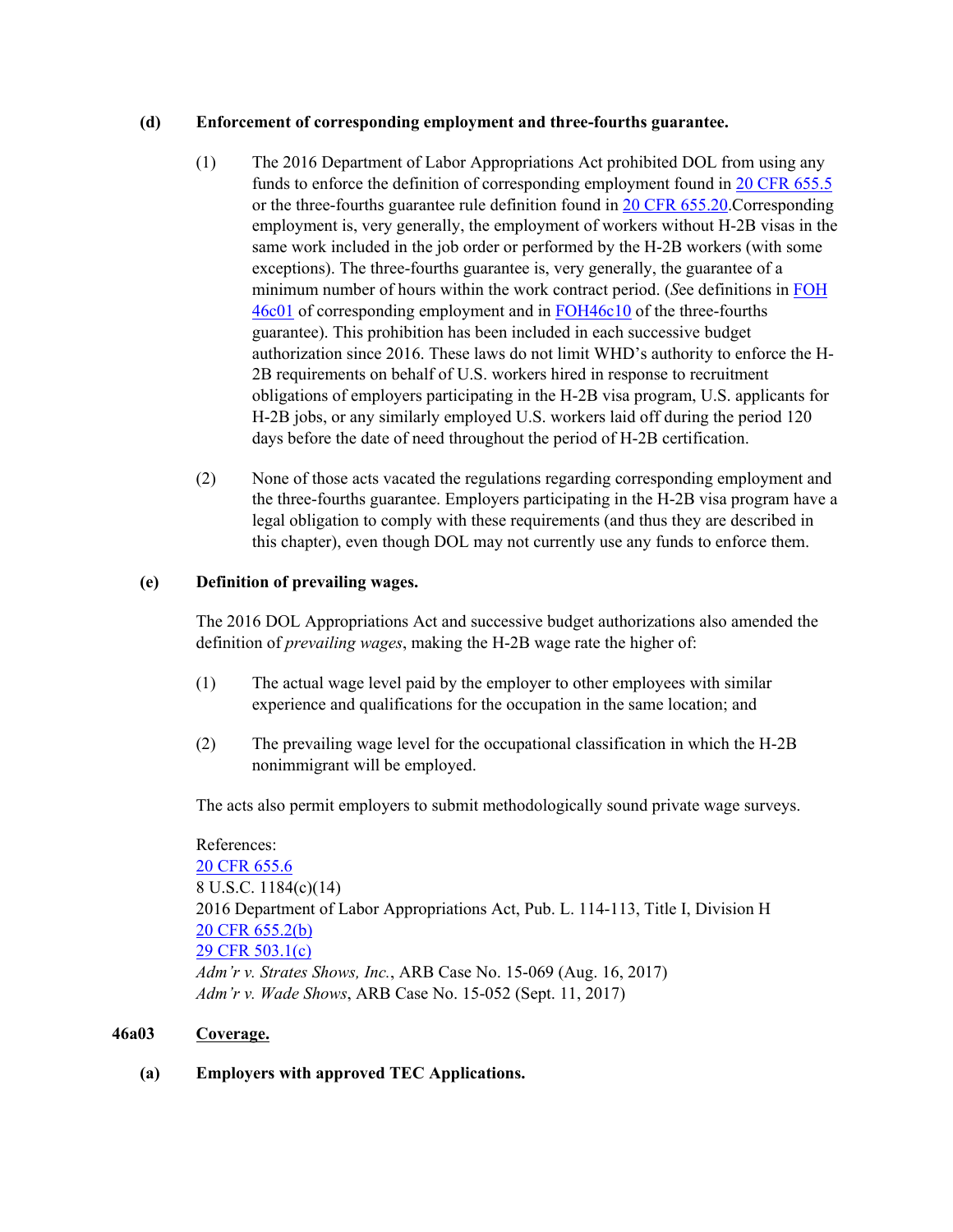In general, employers who have an approved TEC Application must comply with the H-2B visa program requirements.

- (1) In general, the employer participating in the H-2B visa program identified on the TEC Application is the employer responsible for compliance with H-2B requirements and is the subject of the H-2B investigation. In appropriate circumstances, DOL may hold individuals personally liable to more effectively remedy any violations found.
- (2) An established "successor-in-interest" to the employer listed on the TEC Application may be held liable for its predecessor's actions and obligations. When determining whether an entity is a successor in interest to an employer, WHD examines factors such as substantial continuity of the same business operations, use of the same facilities, continuity of the workforce, and similarity of supervisory personnel.
- (3) A TEC Application cannot be transferred from one employer to another, unless the employer to which it is transferred is a successor in interest to the employer to which it was issued.
- (4) In appropriate circumstances, WHD will seek remedies from an employer's agent or attorney and may seek debarment of an agent or attorney.

References: [20 CFR 655.5](https://www.ecfr.gov/current/title-20/chapter-V/part-655/subpart-A/section-655.5) [20 CFR 655.55](https://www.ecfr.gov/current/title-20/chapter-V/part-655/subpart-A/subject-group-ECFR6c9d2ee99143e91/section-655.55) [29 CFR 503.4](https://ecfr.federalregister.gov/current/title-29/subtitle-B/chapter-V/subchapter-A/part-503/subpart-A/section-503.4) [29 CFR 503.20\(b\)](https://ecfr.federalregister.gov/current/title-29/subtitle-B/chapter-V/subchapter-A/part-503/subpart-B/section-503.20) [29 CFR 503.24\(a\)–](https://www.ecfr.gov/current/title-29/subtitle-B/chapter-V/subchapter-A/part-503/subpart-B/section-503.24#p-503.24(a))[\(b\)](https://www.ecfr.gov/current/title-29/subtitle-B/chapter-V/subchapter-A/part-503/subpart-B/section-503.24#p-503.24(b)) [80 FR 24084](https://www.federalregister.gov/documents/2015/04/29/2015-09694/temporary-non-agricultural-employment-of-h-2b-aliens-in-the-united-states)

# **(b) Other protections for H-2B workers.**

H-2B workers are also entitled to protections under all other applicable programs enforced by the WHD when covered by these statutes. For example, H-2B workers are frequently covered by the FLSA and may be covered by the Migrant and Seasonal Agricultural Worker Protection Act (MSPA), OSHA Field Sanitation, the Davis-Bacon Act (DBA), and the McNamara-O'Hara Service Contract Act (SCA).

References: [29 CFR 4.110](https://ecfr.federalregister.gov/current/title-29/subtitle-A/part-4/subpart-C/subject-group-ECFR8772d074bb28a9d/section-4.110) [29 CFR 5.5](https://ecfr.federalregister.gov/current/title-29/subtitle-A/part-5/subpart-A/section-5.5) [29 CFR 500.20](https://ecfr.federalregister.gov/current/title-29/subtitle-B/chapter-V/subchapter-A/part-500/subpart-A/section-500.20) [29 CFR 776](https://ecfr.federalregister.gov/current/title-29/subtitle-B/chapter-V/subchapter-B/part-776) [29 CFR 1928.110](https://ecfr.federalregister.gov/current/title-29/subtitle-B/chapter-XVII/part-1928/subpart-I/section-1928.110)

<span id="page-5-0"></span>**46a04 Guam.**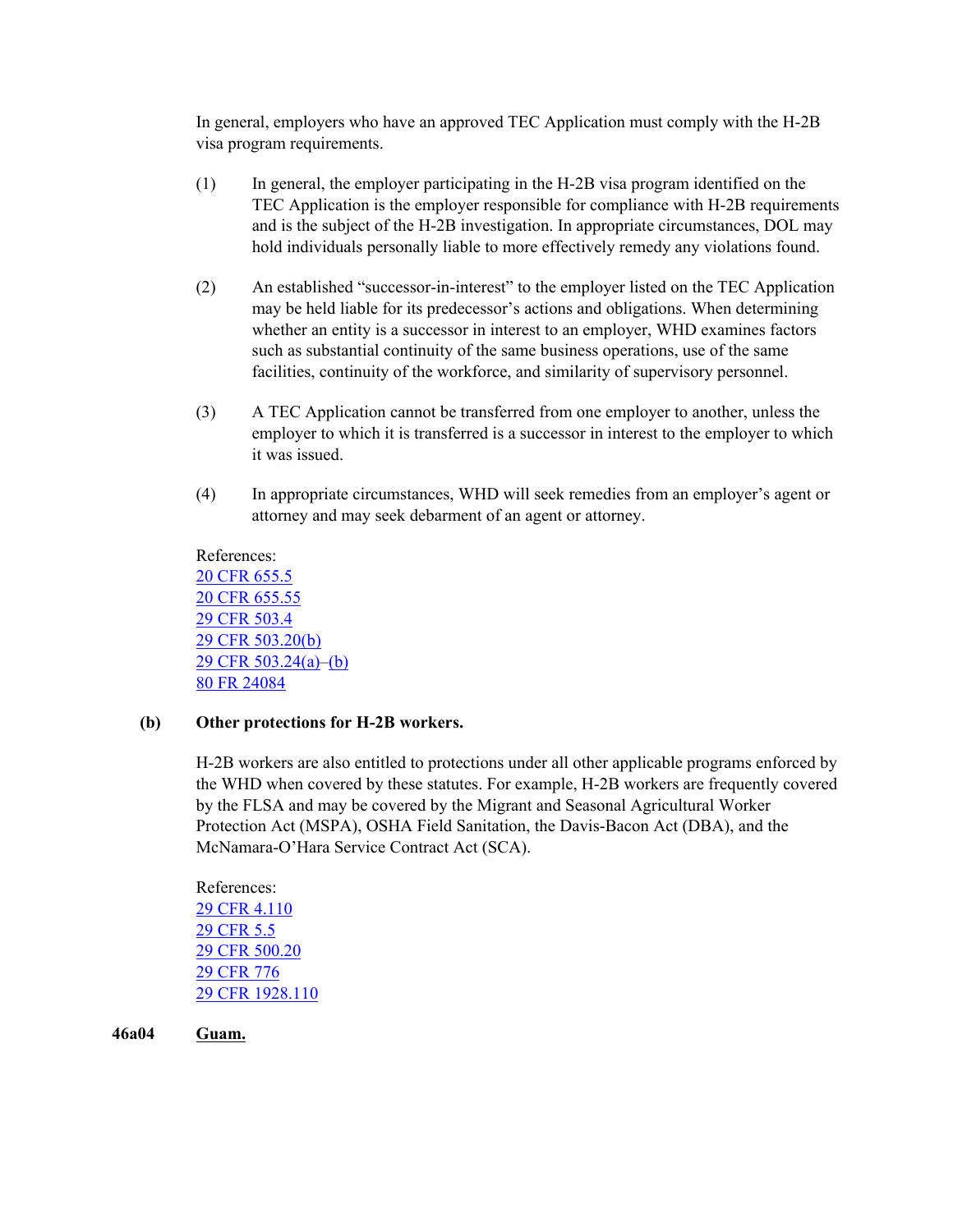DOL does not certify to USCIS the temporary employment of H-2B workers, or enforce compliance with the H-2B visa program, in Guam. Those functions are performed by the Governor of Guam or a designated representative.

References: [20 CFR 655.3](https://ecfr.federalregister.gov/current/title-20/chapter-V/part-655/subpart-A/section-655.3) [29 CFR 503.2](https://ecfr.federalregister.gov/current/title-29/subtitle-B/chapter-V/subchapter-A/part-503/subpart-A/section-503.2) [8 CFR 214.2\(h\)\(1\)\(ii\)\(D\)](https://ecfr.federalregister.gov/current/title-8/chapter-I/subchapter-B/part-214/section-214.2)

## <span id="page-6-0"></span>**46b TEMPORARY EMPLOYMENT CERTIFICATION APPLICATION**

#### <span id="page-6-1"></span>**46b00 General requirements.**

As part of the certification process, the employer filing a TEC Application must agree to comply with the requirements set forth in the 2015 Rule. The employer must perform preand post-filing activities demonstrating the need for temporary, nonimmigrant workers, and that hiring such workers will not displace qualified U.S. workers.

Reference: [20 CFR 655.40](https://ecfr.federalregister.gov/current/title-20/chapter-V/part-655/subpart-A/subject-group-ECFRea223c282a7e9ad)

#### <span id="page-6-2"></span>**46b01 U.S. worker protections.**

DHS regulations require that the employment of nonimmigrant workers not adversely affect the wages and working conditions of similarly employed U.S. workers. As such, many of the H-2B provisions relate to protecting the wages and working conditions of U.S. workers, and WHD will review compliance with these provisions in any investigation. Possible sanctions and remedies for violations of these provisions include: the recovery of unpaid wages for workers (including for U.S. workers hired within the recruitment period); reinstatement and make-whole relief for any U.S. worker who has been improperly rejected for employment, laid off, or displaced; the assessment of civil money penalties; debarment; and/or the recommendation of revocation of the current certificate. The highest penalties are reserved for any willful failures involving harm to U.S. workers.

References: [29 CFR 503.20](https://www.ecfr.gov/current/title-29/subtitle-B/chapter-V/subchapter-A/part-503/subpart-B/section-503.20)  [29 CFR 503.23](https://www.ecfr.gov/current/title-29/subtitle-B/chapter-V/subchapter-A/part-503/subpart-B/section-503.23) 

#### **(a) Authorization from DHS.**

The INA allows DHS to approve petitions for H-2B workers after consulting with appropriate government agencies, and DHS has determined that DOL is the appropriate agency.

#### **(b) Requirement to recruit U.S. workers.**

Before employing H-2B workers, the employer must test the labor market in the intended area of employment – the geographic area within normal commuting distance of the worksite – to ensure that there are no qualified U.S. workers available for the position for which the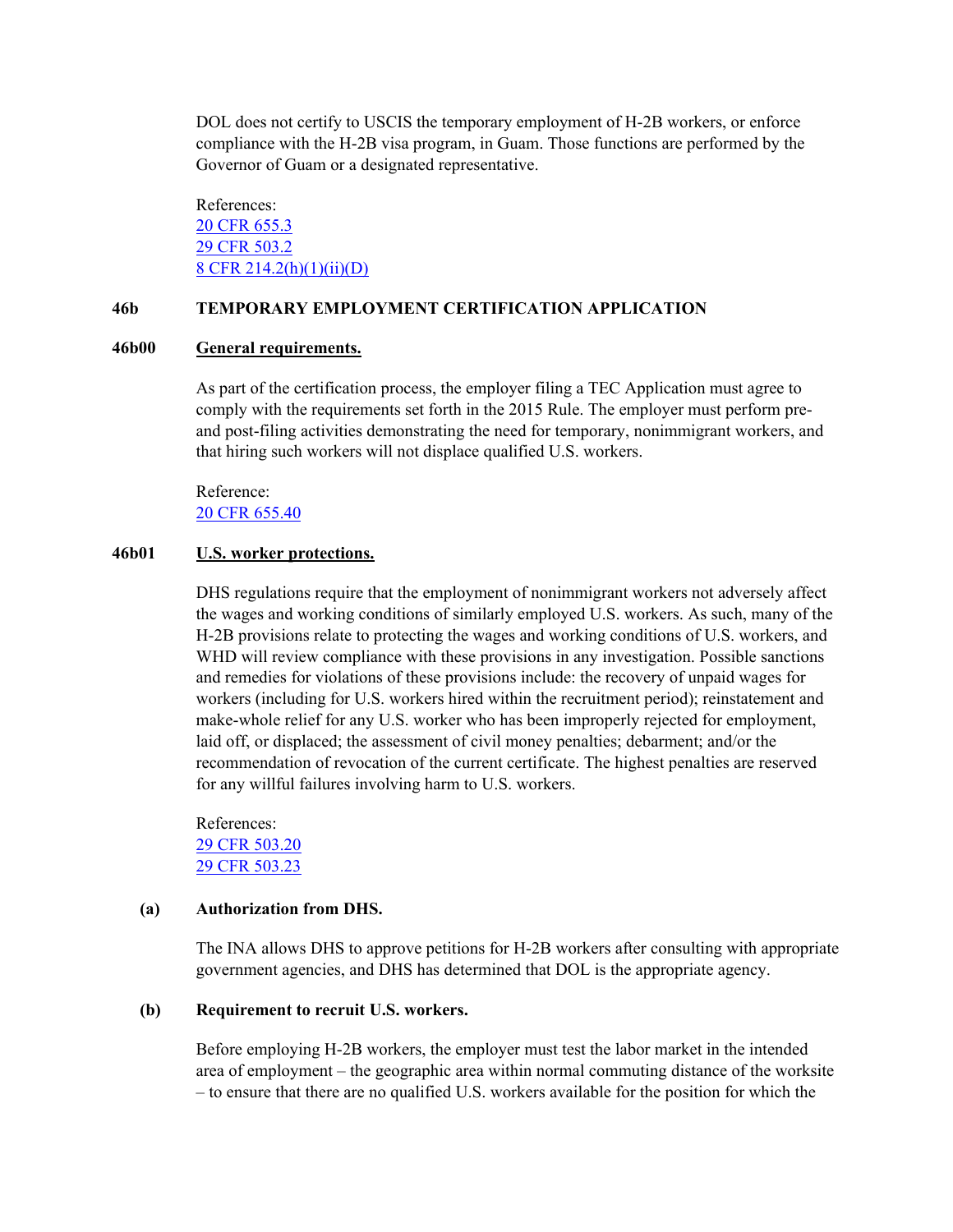employer is seeking certification (see discussion in [FOH 46c05\(a\)](#page-19-0) regarding area of intended employment). Recruitment must begin once ETA gives the employer the instruction to begin recruitment (see discussion in  $FOH 46a01(a)(3)$ ). The employer must accept referrals and applications of all U.S. applicants interested in the position until 21 days before the date of need listed on the TEC Application. As described more fully in FOH  $46b01(c)$ , the employer must pay recruited U.S. workers at least the same wages as the H-2B workers, and offer at least the same benefits, wages, and working conditions as offered to the H-2B workers. For example, if the employer offers \$15 per hour, 45 hours per week, and overtime pay to H-2B workers, it must pay the same wages and offer the same conditions to recruited U.S. workers.

References: [20 CFR 655.40\(](https://ecfr.federalregister.gov/current/title-20/chapter-V/part-655/subpart-A/subject-group-ECFRea223c282a7e9ad)c) [20 CFR 655.40–](https://ecfr.federalregister.gov/current/title-20/chapter-V/part-655/subpart-A/subject-group-ECFRea223c282a7e9ad/section-655.40)[655.48](https://ecfr.federalregister.gov/current/title-20/chapter-V/part-655/subpart-A/subject-group-ECFRea223c282a7e9ad/section-655.48)

#### **(c) Obligation to hire U.S. workers.**

The employer must consider all U.S. applicants for the job opportunity and must hire any applicants who are qualified and will be available. The employer must consider for employment all qualified U.S. workers regardless of race, color, national origin, age, sex, religion, disability, or citizenship. A U.S. worker who applies for the job may be rejected only for lawful, job-related reasons.

References: [20 CFR 655.20\(r\)](https://ecfr.federalregister.gov/current/title-20/chapter-V/part-655/subpart-A/subject-group-ECFR336f15c59465a9a/section-655.20) [20 CFR 655.40\(](https://ecfr.federalregister.gov/current/title-20/chapter-V/part-655/subpart-A/subject-group-ECFRea223c282a7e9ad)e) [29 CFR 503.16\(r\)](https://www.ecfr.gov/current/title-29/subtitle-B/chapter-V/subchapter-A/part-503/subpart-B/section-503.16#p-503.16(r))

#### **(d) Procedure for interviewing U.S. workers.**

The employer must conduct interviews by phone or use a procedure for the interviews to be conducted in the location where the worker is recruited so that the worker incurs little or no cost. Employers cannot give potential H-2B workers more favorable treatment for such interviews.

Reference: [20 CFR 655.40\(](https://ecfr.federalregister.gov/current/title-20/chapter-V/part-655/subpart-A/subject-group-ECFRea223c282a7e9ad)d)

#### **(e) Laying off U.S. workers prohibited.**

*Layoff* means any involuntary separation of one or more U.S. workers without cause. For 120 days before the date of need through the end of the certification period, the employer may not lay off similarly employed U.S. workers in the occupation that is the subject of the TEC Application in the area of intended employment. A layoff for lawful, job-related reasons such as lack of work or the end of a season is permissible if the employer lays off all H-2B workers before any worker in corresponding employment (Congress has prohibited DOL from enforcing the definition of corresponding employment; see [FOH 46a02\(d\)\)](#page-2-0).

References: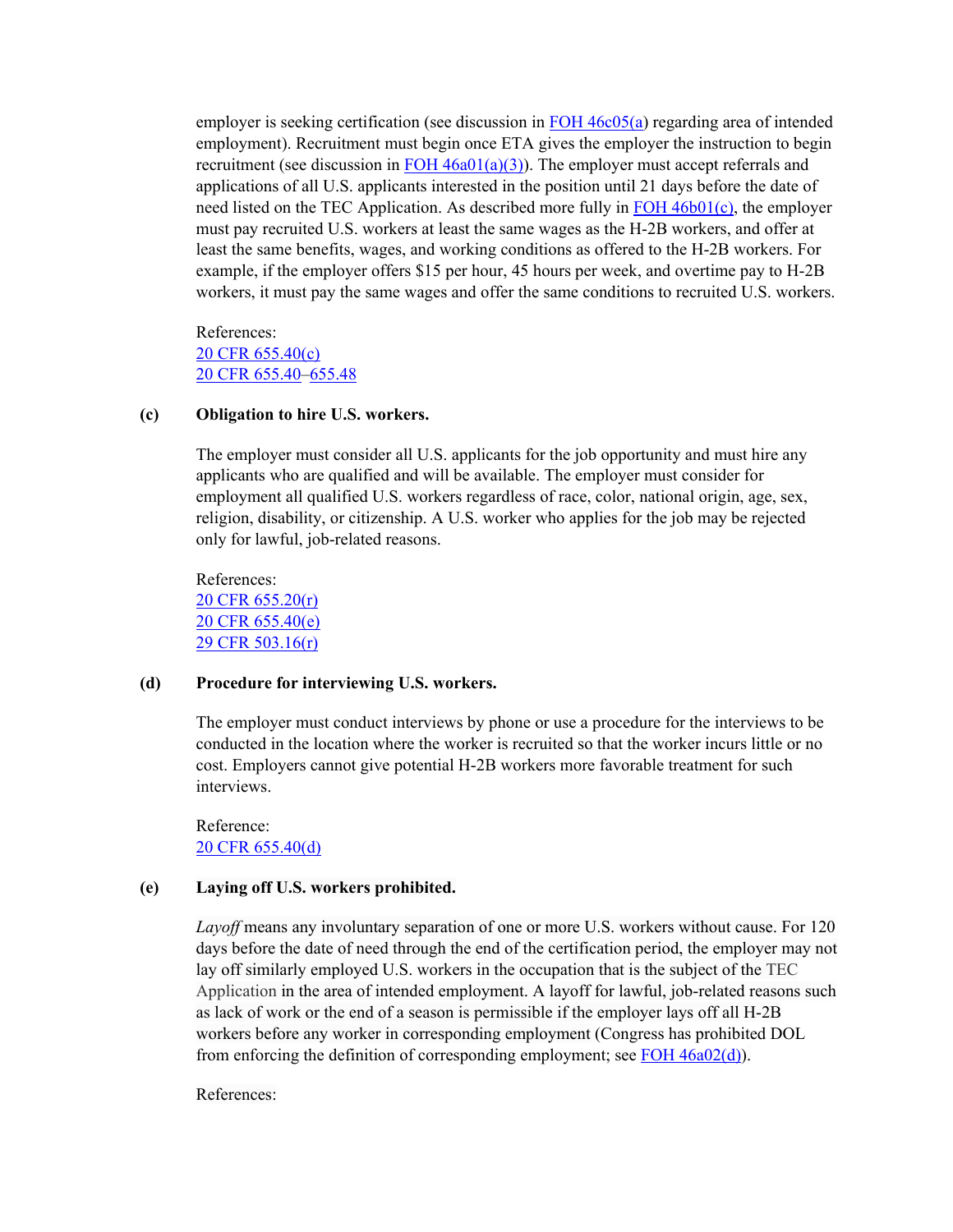## [29 CFR 503.4](https://ecfr.federalregister.gov/current/title-29/subtitle-B/chapter-V/subchapter-A/part-503/subpart-A/section-503.4) [29 CFR 503.16\(v\)](https://ecfr.federalregister.gov/current/title-29/subtitle-B/chapter-V/subchapter-A/part-503/subpart-B/section-503.16)

### **(f) Obligation to solicit return of U.S. workers.**

The employer must contact and solicit the return of U.S. workers employed during the previous year in the occupation and place of employment for which the employer is requesting the H-2B workers. This includes employees laid off within 120 calendar days before the date of need, but not those employees who the employer dismissed for cause or who abandoned the worksite. The employer may contact the U.S. workers by mail or other effective means; it must disclose the terms of the work for which it plans to solicit the H-2B workers and solicit the worker's return. The employer must maintain documents sufficient to prove such contact.

References: [29 CFR 503.16\(w\)](https://ecfr.federalregister.gov/current/title-29/subtitle-B/chapter-V/subchapter-A/part-503/subpart-B/section-503.16) [20 CFR 655.20\(w\)](https://www.ecfr.gov/current/title-20/chapter-V/part-655/subpart-A/subject-group-ECFRae36799c508ea0f/section-655.20#p-655.20(w)) [20 CFR 655.43](https://ecfr.federalregister.gov/current/title-20/chapter-V/part-655/subpart-A/subject-group-ECFRea223c282a7e9ad/section-655.43)

#### **(g) Strikes and lockouts prohibited.**

At the time the employer files the TEC Application, there may not be strikes or lockouts at any of the worksites within the area of intended employment for which it is requesting H-2B certification.

References: [29 CFR 503.16\(u\)](https://ecfr.federalregister.gov/current/title-29/subtitle-B/chapter-V/subchapter-A/part-503/subpart-B/section-503.16) [20 CFR 655.20\(u\)](https://www.ecfr.gov/current/title-20/chapter-V/part-655/subpart-A/subject-group-ECFRae36799c508ea0f/section-655.20#p-655.20(u))

### **(h) Requirement that U.S. and H-2B workers be treated equally.**

(1) *Obligation to offer same wages, benefits, and working conditions offered to* H-2B workers*.* 

The employer's job offer during the recruitment period must offer to U.S. workers no less than the same benefits, wages, and working conditions that the employer offers the H-2B workers. *Job offer* in this context includes the job order and other required recruitment documentation, which must inform the potential U.S. workers of terms and conditions of employment that are at least as favorable as those that will be offered to H-2B workers. This ensures that employers do not understate wages or benefits in an attempt to discourage U.S. worker applicants or give preferential treatment to H-2B workers.

For example, an employer intending to offer a higher rate of pay than required by the H-2B visa program, overtime hours paid at time and a half, or lodging assistance must disclose these benefits in recruitment and ensure that these benefits are available to U.S. workers on at least the same basis as offered to H-2B workers.

(2) *Prohibition against restrictions not imposed on* H-2B workers*.*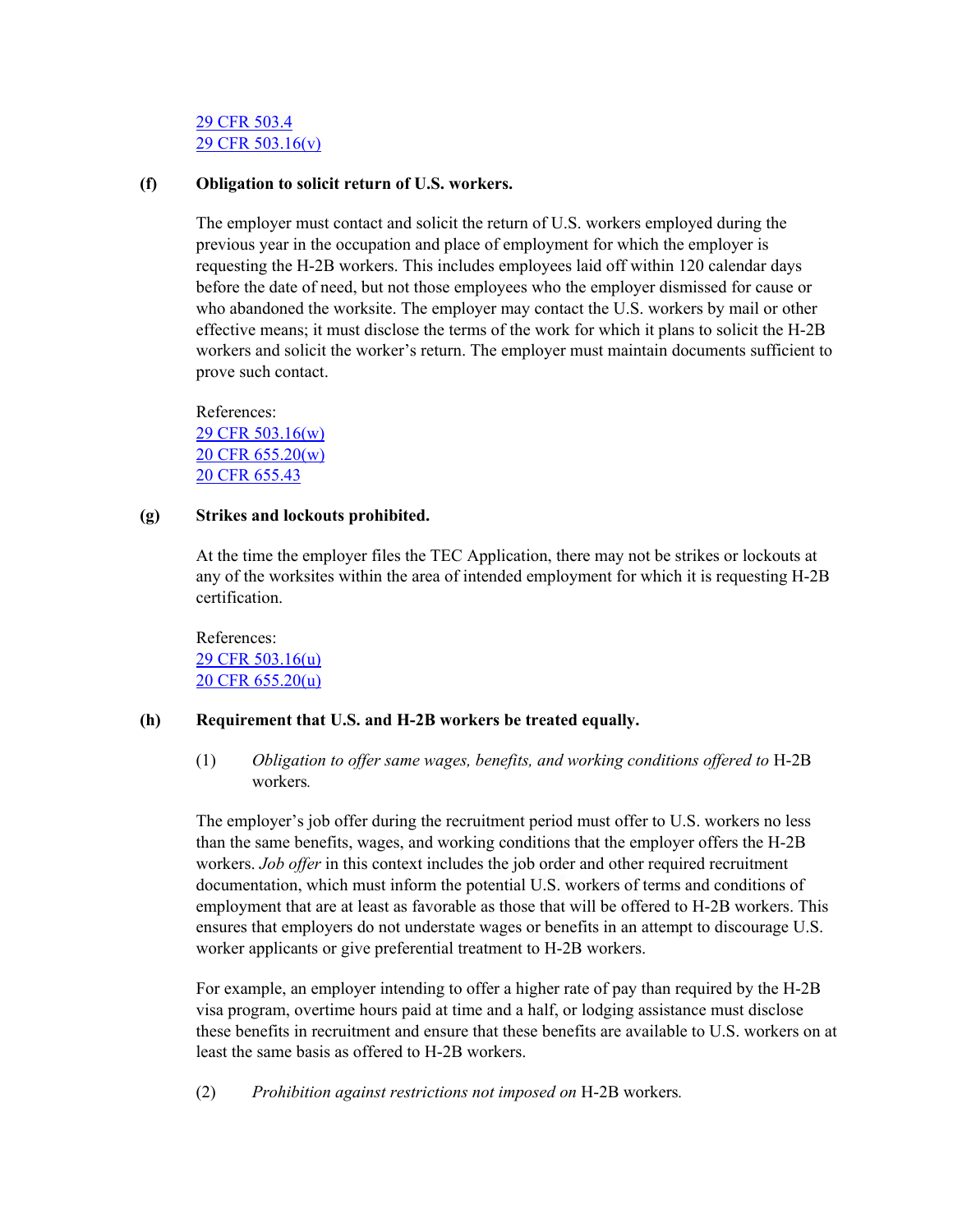- a. Similarly, job offers during the recruitment period may not impose on U.S. workers restrictions, obligations, job qualifications, or job requirements that are not imposed on the employer's H-2B workers. Each job qualification and requirement must be listed in the job order and must be bona-fide and consistent with the normal and accepted qualifications and requirements imposed by employers not participating in the H-2B visa program in the same occupation and area of intended employment.
- b. For example, an employer that is not intending to require a pre-employment drug test or criminal background checks for H-2B workers may not advertise or require these qualifications for U.S. workers. Similarly, an employer may not advertise or require on-the-job experience or skills for U.S. workers if not intending to enforce these qualifications for H-2B workers.
- c. Under DOL's longstanding policy, job qualifications and requirements must be customary; that is, they may not be used to discourage U.S. applicants from applying for the job opportunity.

References: [29 CFR 503.4](https://ecfr.federalregister.gov/current/title-29/subtitle-B/chapter-V/subchapter-A/part-503/subpart-A/section-503.4) [29 CFR 503.16\(e\), \(q\)](https://ecfr.federalregister.gov/current/title-29/subtitle-B/chapter-V/subchapter-A/part-503/subpart-B/section-503.16) [20 CFR 655.18\(a\)](https://ecfr.federalregister.gov/current/title-20/chapter-V/part-655/subpart-A/subject-group-ECFRae4bb67a02047fb/section-655.18)  [20 CFR 655.20\(e\),](https://www.ecfr.gov/current/title-20/chapter-V/part-655/subpart-A/subject-group-ECFRae36799c508ea0f/section-655.20#p-655.20(e)) [\(q\)](https://www.ecfr.gov/current/title-20/chapter-V/part-655/subpart-A/subject-group-ECFRae36799c508ea0f/section-655.20#p-655.20(q))  [20 CFR 655.41](https://ecfr.federalregister.gov/current/title-20/chapter-V/part-655/subpart-A/subject-group-ECFRea223c282a7e9ad/section-655.41) [80 FR 24042, 24062](https://www.federalregister.gov/documents/2015/04/29/2015-09694/temporary-non-agricultural-employment-of-h-2b-aliens-in-the-united-states)

### **(i) Requirement to file and update recruitment report.**

The employer must prepare and maintain a recruitment report that details the results of the required recruitment activities. The report must include, among other information, the names and contact information for all U.S. applicants, whether the employer hired or did not hire the applicant, and the lawful, job-related reasons for not hiring a U.S. worker. The employer must update the report through the recruitment period. *See* [20 CFR 655.48](https://www.ecfr.gov/current/title-20/chapter-V/part-655/subpart-A/subject-group-ECFR1fea603af3f860d/section-655.48) for the full requirements relating to the recruitment report.

References: 8 U.S.C. 1101(a)(15)(H)(ii)(b) [20 CFR 655.40\(d\)](https://ecfr.federalregister.gov/current/title-20/chapter-V/part-655/subpart-A/subject-group-ECFRea223c282a7e9ad/section-655.40) [20 CFR 655.5](https://ecfr.federalregister.gov/current/title-20/chapter-V/part-655/subpart-A/section-655.5) [29 CFR 503.4](https://ecfr.federalregister.gov/current/title-29/subtitle-B/chapter-V/subchapter-A/part-503/subpart-A/section-503.4)

### <span id="page-9-0"></span>**46b02 Employers seeking to participate in the H-2B visa program.**

#### **(a) Need for workers must be temporary.**

An employer seeking certification must establish to OFLC that its need is temporary, regardless of whether the underlying job is permanent or temporary. With the exception of a one-time occurrence need, which can last up to three years, OFLC may not approve a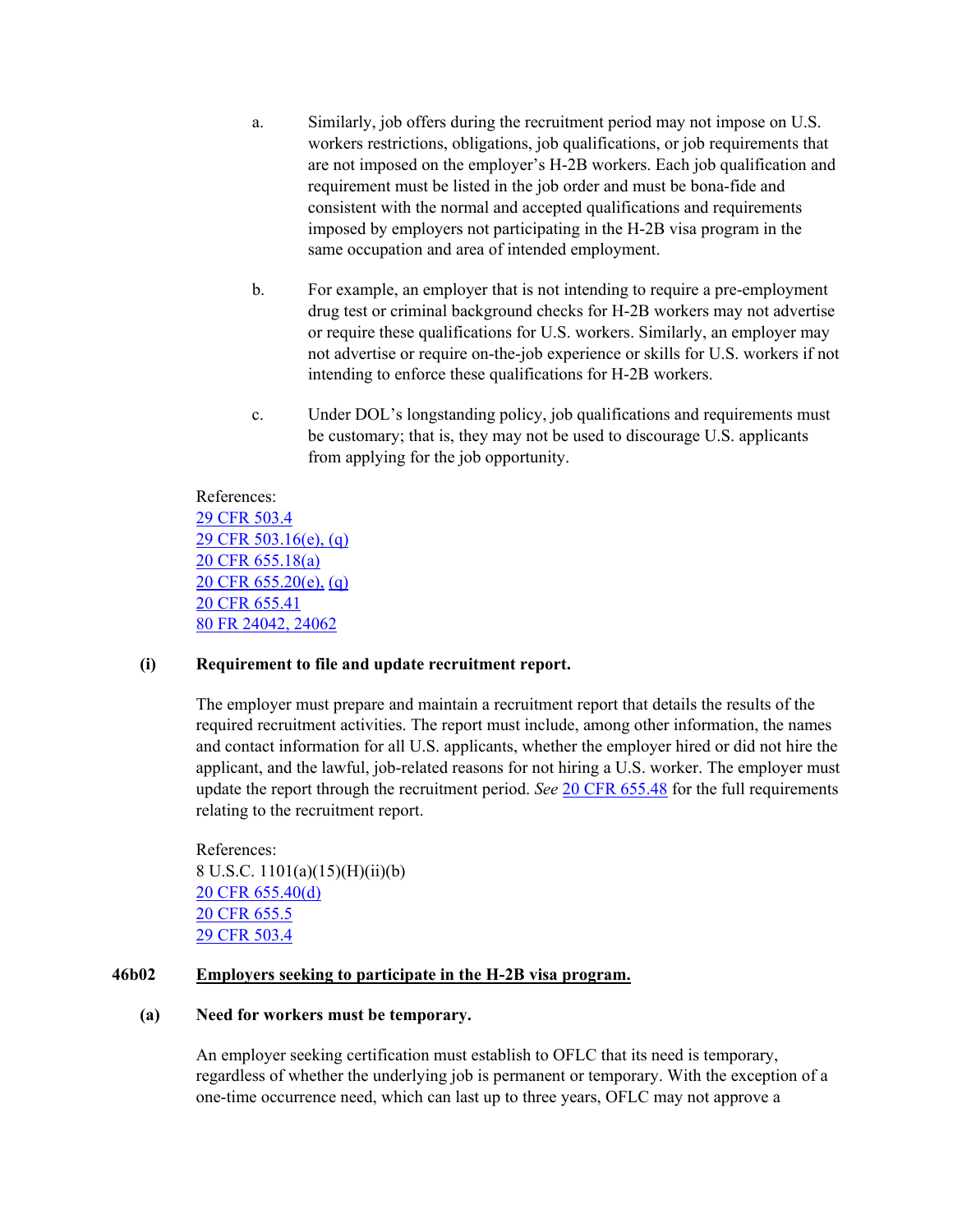temporary need for longer than nine months due to a Congressional budget rider. Temporary need falls under one of these four categories:

- (1) One-time occurrence;
- (2) Seasonal need;
- (3) Peakload; or
- (4) Intermittent need.

### **(b) Type of work that may be offered.**

- (1) The employer must offer a full-time—meaning at least 35 hours per workweek position. A workweek is a regularly recurring period of 168 hours (7 consecutive 24 hour days).
- (2) The work must be in non-agricultural employment within the specified area(s) of intended employment. The *area of intended employment* is the geographic area within a normal commuting distance of the worksite address(es) of the job opportunity for which the certification is sought (see [FOH 46c05](#page-19-0) for detailed information on the area of intended employment).
- (3) A *worksite*, for purposes of the H-2B visa program, is any location where the worker performs one or more duties of the job opportunity. Generally, the employer may file only one TEC Application per area of intended employment, even if there are multiple worksites within the area of intended employment.

### **(c) Attorneys and agents may file.**

An attorney or agent may file a TEC Application on an employer's behalf. The employer must sign the TEC Application and all documentation submitted to ETA.

## **(d) Job contractors.**

Job contractors with their own genuine temporary need for workers may participate on a seasonal or one-time occurrence basis. The job contractor and its clients (the end-employers) must file as a joint employer, and both must sign the TEC Application agreeing to comply with the H-2B terms and conditions.

### **(e) Seafood-industry employers.**

An employer in the seafood industry may begin employing H-2B workers at any time through 120 days after the starting date indicated on the employer's certified TEC, but only if it performs certain additional required recruitment activities before starting to employ H-2B workers between 90 and 120 days after the start date. Specifically the employer must:

(1) Complete a new assessment of the labor market between 45 and 90 days after the certified start date of need; and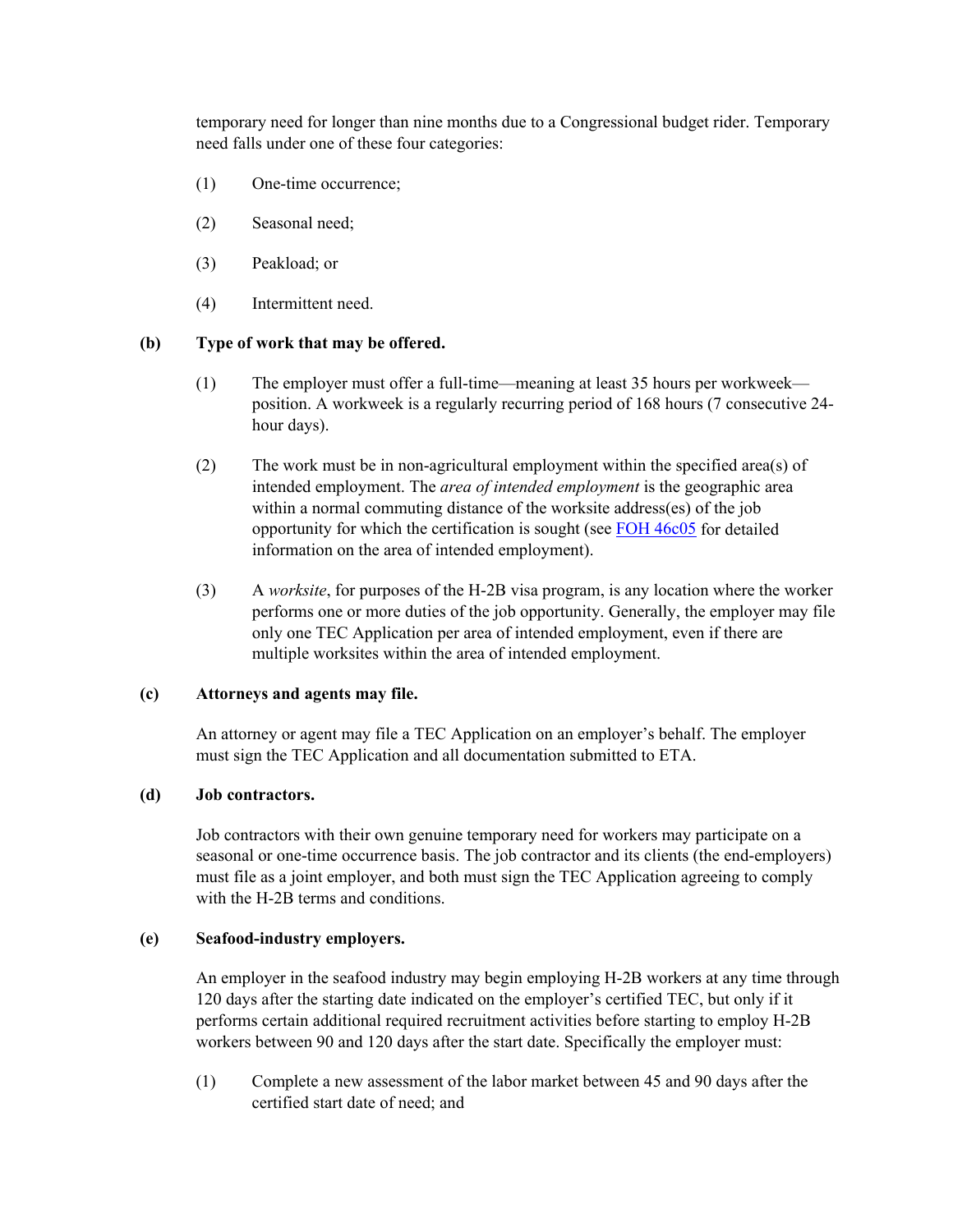(2) Offer the job to an equally or better qualified U.S. worker who applies for the job and will be available at the time and place of need.

These employers must also sign an additional attestation form for DHS or the State Department and retain additional recruitment documents.

References: [20 CFR 655.15](https://ecfr.federalregister.gov/current/title-20/chapter-V/part-655/subpart-A/subject-group-ECFRae4bb67a02047fb/section-655.15) [20 CFR 655.19](https://ecfr.federalregister.gov/current/title-20/chapter-V/part-655/subpart-A/subject-group-ECFRae4bb67a02047fb/section-655.19) [20 CFR 655.6](https://ecfr.federalregister.gov/current/title-20/chapter-V/part-655/subpart-A/section-655.6) [29 CFR 503.5](https://ecfr.federalregister.gov/current/title-29/subtitle-B/chapter-V/subchapter-A/part-503/subpart-A/section-503.5)

## <span id="page-11-0"></span>**46b03 Employer's pre-filing requirements.**

- **(a)** The employer requests a prevailing wage from the National Prevailing Wage Center by submitting a completed PWD Application at least 60 calendar days before its date of need. The Prevailing Wage Center will return the form, indicating the prevailing wage rate, the source, and the validity period.
- **(b)** The employer may submit the PWD Application electronically through OFLC's Foreign Labor Application Gateway System (FLAG System). Instructions to obtain a prevailing wage determination can be found at [www.foreignlaborcert.doleta.gov/.](http://www.foreignlaborcert.doleta.gov/)
- **(c)** The employer prepares a job order and TEC Application with appropriate appendices to submit to the authorizing agencies.

### <span id="page-11-1"></span>**46b04 Filing the TEC Application.**

#### **(a) Contents of TEC Application package.**

The TEC Application package consists of:

- (1) Form ETA-9142B,
- (2) Appendices to the form,
- (3) The PWD case tracking number issued by the Prevailing Wage Center (which the FLAG system can link to the Form ETA-9142B),
- (4) A copy of the job order, and
- (5) Applicable supporting documentation.

#### **(b) Required submissions: TEC Application package, agreements, and job order.**

(1) The employer must submit its TEC Application package to the Chicago National Processing Center (Chicago NPC) between 75 and 90 days before the date of need. It may file the package electronically through the FLAG System (similar to electronic filing of its PWD Application).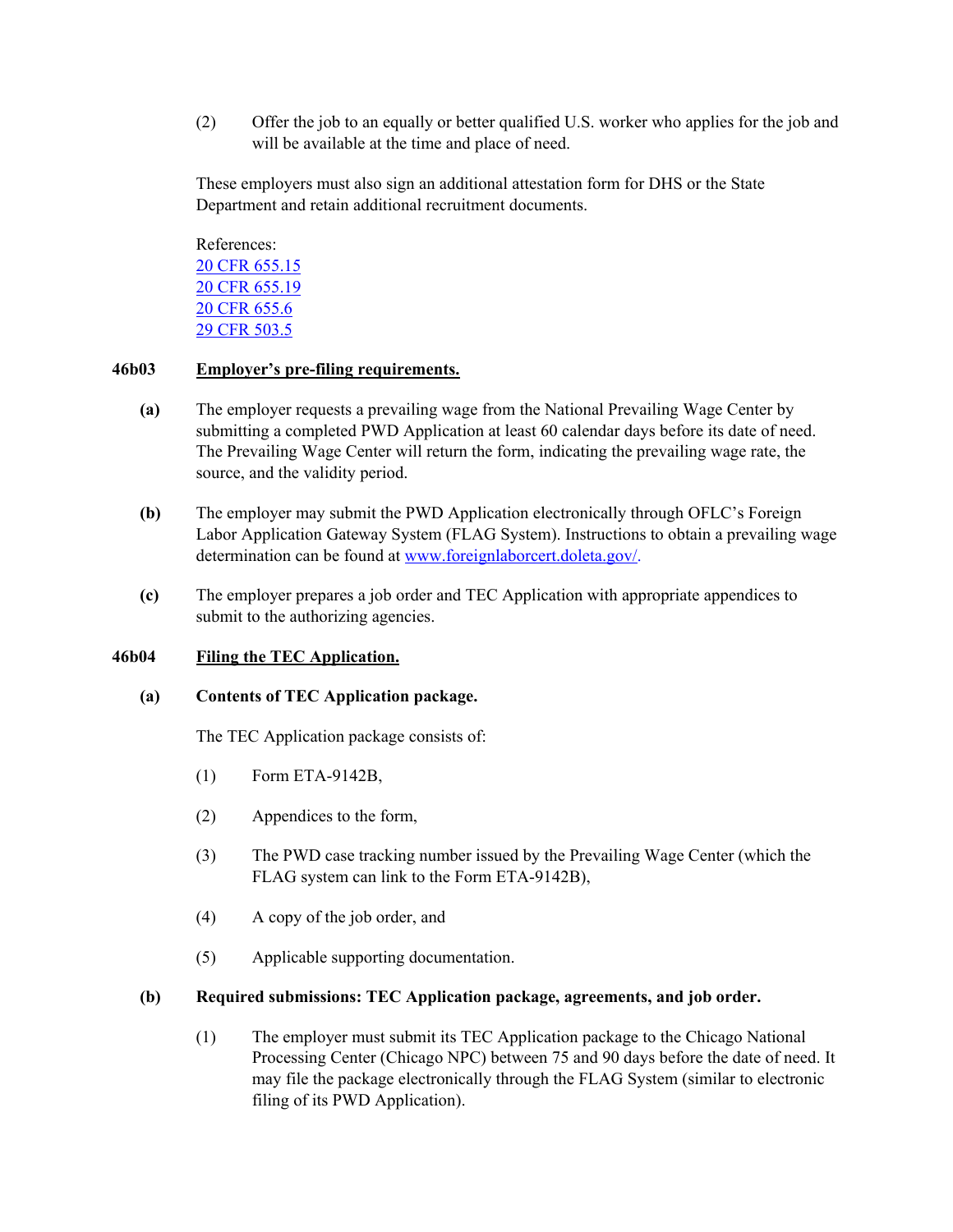- (2) The employer must also include a copy of all agreements with any agent or recruiter whom it engages or plans to engage, either directly or indirectly, to recruit the H-2B workers under its TEC Application. These agreements must prohibit the agent or recruiter from charging impermissible fees to the H-2B workers.
- (3) At the same time it submits the TEC Application package, the employer must submit a job order to the state workforce agency serving the area of intended employment. The employer must inform the state agency that it is placing the job order in connection with a concurrently submitted TEC Application. The job order must comply with the state-specific requirements governing job orders, as well as the requirements established by the H-2B regulations at [20 CFR part 655](https://www.ecfr.gov/current/title-20/chapter-V/part-655/subpart-A/subject-group-ECFR1fea603af3f860d/section-655.48) and [29 CFR](https://www.ecfr.gov/current/title-29/subtitle-B/chapter-V/subchapter-A/part-503/subpart-A/section-503.4)  [part 503,](https://www.ecfr.gov/current/title-29/subtitle-B/chapter-V/subchapter-A/part-503/subpart-A/section-503.4) including wages to be paid, prohibition of recruitment fees and impermissible deductions, and requirements relating to certain transportation reimbursements and U.S. worker recruitment requirements.

References: [20 CFR 655.15\(a\)](https://www.ecfr.gov/cgi-bin/text-idx?node=pt20.3.655&rgn=div5#se20.3.655_115) [20 CFR 655.20\(p\)](https://ecfr.federalregister.gov/current/title-20/chapter-V/part-655/subpart-A/subject-group-ECFR336f15c59465a9a/section-655.20) [20 CFR 655.18](https://ecfr.federalregister.gov/current/title-20/chapter-V/part-655/subpart-A/subject-group-ECFRae4bb67a02047fb/section-655.18) [20 CFR 655.9](https://ecfr.federalregister.gov/current/title-20/chapter-V/part-655/subpart-A/section-655.9) [29 CFR 503.16\(p\)](https://www.ecfr.gov/current/title-29/subtitle-B/chapter-V/subchapter-A/part-503/subpart-B/section-503.16#p-503.16(p)) 

### <span id="page-12-0"></span>**46b05 Processing the employer's TEC Application.**

#### **(a) Chicago NPC: Notice of Acceptance or Notice of Deficiency.**

Within seven business days of receiving the TEC Application package, the Chicago NPC will notify the employer in writing of its decision on the employer's application. If it accepts the application, it will send a Notice of Acceptance. If not, it will send a Notice of Deficiency.

#### **(b) State workforce agency: Referral of applicants.**

Upon receiving the employer's Notice of Acceptance from the Chicago NPC, the state workforce agency places the job order into intra- and interstate clearance. A state workforce agency that receives the employer's job order must keep the order on its active file until the recruitment period ends, which is 21 days before the date of need. ETA also places a copy of the job order on the publicly available [https://seasonaljobs.dol.gov/.](https://seasonaljobs.dol.gov/) The state workforce agency refers to the employer all qualified U.S. applicants who apply for the job, either directly or through someone acting on the applicant's behalf.

### **(c) Employer: Requirement to recruit within 14 days.**

- (1) An employer that receives a Notice of Acceptance must follow the Notice's instructions and recruit U.S. workers as described in [FOH 46b01.](#page-6-2) This includes:
	- a. Contacting former U.S. workers as detailed in 46b01(f);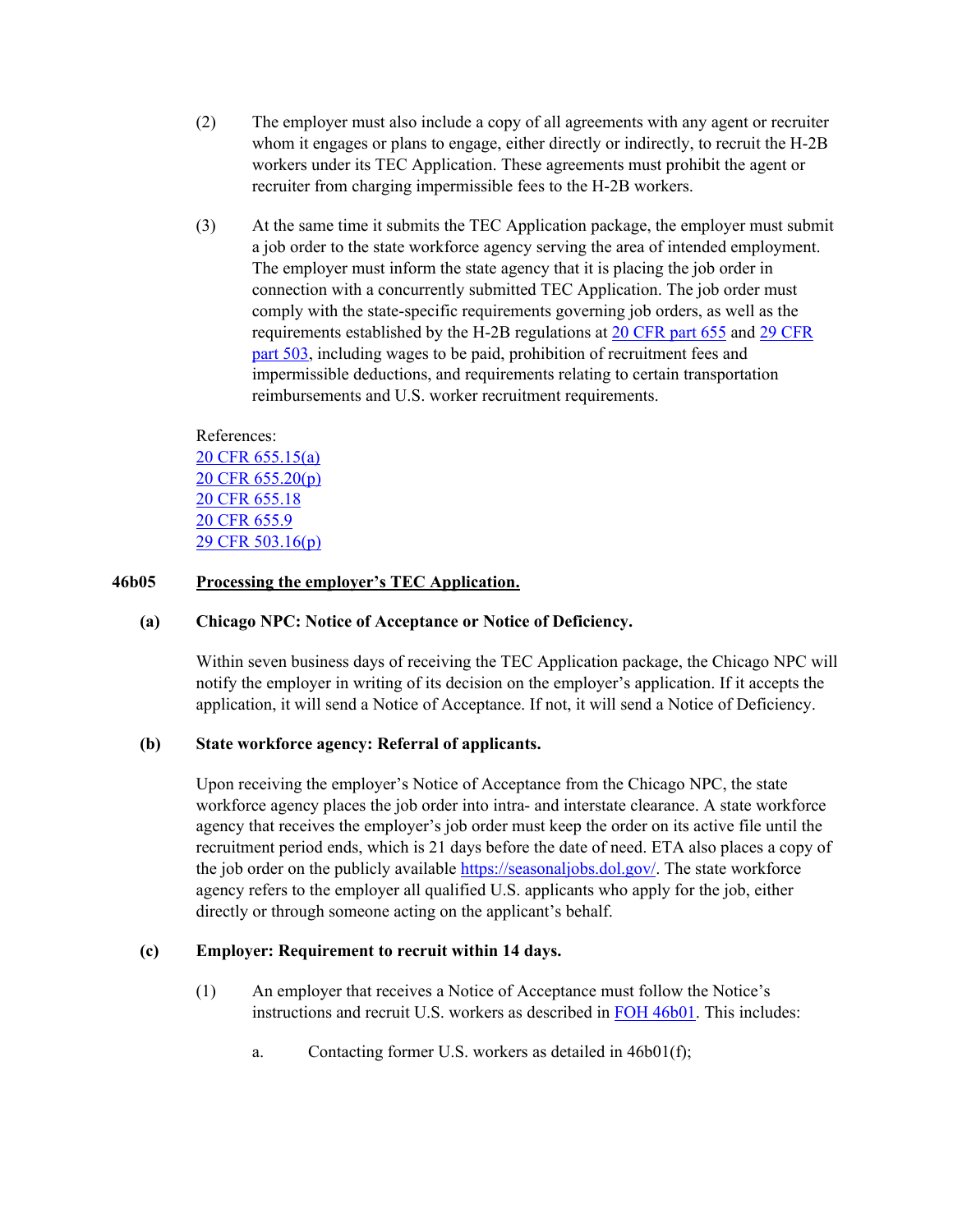- b. Contacting the bargaining representative (if applicable), or if no CBA exists, posting the job opportunity in two conspicuous locations at the intended worksite(s) for at least 15 consecutive business days; and
- c. Conducting any additional recruitment directed in the Notice.
- (2) The employer must begin its recruitment activities within 14 calendar days from the Notice's date. The employer will be able to both begin and complete many of these activities within the 14-day period. If an activity takes longer than 14 days to complete, the employer must start the recruitment activity within the 14-day period and continue the activity until it is completed before submitting the recruitment report to the Chicago NPC.

## **(d) Employer: Requirement to file recruitment report.**

A Notice of Acceptance will specify a date by which the employer must submit a recruitment report to the Chicago NPC. If an activity begun during the 14-day period takes longer than 14 days to complete, the employer must complete the activity before submitting the report. The employer must continue to update its recruitment report during the recruitment period. The employer must also retain the report and supporting documents.

## **(e) Chicago NPC: Final determination on application.**

After receiving the recruitment report, the Chicago NPC will certify or deny the application and issue a final determination that approves or denies the application. If approved, the Chicago NPC sends that determination to the employer on a document entitled Form ETA-9142B Final Determination: H-2B Temporary Labor Certification Approval.

### **(f) Employer: Requirement to submit documents to USCIS.**

The employer must then petition USCIS on the worker's behalf for an H-2B visa. To do so, the employer submits the final determination form, a copy of Appendix B, and all other information required by USCIS, including the Form I-129, to the USCIS Service Center.

References: [20 CFR 655.33,](https://www.ecfr.gov/current/title-20/chapter-V/part-655/subpart-A/subject-group-ECFR3af0a86a8be5d85/section-655.33) [655.43,](https://www.ecfr.gov/current/title-20/chapter-V/part-655/subpart-A/subject-group-ECFR1fea603af3f860d/section-655.43) [655.47](https://www.ecfr.gov/current/title-20/chapter-V/part-655/subpart-A/subject-group-ECFR1fea603af3f860d/section-655.47)[–655.48](https://www.ecfr.gov/current/title-20/chapter-V/part-655/subpart-A/subject-group-ECFR1fea603af3f860d/section-655.48) [ETA FAQ: Recruitment Procedures and Recruitment Report](https://www.dol.gov/sites/dolgov/files/ETA/oflc/pdfs/H-2B_2015_IFR_FAQs_Round7.pdf)

# <span id="page-13-0"></span>**46b06 Requirements for employers employing H-2B workers under the 2017, 2018, 2019, and 2021 H-2B visa cap temporary final rules.**

**(a)** To address high demand for the H-2B visa program in Fiscal Years (FY) 2017, 2018, 2019, and 2021, Congress permitted DOL and DHS to promulgate rules allowing employers to employ H-2B workers beyond the statutory cap of 66,000 per fiscal year under certain circumstances. DOL and DHS then jointly issued temporary final rules in each year implementing the increase. In FY 2020, Congress enacted the same permission, but DOL and DHS did not issue a rule implementing the proposed increase.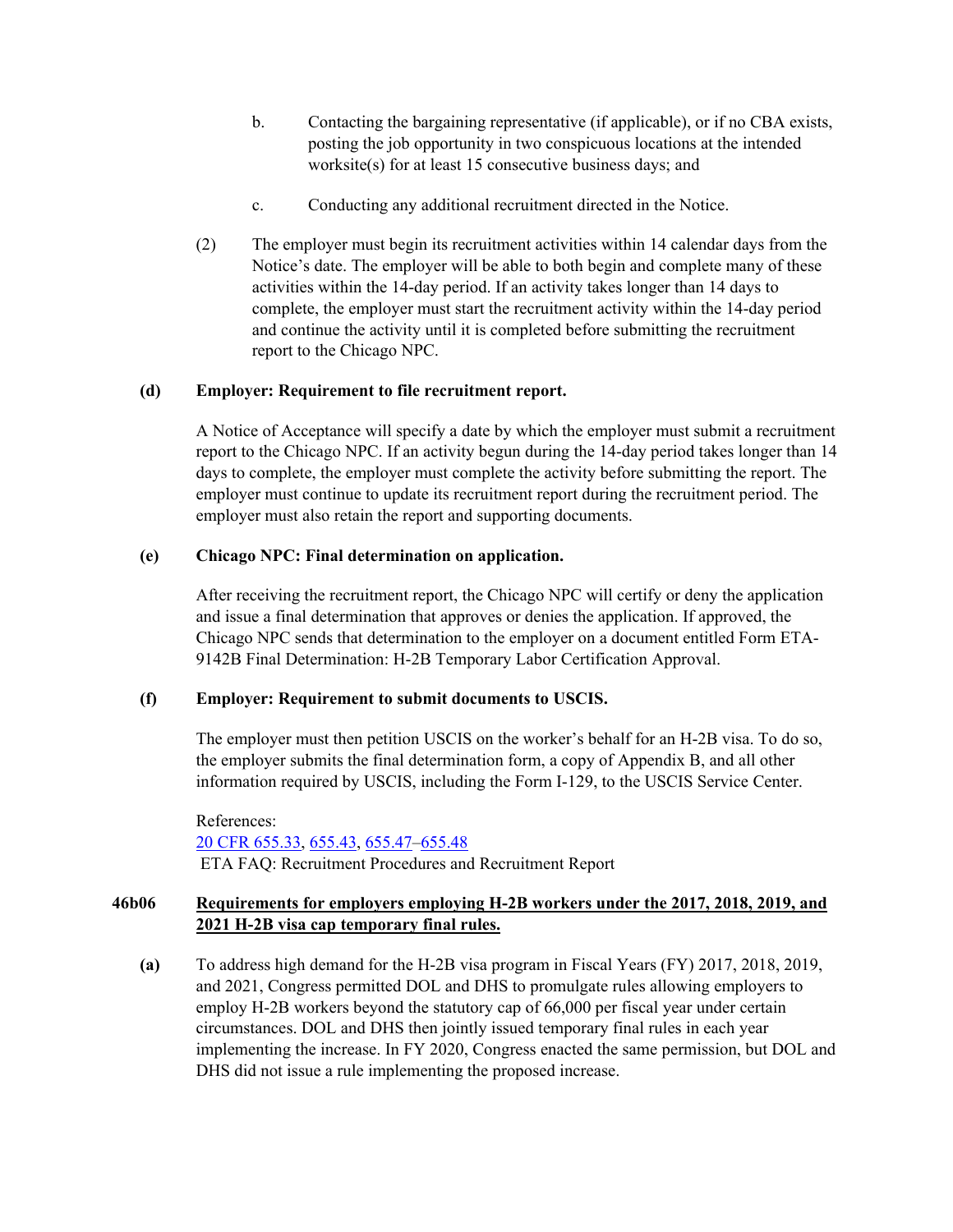- **(b)** Any employer petitioning for H-2B workers under the FY 2017, 2018, 2019, or 2021 visa cap increase was required to attest to additional requirements on forms ETA 9142B-CAA (FY 2017), 9142B-CAA-2 (FY 2018), 9142B-CAA-3 (FY 2019), or 9142B-CAA-4 (FY 2021), which was submitted to USCIS with the certified TEC Application and completed I-129. The employer must retain these forms and any supporting documentation for three years from the date of the TEC certification, which must be available for DOL or DHS inspection upon request.
- **(c)** An employer petitioning for H-2B workers under the temporary visa cap increase was required to affirm, under penalty of perjury, that its business would likely suffer irreparable harm if it could not hire all the requested H-2B workers before the end of the respective fiscal year. The employer must retain evidence demonstrating this need and provide this evidence to DOL or DHS upon request. Examples of such evidence may include:
	- (1) Evidence that the business would not have been able to meet financial or contractual obligations without H-2B workers;
	- (2) Evidence that the business has suffered or will suffer permanent and severe financial loss during the period of need, as compared to the period of need in prior years;
	- (3) Evidence showing the number of workers needed in previous seasons to meet the employer's temporary need as compared to those currently employed; and
	- (4) Evidence that the business is dependent on H-2B workers.
- **(d)** Depending on the start date for the petition, ETA may also have required the employer to conduct additional recruitment of U.S. workers. Employers that petitioned under these rules were required to conduct additional recruitment if the initial start date listed on the TEC application was before June 1, 2017, in FY 2017; before April 15, 2018, in FY 2018; at least 45 days before the I-129 petition was filed in FY 2019; or if filing the I-129 petition 45 days or more after the certified start date of the TEC in FY 2021.
- **(e)** Employers petitioning for workers pursuant to the FY 2019 and 2021 visa cap increases also were required to attest that each worker requested was a returning worker (meaning employed as an H-2B worker in the previous three years) or, in FY 2021, a national of Guatemala, El Salvador, or Honduras.
- **(f)** Employers petitioning for workers pursuant to the FY 2021 visa cap increase were also required to attest that they would comply with all employment-related laws and regulations, including those related to COVID-19 worker protections, and notify workers of vaccination rights.

# References:

Consolidated Appropriations Act of 2017, Pub. L. 115-31, Division F, § 543 Consolidated Appropriations Act of 2018, Pub. L. 115-14, Division M, § 205 Consolidated Appropriations Act of 2019, Pub. L. 116-6, Division H, § 105 Consolidated Appropriations Act of 2021, Pub. L. 116-260, Division O, § 105 [82 FR 32987](https://www.govinfo.gov/content/pkg/FR-2017-07-19/pdf/2017-15208.pdf)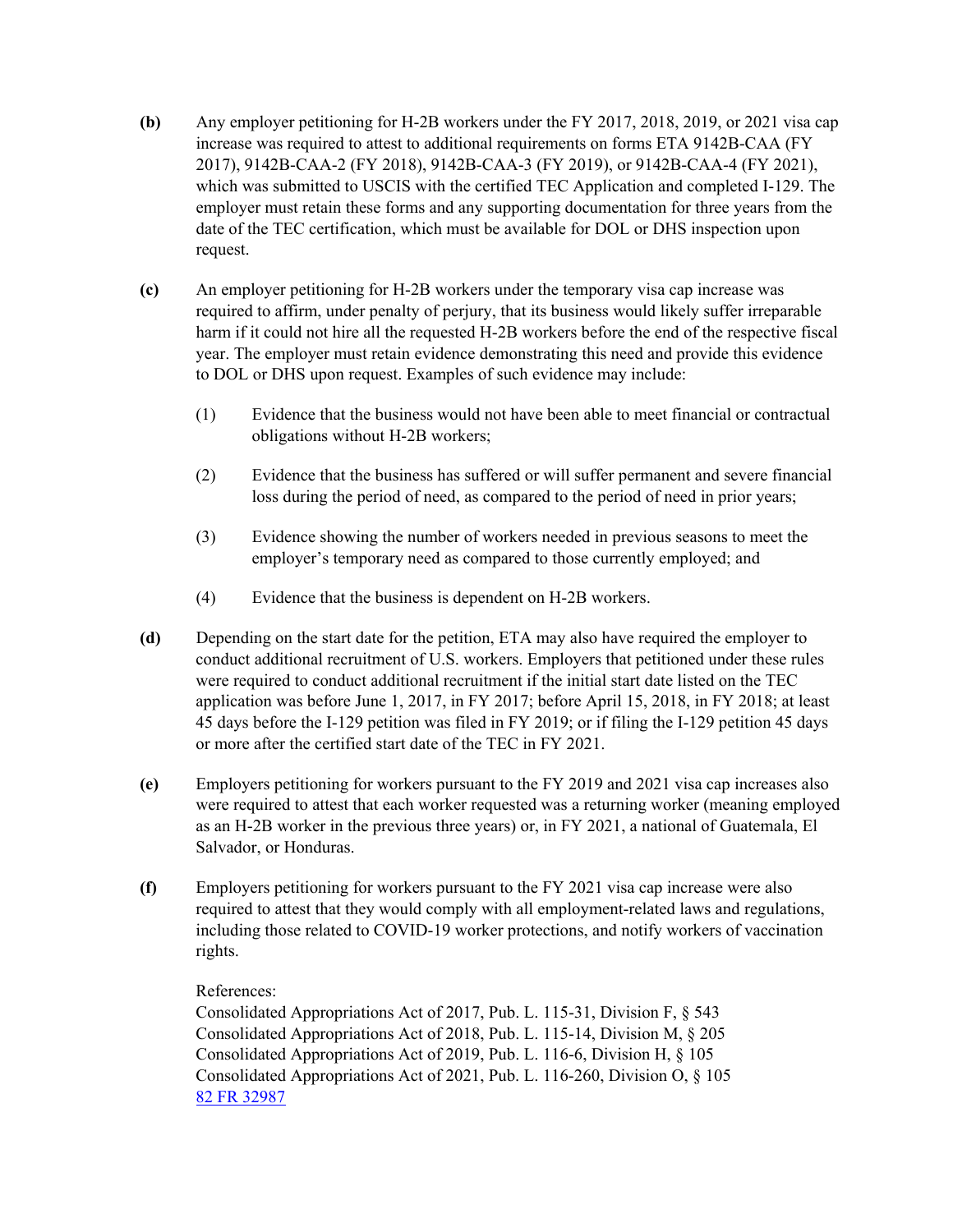### <span id="page-15-0"></span>**46c EMPLOYER OBLIGATIONS AND CONDITIONS OF EMPLOYMENT**

#### <span id="page-15-1"></span>**46c00 Disclosure of terms and conditions.**

#### **(a) Importance of disclosure requirement.**

Worker notification is a vital component of worker protection and program compliance. The disclosure requirement is meant to ensure that workers have sufficient notice of the terms and conditions so that they may make an informed decision about taking the job.

References: [80 FR 24042, 24069](https://www.federalregister.gov/documents/2015/04/29/2015-09694/temporary-non-agricultural-employment-of-h-2b-aliens-in-the-united-states)

### **(b) Employer must give copy of job order to workers.**

Worker notification is performed by giving the H-2B workers or corresponding workers (Congress has prohibited DOL from enforcing the definition of corresponding employment; see FOH  $46a02(d)$ ) a copy of the job order. The job order is the document containing the material terms and conditions of employment relating to wages, hours, working conditions, worksite, and other benefits that is filed with the state workforce agency. Required job order assurances and contents can be found at [20 CFR 655.18.](https://www.ecfr.gov/current/title-20/chapter-V/part-655/subpart-A/subject-group-ECFR893e730513b48f0/section-655.18)

References: 20 CFR 655.18 [20 CFR 655.20\(l\)](https://ecfr.federalregister.gov/current/title-20/chapter-V/part-655/subpart-A/subject-group-ECFR336f15c59465a9a/section-655.20) [29 CFR 503.4](https://ecfr.federalregister.gov/current/title-29/subtitle-B/chapter-V/subchapter-A/part-503/subpart-A/section-503.4) [29 CFR 503.16\(l\)](https://ecfr.federalregister.gov/current/title-29/subtitle-B/chapter-V/subchapter-A/part-503/subpart-B/section-503.16)

#### **(c) Job order must be in language worker understands.**

The employer must give a copy of the job order to all H-2B or corresponding workers in a language the worker understands, as necessary or reasonable. Stating the terms and conditions of employment to each employee in a language the individual understands is a key element of this protection, and thus WHD interprets the phrase "as necessary or reasonable" broadly. Failure to translate the job order into a particular language understood by the worker is acceptable only when (1) the translation would place an undue burden on the employer; and (2) failure to translate does not significantly disadvantage an H-2B or corresponding worker (Congress has prohibited DOL from enforcing the definition of corresponding employment; see [FOH 46a02\(d\)\)](#page-2-0).

References: [20 CFR 655.20\(l\)](https://ecfr.federalregister.gov/current/title-20/chapter-V/part-655/subpart-A/subject-group-ECFR336f15c59465a9a/section-655.20) [29 CFR 503.16\(l\)](https://ecfr.federalregister.gov/current/title-29/subtitle-B/chapter-V/subchapter-A/part-503/subpart-B/section-503.16) [80 FR 24042, 24069](https://www.federalregister.gov/documents/2015/04/29/2015-09694/temporary-non-agricultural-employment-of-h-2b-aliens-in-the-united-states)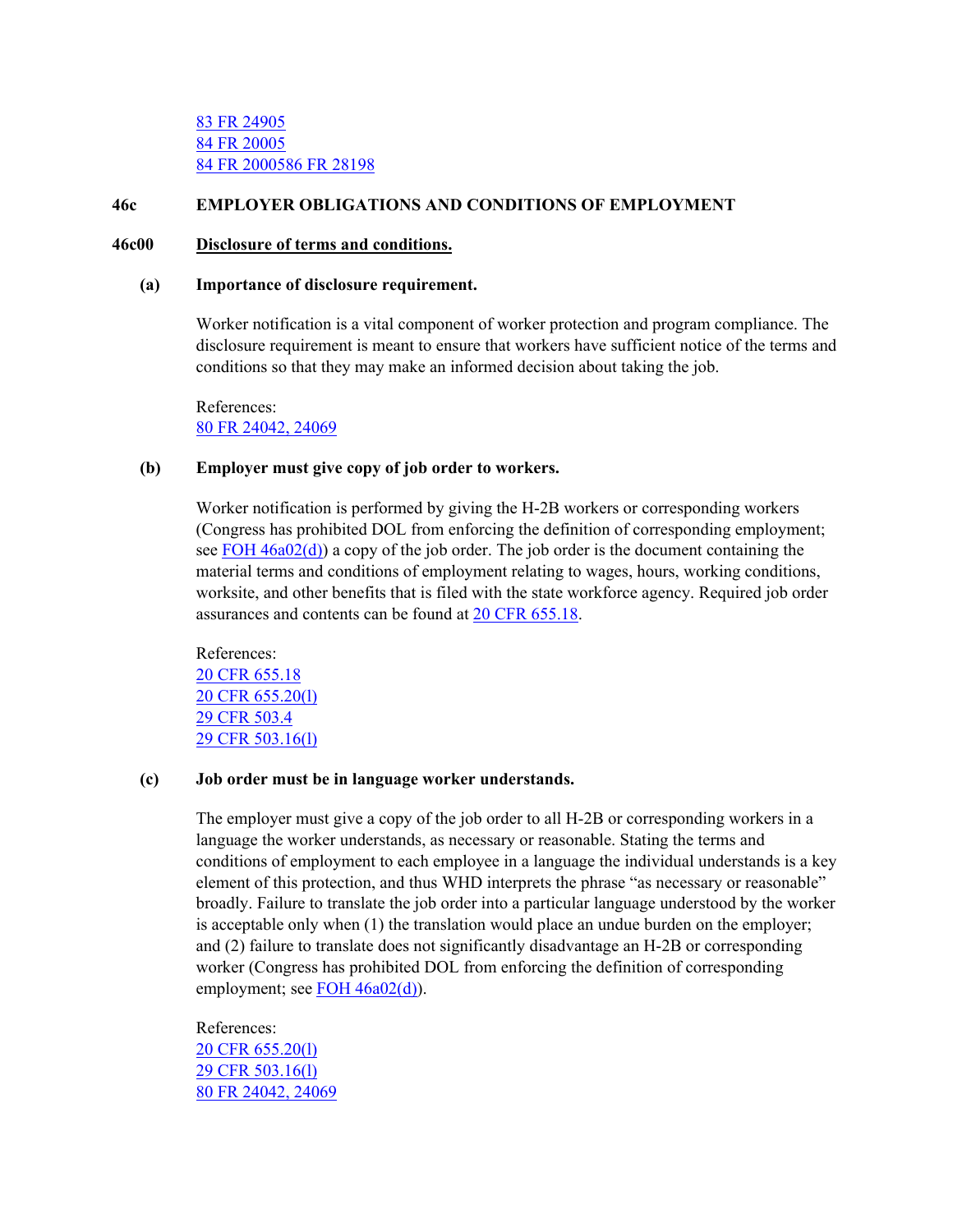### **(d) Timing of disclosure.**

The required timing of the disclosure depends on the location and classification of worker. For an H-2B worker who is outside the United States, the employer must give a copy of the job order no later than when the worker applies for the visa. The time at which the worker applies for the visa means *before* the worker has made any payment, whether to a recruiter or directly to the consulate, to initiate the visa application process. For an H-2B worker located in the United States but changing employment, the copy of the job order must be given no later than the time an offer of employment is made. The employer must give a copy of the job order to all workers in corresponding employment (Congress has prohibited DOL from enforcing the definition of corresponding employment; see FOH  $46a02(d)$ ) no later than the day the work begins.

**(e)** When a violation occurs, WHD may impose civil money penalties.

References: [29 CFR 503.16\(l\)](https://ecfr.federalregister.gov/current/title-29/subtitle-B/chapter-V/subchapter-A/part-503/subpart-B/section-503.16) [20 CFR 655.20\(l\)](https://ecfr.federalregister.gov/current/title-20/chapter-V/part-655/subpart-A/subject-group-ECFR336f15c59465a9a/section-655.20) [80 FR 24042](https://www.federalregister.gov/documents/2015/04/29/2015-09694/temporary-non-agricultural-employment-of-h-2b-aliens-in-the-united-states) [80 FR 24069](https://www.federalregister.gov/documents/2015/04/29/2015-09694/temporary-non-agricultural-employment-of-h-2b-aliens-in-the-united-states)

### <span id="page-16-0"></span>**46c01 Corresponding employment.**

- **(a)** *Corresponding workers* are workers who are not H-2B workers employed by the employer that has a certified TEC Application who perform substantially the same work included in the job order, or substantially the same work performed by the H-2B workers during the job order's validity period (Congress has prohibited DOL from enforcing the definition of corresponding employment; see FOH 46a02(d).
- **(b)** Employers must provide workers in corresponding employment at least the same protections and benefits as those offered or given to the H-2B workers (except for visa fee requirements, which do not apply) (Congress has prohibited DOL from enforcing the definition of corresponding employment; see [FOH 46a02\(d\)\)](#page-2-0).

References: [20 CFR 655.5](https://ecfr.federalregister.gov/current/title-20/chapter-V/part-655/subpart-A/section-655.5) [20 CFR 655.18\(a\)\(1\)](https://ecfr.federalregister.gov/current/title-20/chapter-V/part-655/subpart-A/subject-group-ECFRae4bb67a02047fb/section-655.18#p-655.18(a)(1)) [29 CFR 503.4](https://ecfr.federalregister.gov/current/title-29/subtitle-B/chapter-V/subchapter-A/part-503/subpart-A/section-503.4)

#### <span id="page-16-1"></span>**46c02 Recruited workers.**

### **(a) Definition of recruited workers.**

*Recruited workers* are workers recruited in connection with the employer's use of the H-2B visa program. They include:

(1) U.S. workers who applied to the employer's job order or any other recruitment efforts until 21 days before the date of need, or those that were hired within this time frame;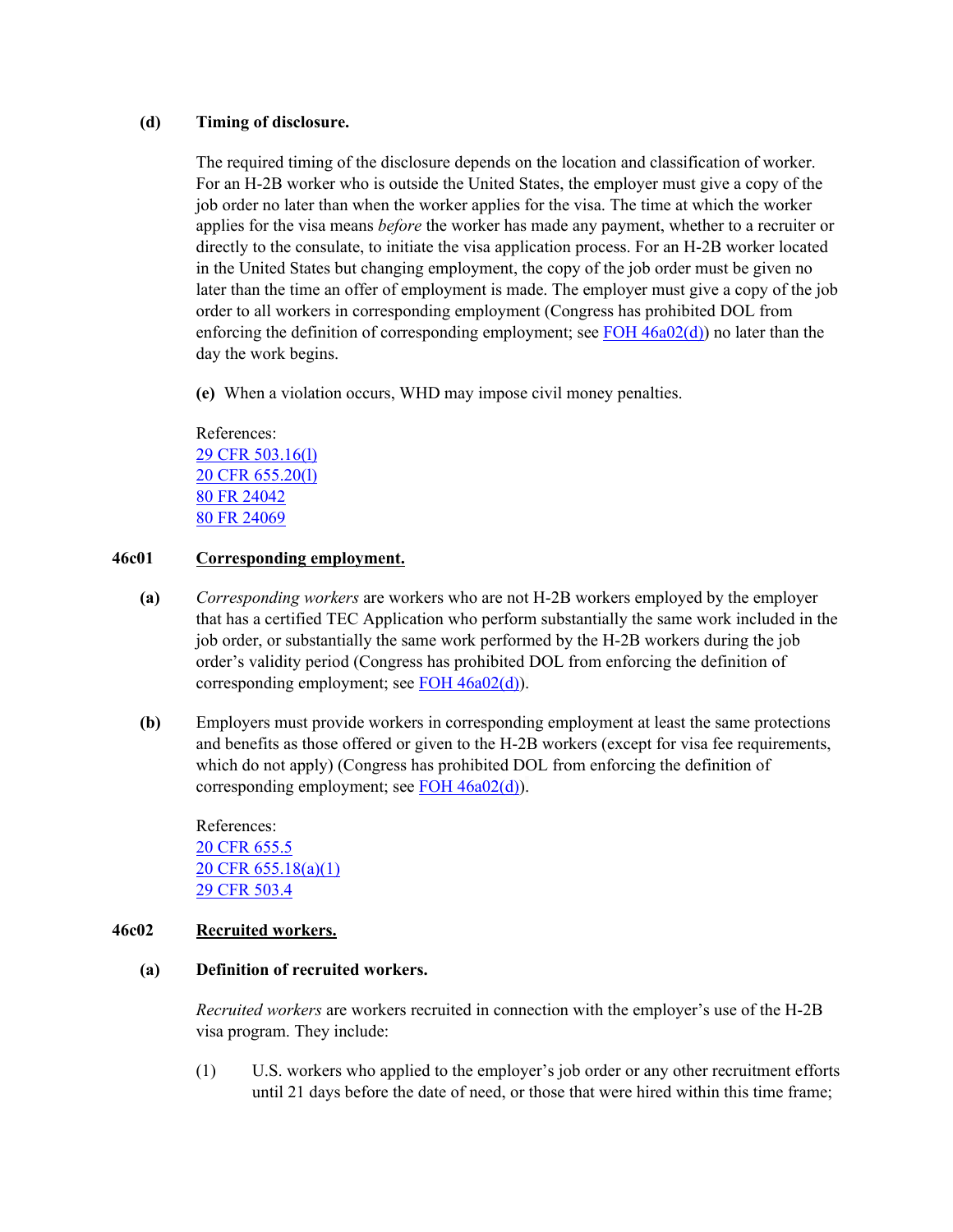- (2) U.S. workers from the previous year (employed by the employer in the occupation at the place of employment) that were recruited in compliance with  $20 \text{ CFR } 655.20(w)$ and [655.43;](https://www.ecfr.gov/current/title-20/chapter-V/part-655/subpart-A/subject-group-ECFR1fea603af3f860d/section-655.43) and
- (3) U.S. workers laid off within 120 calendar days of the employer's date of need and rehired in compliance with 20 CFR  $655.20(v)$  and  $655.20(w)$ .

## **(b) Requirement that employer recruit U.S. workers.**

An employer using the H-2B visa program must first attempt to recruit U.S. workers, and must employ any qualified U.S. worker who applies for the job opportunity until 21 days before the date of need. Additionally, the employer's job order must offer to U.S. workers no less than the same benefits, wages, and working conditions that the employer is offering, intends to offer, or will furnish to H-2B workers. Recruited workers are entitled to the same worker protections as the H-2B workers, including those described below in [FOH 46c05–](#page-19-0) [46c12.](#page-28-0)

**(c)** If a violation occurs, WHD may recover unpaid wages for recruited U.S. workers; impose civil money penalties; debar employers and/or agents or attorneys from participation in the program; recommend to ETA/OFLC that existing certifications be revoked; and/or seek reinstatement or make-whole relief of improperly laid off, displaced, or rejected U.S. workers.

References: [20 CFR 655.18\(a\)\(1\)](https://ecfr.federalregister.gov/current/title-20/chapter-V/part-655/subpart-A/subject-group-ECFRae4bb67a02047fb/section-655.18#p-655.18(a)(1)) [20 CFR 655.20\(q\)](https://ecfr.federalregister.gov/current/title-20/chapter-V/part-655/subpart-A/subject-group-ECFR336f15c59465a9a/section-655.20) [20 CFR 655.40](https://ecfr.federalregister.gov/current/title-20/chapter-V/part-655/subpart-A/subject-group-ECFRea223c282a7e9ad/section-655.40) [29 CFR 503.16\(q\)](https://ecfr.federalregister.gov/current/title-29/subtitle-B/chapter-V/subchapter-A/part-503/subpart-B/section-503.16)

### <span id="page-17-0"></span>**46c03 Certified occupation.**

- **(a)** The employer must accurately state all duties of the non-agricultural job classification in its PWD Application as described in [FOH 46b03.](#page-11-0) ETA depends on the employer's disclosure of all job duties to accurately determine the prevailing wage rate.
- **(b)** A prevailing wage determination is specific to an occupation and area of intended employment. Employers may not employ H-2B workers in a job classification not disclosed on its PWD Application or certified on its TEC Application.
- **(c)** H-2B workers may not work in job duties outside the certified occupation. Violating this prohibition may result in an incorrect prevailing wage being paid to the H-2B worker and incomplete recruitment efforts, both of which may result in an adverse effect on U.S. workers. WHD enforces the higher of the offered wage or the applicable prevailing wage for the specific occupation in which the actual work was performed.
- **(d)** The employer may request certification for more than one H-2B worker on the TEC Application as long as all H-2B workers will perform the same services or labor under the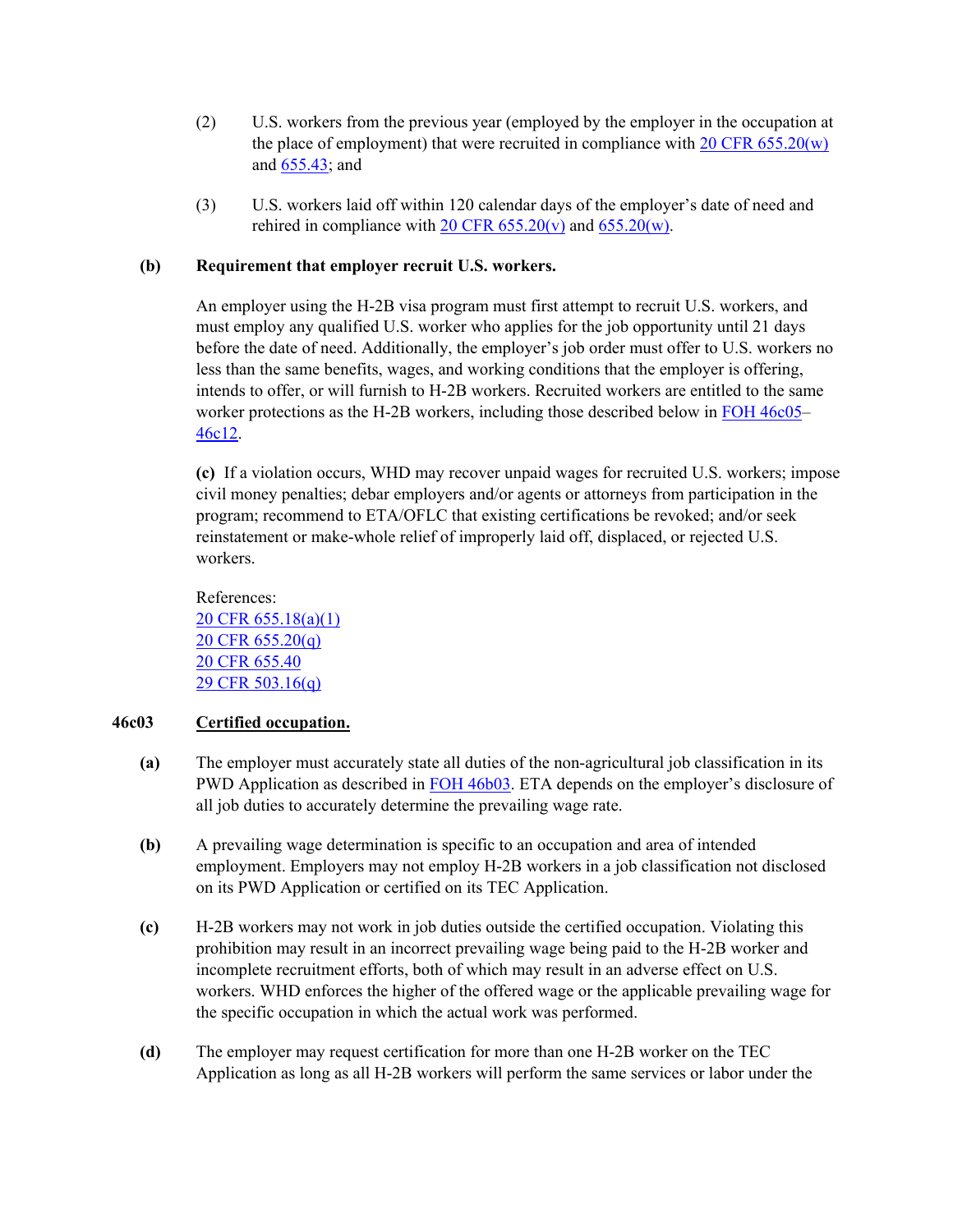same terms and conditions, in the same occupation, in the same area of intended employment, and during the same employment period.

**(e)** If a violation occurs, WHD may recover unpaid wages for H-2B, recruited, and corresponding workers; impose civil money penalties; debar employers and/or agents or attorneys who commit certain violations or participate in the employer's violations from participation in the program; and recommend to ETA/OFLC that existing certifications be revoked. (Congress has prohibited DOL from enforcing the definition of corresponding employment; see  $\overline{FOH}$  46a02(d)).

References: [20 CFR 655.15\(e\)](https://ecfr.federalregister.gov/current/title-20/chapter-V/part-655/subpart-A/subject-group-ECFRae4bb67a02047fb/section-655.15#p-655.15(e)) [20 CFR 655.20\(x\)](https://ecfr.federalregister.gov/current/title-20/chapter-V/part-655/subpart-A/subject-group-ECFR336f15c59465a9a/section-655.20#p-655.20(x)) [20 CFR 655.55](https://ecfr.federalregister.gov/current/title-20/chapter-V/part-655/subpart-A/subject-group-ECFRc79b70cddd40c7c/section-655.55) [29 CFR 503.16\(x\)](https://ecfr.federalregister.gov/current/title-29/subtitle-B/chapter-V/subchapter-A/part-503/subpart-B/section-503.16#p-503.16(x)) [29 CFR 503.18](https://ecfr.federalregister.gov/current/title-29/subtitle-B/chapter-V/subchapter-A/part-503/subpart-B/section-503.18) [29 CFR 503.19\(a\)\(1\)-](https://ecfr.federalregister.gov/current/title-29/subtitle-B/chapter-V/subchapter-A/part-503/subpart-B/section-503.19#p-503.19(a)(1))[\(2\),](https://ecfr.federalregister.gov/current/title-29/subtitle-B/chapter-V/subchapter-A/part-503/subpart-B/section-503.19#p-503.19(a)(2)) [\(d\)](https://ecfr.federalregister.gov/current/title-20/chapter-V/part-655/subpart-A/section-655.9#p-503.19(d))

### <span id="page-18-0"></span>**46c04 Accuracy of temporary need.**

- **(a)** The employer must accurately state all information related to the temporary need in its H-2B Registration, PWD Application, TEC Application, and H-2B Petition. Willfully misrepresenting a material fact in these documents violates the H-2B visa program requirements.
- **(b)** *Material facts* are significant items of information and include, but are not limited to:
	- (1) Occupation and job duties of the offered position;
	- (2) Full-time status of the position;
	- (3) Dates of need;
	- (4) Number of positions needed;
	- (5) Worksites;
	- (6) The nature of the employer's temporary need;
	- (7) Minimum job requirements; and
	- (8) Hours of work or work schedule.
- **(c)** A *willful misrepresentation* is a statement by the employer, attorney, or agent that, at the time the statement is made, the employer knows is false or shows reckless disregard for whether it is true.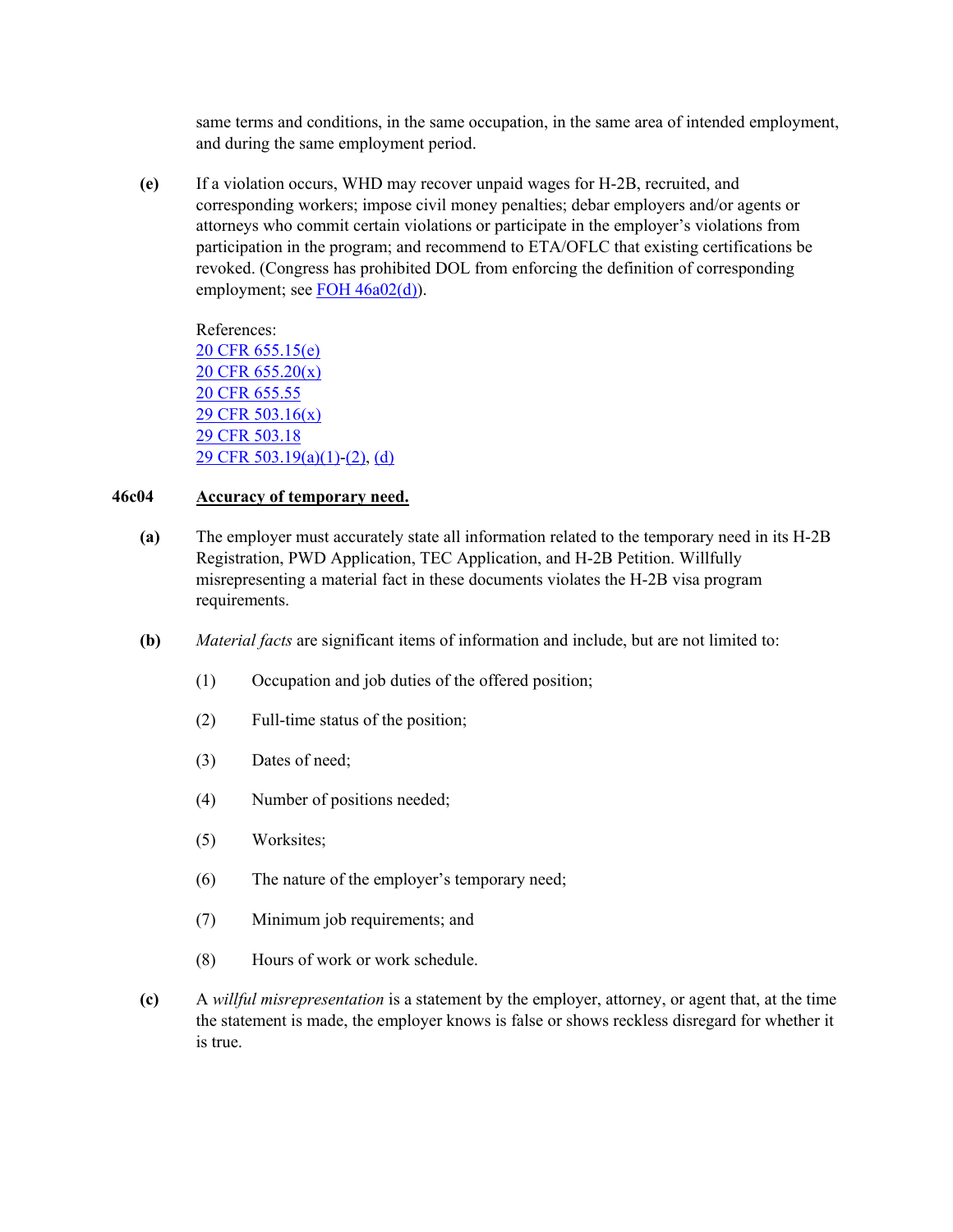**(d)** If a violation occurs, WHD may impose civil money penalties; debar employers and/or agents or attorneys from participation in the program; and recommend to ETA/OFLC that existing certifications be revoked.

References: [29 CFR 503.5](https://ecfr.federalregister.gov/current/title-29/subtitle-B/chapter-V/subchapter-A/part-503/subpart-A/section-503.5) [29 CFR 503.19](https://ecfr.federalregister.gov/current/title-29/subtitle-B/chapter-V/subchapter-A/part-503/subpart-B/section-503.19)

### <span id="page-19-0"></span>**46c05 Area of intended employment.**

#### **(a) Definition of area of intended employment.**

The *area of intended employment* is the geographic area within normal commuting distance of the worksite where the employer's job opportunity exists. There is no rigid measure of distance that constitutes a normal commuting distance or area, because there may be widely varying factual circumstances among different areas (for example, average commuting times, barriers to reaching the worksite, or quality of the regional transportation network). If the place of intended employment is within a Metropolitan Statistical Area (MSA), including a multi-state MSA, any place within the MSA is deemed to be within normal commuting distance of the place of intended employment. However, the borders of MSAs do not determine the normal commuting area; a location outside of the MSA may be within the normal commuting distance of a location inside the MSA.

## **(b) Limited to one area of intended employment per TEC Application, but may have multiple worksites.**

- (1) An employer may not include more than one area of intended employment on a single TEC Application (excepting itinerant reforestation and entertainment employers, discussed below). If the employer has multiple worksites within the area of intended employment, it may employ the workers at any of the worksites if the job duties are identical and it has listed all of the worksites on the PWD Application and TEC Applications.
- (2) Employers should ensure that they accurately list all worksites on the PWD Application so that ETA can accurately determine the prevailing wage. If there are multiple prevailing wage rates among the worksites within one area of intended employment, the prevailing wage is the highest applicable wage among all the worksites.

#### **(c) Exception for reforestation and entertainment industries.**

Employers in the reforestation and entertainment industries have been granted special procedures by ETA permitting them to place H-2B workers in multiple areas of intended employment, based on a multi-state itinerary. These employers must attach an itinerary to the TEC Application, and list all of the work locations and the duration of work at each location. The employer is required to pay the appropriate prevailing wage at each work location as identified on the certified PWD Application.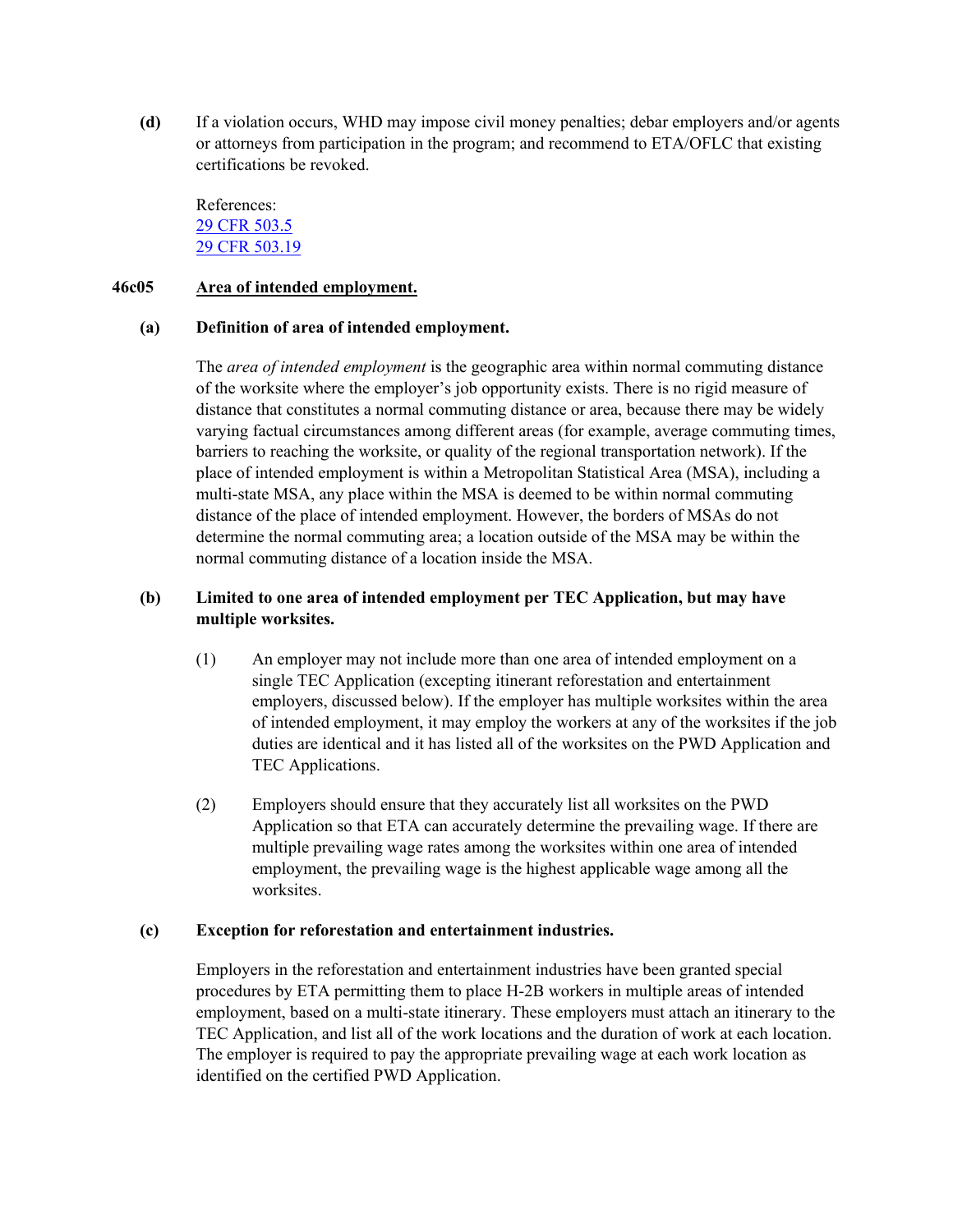## **(d) Prohibition against placing H-2B workers outside area of intended employment.**

The employer must not place H-2B workers employed under the TEC Application outside the area of intended employment listed in the approved TEC Application. Such a placement might result in an incorrect prevailing wage being paid to the H-2B worker and incomplete recruitment efforts, both of which may result in an adverse effect on U.S. workers. WHD will enforce the highest of the offered wage or the applicable prevailing wage for the specific geographic area in which the actual work was performed.

**(e)** If a violation occurs, WHD may recover unpaid wages for H-2B, recruited, or corresponding workers; impose civil money penalties; debar employers and/or agents or from participation in the program; and recommend to ETA/OFLC that existing certifications be revoked. (Congress has prohibited DOL from enforcing the definition of corresponding employment; see [FOH 46a02\(d\)\)](#page-2-0).

References: [20 CFR 655.10\(d\)](https://ecfr.federalregister.gov/current/title-20/chapter-V/part-655/subpart-A/subject-group-ECFR05e6061754462ef/section-655.10) [29 CFR 503.4](https://ecfr.federalregister.gov/current/title-29/subtitle-B/chapter-V/subchapter-A/part-503/subpart-A/section-503.4) [Training and Employment Guidance Letter 31-05](https://wdr.doleta.gov/directives/corr_doc.cfm?DOCN=2228)  [Training and Employment Guidance Letter 27-06](https://wdr.doleta.gov/directives/corr_doc.cfm?DOCN=2446)

## <span id="page-20-0"></span>**46c06 Rate of pay.**

- **(a)** The offered wage in the job order must equal or exceed the highest prevailing wage or applicable minimum wage.
- **(b)** The employer must pay H-2B workers, corresponding workers (Congress has prohibited DOL from enforcing the definition of corresponding employment; see [FOH 46a02\(d\)\)](#page-2-0), and other recruited workers at least the offered wage, free and clear, during the entire validity period of the certified TEC Application for all hours worked. Additionally, in the job order the employer must offer U.S. workers no less than the same wages and working conditions that the employer is offering, intends to offer, or will furnish to H-2B workers. Additionally, workers may be owed a higher wage rate pursuant to state or local laws, or other statutes enforced by WHD.
- **(c)** The offered wage may not be based on commissions, bonuses, or other incentives, including paying on a piece-rate basis, unless the employer guarantees a wage earned every workweek that equals or exceeds the offered wage.
- **(d)** If applicable, the offer must specify that overtime hours will be available and specify the offered wage for those hours. If this rate is higher than what is required by the FLSA, WHD will enforce the rate(s) disclosed in the job order.
- **(e)** An employer that pays on a piece-rate basis must demonstrate that the piece rate is not less than the normal rate paid to workers without H-2B visas performing the same occupation in the area of intended employment. The employer must supplement the piece rate pay to ensure the worker earns at least the offered wage for all its hours worked each workweek when the piece rate earnings themselves are not sufficient to meet this requirement.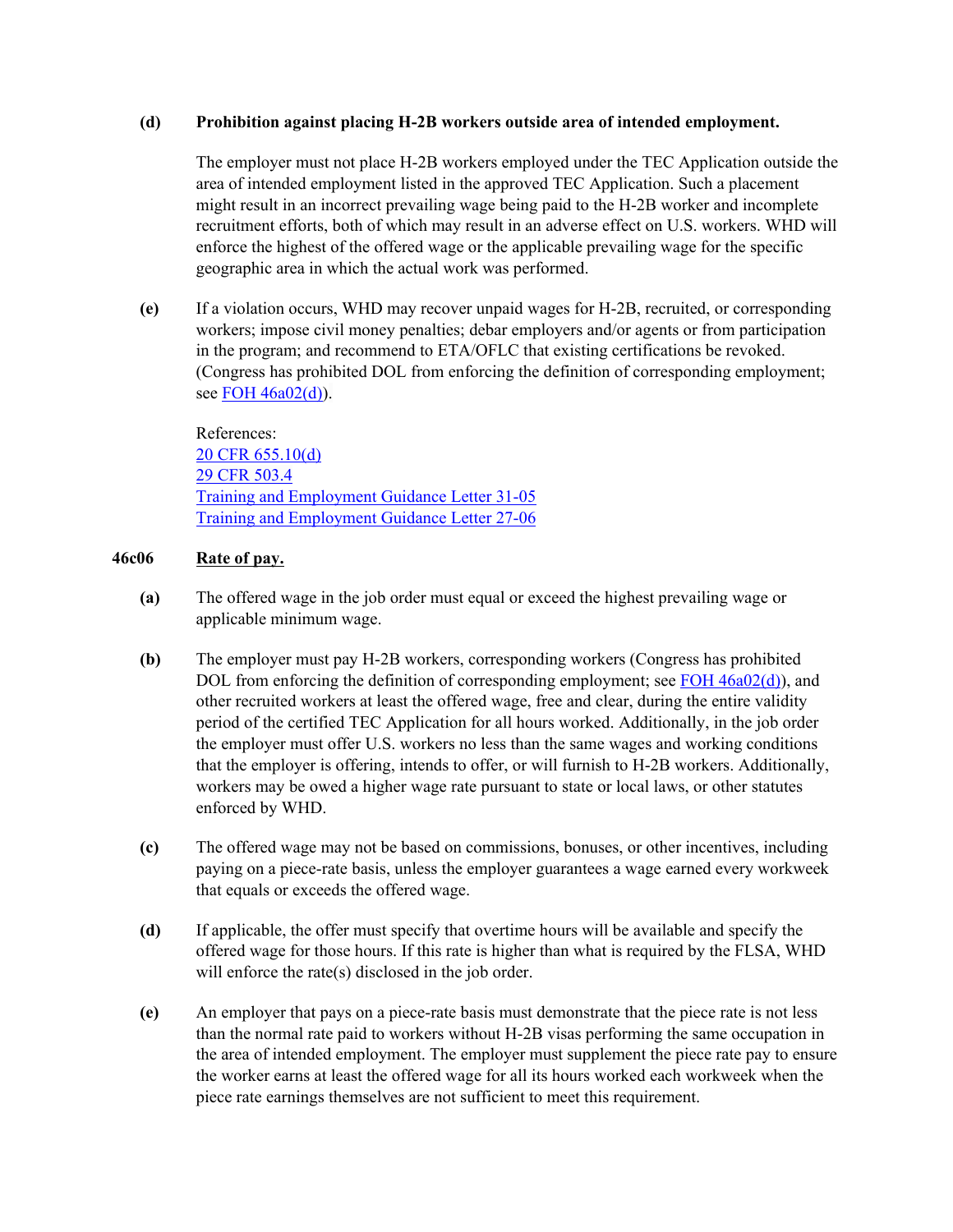- **(f)** If the employer requires one or more minimum productivity standards as a condition of job retention, it must specify the standards in the job order and the employer must demonstrate that they are normal and usual for employers not participating in the H-2B visa program for the same occupation in the area of intended employment.
- **(g)** The employer must pay whichever is most frequent: at least every two weeks, or according to the prevailing practice for that occupation in the area of intended employment. For example, if the prevailing practice is to pay workers in the construction industry at least weekly in the area of intended employment, the employer must pay at least weekly. The employer must pay all wages on the established payday.
- **(h)** If a violation occurs, WHD may recover unpaid wages for H-2B, recruited, or corresponding workers; impose civil money penalties; debar employers and/or agents or attorneys from participation in the program; and recommend to ETA/OFLC that existing certifications be revoked. (Congress has prohibited DOL from enforcing the definition of corresponding employment; see [FOH 46a02\(d\)\)](#page-2-0).

References: 20 CFR [655.2\(a\)–](https://www.ecfr.gov/current/title-20/chapter-V/part-655/subpart-A/subject-group-ECFRae36799c508ea0f/section-655.20#p-655.20(a))[\(b\)](https://www.ecfr.gov/current/title-20/chapter-V/part-655/subpart-A/subject-group-ECFRae36799c508ea0f/section-655.20#p-655.20(b)) [29 CFR 503.16\(a\)–](https://www.ecfr.gov/current/title-29/subtitle-B/chapter-V/subchapter-A/part-503/subpart-B/section-503.16#p-503.16(a))[\(b\)](https://www.ecfr.gov/current/title-29/subtitle-B/chapter-V/subchapter-A/part-503/subpart-B/section-503.16#p-503.16(b)) [Field Assistance Bulletin No. 2021-3](https://www.dol.gov/sites/dolgov/files/WHD/legacy/files/fab_2021_3.pdf)

#### <span id="page-21-0"></span>**46c07 Facilities furnished to workers.**

#### **(a) Requirement to disclose facilities on job order.**

If the employer provides the worker with the option of board, lodging, or other facilities, or intends to assist workers to secure such lodging, this benefit must be listed in the job order along with any wage deductions related to providing that benefit. Assisting workers in securing lodging consists of more than an employer's simply furnishing information (such as giving workers coming from remote locations a list of short-term rental facilities or a list of extended stay motels). Assistance could be reserving a block of rooms for employees and negotiating a discounted rate on the workers' behalf, or arranging to have housing provided at a subsidized cost for employees. Any such assistance may make it more feasible for a U.S. worker from outside the area of intended employment to accept the job, and therefore it should be included in the job order. The employer must furnish covered workers without H-2B visas, including corresponding workers (Congress has prohibited DOL from enforcing the definition of corresponding employment; see FOH  $46a02(d)$ ), or recruited workers, at least the same benefits as those offered to H-2B workers, including any housing.

Reference: [80 FR 24042, 24062](https://www.federalregister.gov/documents/2015/04/29/2015-09694/temporary-non-agricultural-employment-of-h-2b-aliens-in-the-united-states)

#### **(b) Requirement to disclose wage deductions for facilities on job order.**

Any cost that the employer charges for housing or other facilities must meet the criteria for permissible deductions listed in ETA's and WHD's regulations. Specifically, the job order must list all deductions not required by law (including those for housing or other facilities),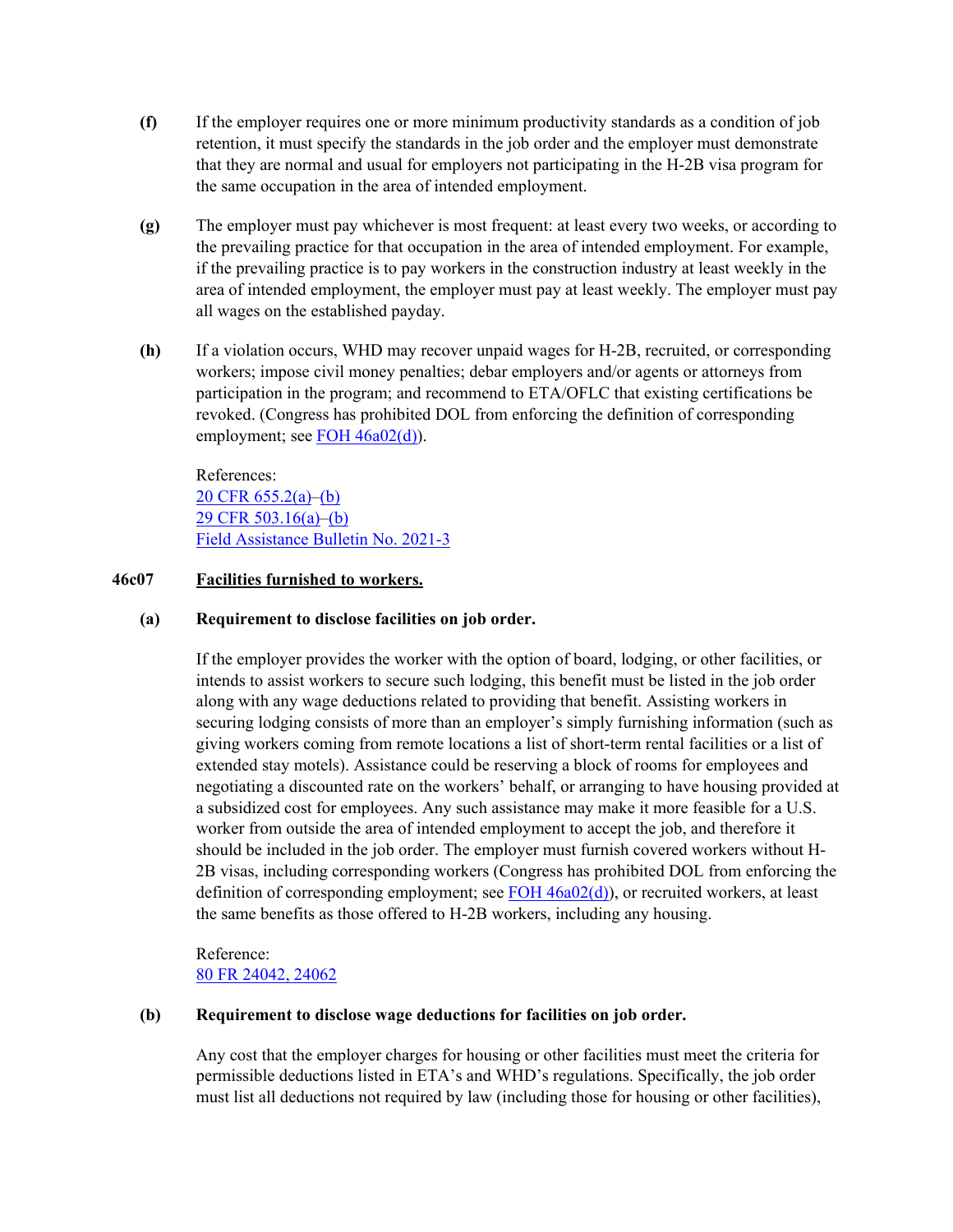and these deductions must be limited to the reasonable cost or fair value of the lodging or other facilities. Deductions or costs incurred for facilities that are primarily for the benefit or convenience of the employer are not reasonable and may not be charged to the worker.

See [FOH 30c,](https://www.dol.gov/agencies/whd/field-operations-handbook/Chapter-30#B30c00) discussing [29 CFR part 531,](https://www.ecfr.gov/current/title-29/subtitle-B/chapter-V/subchapter-A/part-531/subpart-B/section-531.3) for further guidance on whether deductions are permissible or impermissible and, if permissible, at reasonable cost and fair value.

References: [20 CFR 655.20\(c\)](https://ecfr.federalregister.gov/current/title-20/chapter-V/part-655/subpart-A/subject-group-ECFR336f15c59465a9a/section-655.20) [29 CFR 503.16\(c\)](https://ecfr.federalregister.gov/current/title-29/subtitle-B/chapter-V/subchapter-A/part-503/subpart-B/section-503.16) [29 CFR part 531](https://ecfr.federalregister.gov/current/title-29/subtitle-B/chapter-V/subchapter-A/part-531) [FOH 30c](https://www.dol.gov/agencies/whd/field-operations-handbook/Chapter-30#B30c00)

#### **(c) Deductions for housing.**

- (1) Lodging is commonly recognized as being for the benefit and convenience of the employee, but there may be circumstances where housing is of little benefit to the employee. For example, lodging is primarily to the benefit of the employer where an employee must live on the employer's premises to meet some need of the employer, or where the employee must travel away from home to further the employer's business. The term "home," in this context, means the U.S. worker's residence or H-2B worker's temporary residence in the United States. Housing provided by employers with a need for a mobile workforce, such as those in the entertainment or reforestation industries where workers are in an area for a short period, need to be available for work immediately, or may not be able to easily procure temporary housing, is primarily for the employer's benefit and convenience and cannot be charged to the workers.
- (2) Employers may not include the cost of lodging as part of employees' wages if the lodging does not satisfy federal, state, or local laws, ordinances, or other requirements. For example, WHD will not permit the cost of housing to be credited toward wages if the lodging does not have or has been denied a required occupancy permit or is not zoned for residential use.

References: [29 CFR 531.31](https://ecfr.io/Title-29/Section-531.31) [80 FR 24042, 24063](https://www.federalregister.gov/documents/2015/04/29/2015-09694/temporary-non-agricultural-employment-of-h-2b-aliens-in-the-united-states) [WHD Field Assistance Bulletin No. 2015-1 \(Dec. 17, 2015\)](https://www.dol.gov/agencies/whd/field-assistance-bulletins/2015-1)

#### **(d) Employee must receive benefit of facility.**

Employees must receive the benefit of the facility for which the employer is taking a wage credit. If the employee does not reside in the housing (for example, in the period after the worker's visa has elapsed), no wage credit may be taken for the period in which the employee does not receive the benefit of the housing. The reasonable cost of the facility is determined on a workweek-by-workweek basis.

References: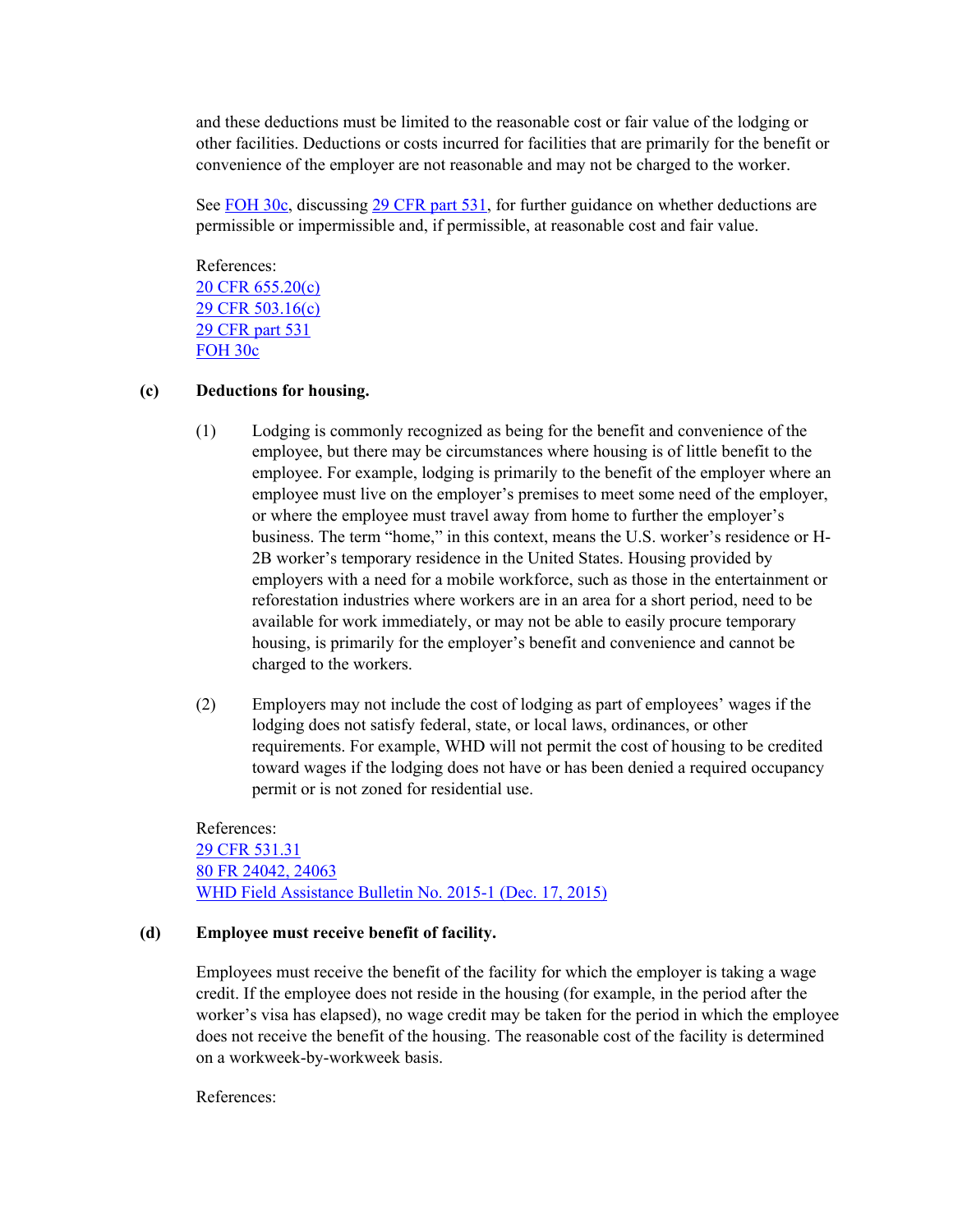[FOH 30c01\(c\)](https://www.dol.gov/agencies/whd/field-operations-handbook/Chapter-30#B30c01) [WHD Field Assistance Bulletin 2015-1 \(Dec. 17, 2015\)](https://www.dol.gov/agencies/whd/field-assistance-bulletins/2015-1)

## **(e) Reasonable cost of facilities.**

(1) Reasonable cost cannot exceed the actual cost to the employer of the board, lodging, or other facilities. Reasonable cost does not include a profit to the employer or to any affiliated person, and the employer must be able to show that the amounts charged to the worker are no more than the actual cost to the employer. Further details on items that may be considered in the actual cost of lodging can be found at  $\overline{FOH}$  30c06(c). If the employer does not maintain or provide WHD with records with respect to the actual cost of the lodging, WHD will not permit the employer to take the lodging deduction to reduce the worker below the required wage rate.

### References:

[WHD Field Assistance Bulletin No. 2015-1 \(Dec. 17, 2015\)](https://www.dol.gov/agencies/whd/field-assistance-bulletins/2015-1)

(2) If the actual cost to the employer exceeds the rental value of the lodging, or if the reasonable cost otherwise appears to be excessive in relation to the facilities furnished, the employer may count only the lower "fair value" of the lodging toward wages. There is no specific formula for determining fair value, but the employer may consider average rental prices in the area for similar homes, or fair market rent data for a particular locality as published by the U.S. Department of Housing and Urban Development available at [http://www.huduser.org/portal/datasets/fmr.html,](http://www.huduser.org/portal/datasets/fmr.html) by searching for comparable rental units online, or requesting information from local real estate brokers or other experts.

**(f)** If a violation occurs, WHD may recover unpaid wages for H-2B workers, recruited workers, or corresponding workers; impose civil money penalties; debar employers and/or agents or attorneys from participation in the program; and recommend to ETA/OFLC that existing certifications be revoked. (Congress has prohibited DOL from enforcing the definition of corresponding employment; see FOH  $46a02(d)$ ).

References: [29 CFR 531.3](https://ecfr.io/Title-29/Section-531.31) [80 FR 24042, 24062](https://www.federalregister.gov/documents/2015/04/29/2015-09694/temporary-non-agricultural-employment-of-h-2b-aliens-in-the-united-states) [WHD Field Assistance Bulletin 2015-1 \(Dec. 17, 2015\)](https://www.dol.gov/agencies/whd/field-assistance-bulletins/2015-1)

### <span id="page-23-0"></span>**46c08 Deductions and employer-provided items.**

### **(a) Must make deductions required by law.**

The employer must make all deductions from the worker's paycheck required by law. Examples of deductions required by law include taxes payable by workers that are required to be withheld by the employer, and amounts due workers that the employer is required by court order to pay to another.

### **(b) Deductions not required by law.**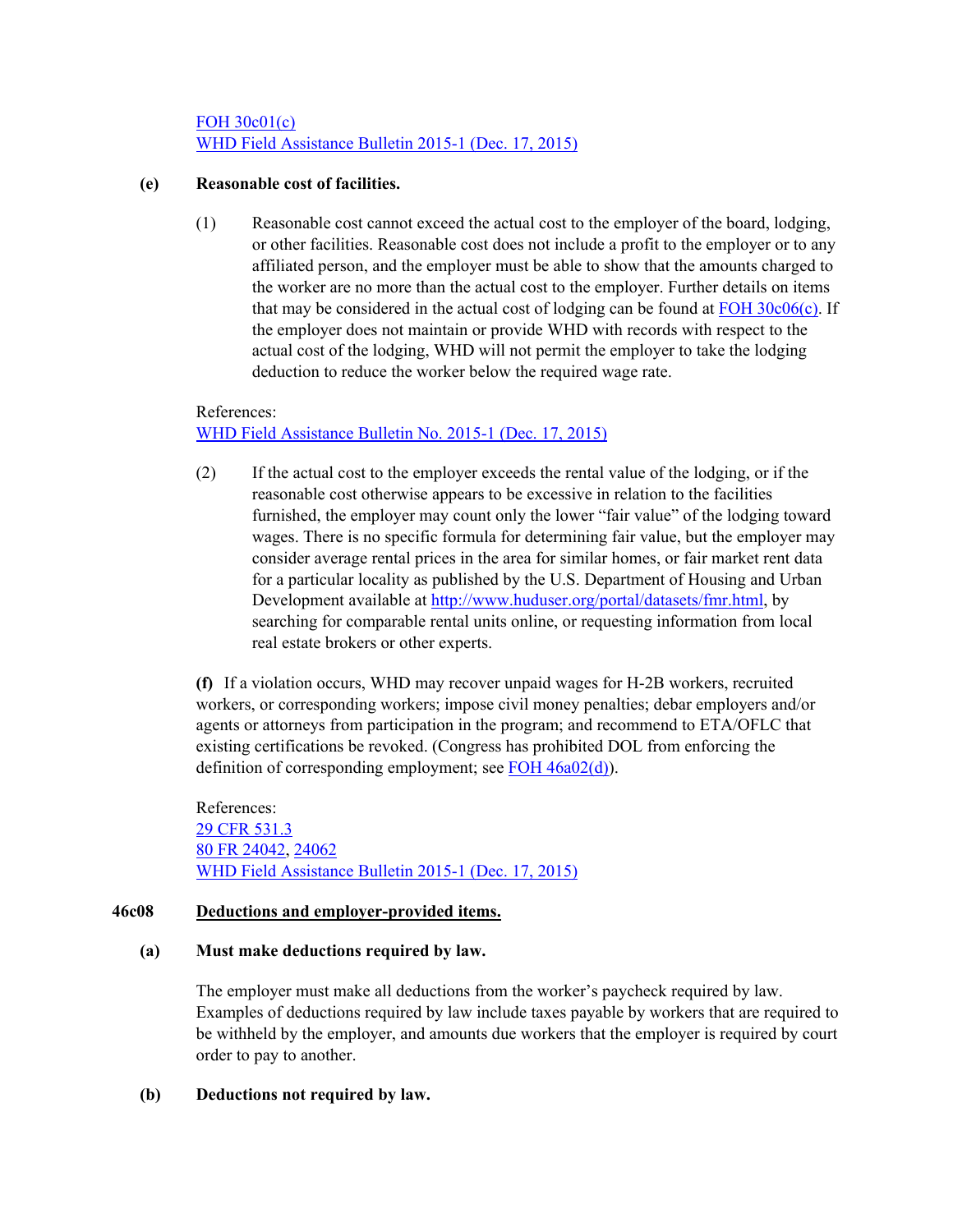- (1) The job order must specify all deductions not required by law that the employer will make from the worker's pay. The employer must disclose all deductions in the job order that it intends to make, as DOL considers the disclosure to be essential for giving workers sufficient information to make informed employment decisions. Any deductions not disclosed in the job order are prohibited.
- (2) The employer may make reasonable deductions from wages at the worker's request so long as the deduction is primarily for the benefit or convenience of the employee and the employer (or affiliated person) does not make a profit from the deduction. Union dues and health insurance premiums are examples of deductions that are often permissible.

## **(c) Prohibited deductions.**

- (1) The employer may not make any deduction in which it, its agent, or its recruiter (or any affiliated person) derives any payment, rebate, commission, profit, or benefit, either directly or indirectly.
- (2) In addition to other requirements, any deductions not required by law must be truly voluntary and may not be a condition of employment. Deductions for any costs that are primarily for the benefit of the employer are never reasonable and therefore are never permitted to the extent that it brings the worker below the H-2B offered wage rate. There is no legal distinction between deducting a cost from a worker's wages and shifting a cost to an employee to bear directly. WHD applies the principles set forth in [29 CFR part 531](https://www.ecfr.gov/current/title-29/subtitle-B/chapter-V/subchapter-A/part-531/subpart-B/section-531.3) when determining which deductions have an effect on the H-2B offered wage. Examples of costs that DOL has long held to be primarily for the benefit of the employer include tools of the trade and other materials and services incidental to carrying on the employer's business; the cost of any construction by and for the employer; the cost of uniforms (whether purchased or rented) and their laundering, where the nature of the business requires the employee to wear a uniform; and transportation charges where the transportation is an incident of and necessary for employment.

### **(d) Deductions for required tools.**

The employer must provide to the worker, without charge or deposit charge, all tools, supplies, and equipment required to perform the duties assigned. Deductions for items such as damaged and lost equipment are not allowed if those deductions bring a worker's wage below the offered wage. Employers must provide standard equipment that allows employees to perform their job fully, but they are not required to provide, for example, equipment such as custom-made skis that may be preferred, but not needed by, ski instructors. This requirement does not prohibit employees from electing to use their own equipment, nor does it penalize employers whose employees voluntarily do so, so long as a bona fide offer of adequate, appropriate equipment has been made.

**(e)** If a violation occurs, WHD may recover unpaid wages for H-2B workers, recruited workers, or corresponding workers; impose civil money penalties; debar employers and/or agents or attorneys from participation in the program; and recommend to ETA/OFLC that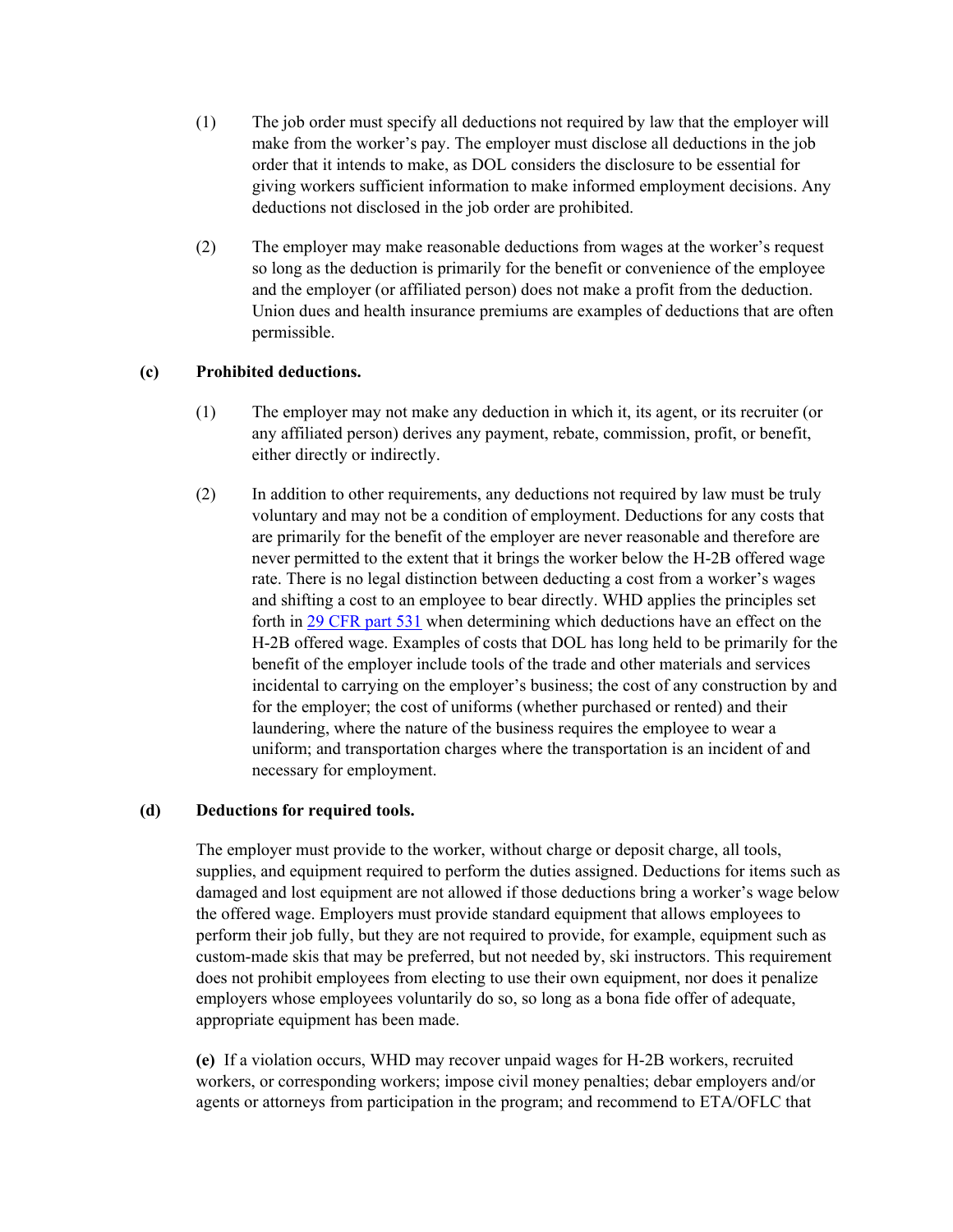existing certifications be revoked. (Congress has prohibited DOL from enforcing the definition of corresponding employment; see [FOH 46a02\(d\)\)](#page-2-0).

References: [80 FR 24042, 24063, 24065](https://www.federalregister.gov/documents/2015/04/29/2015-09694/temporary-non-agricultural-employment-of-h-2b-aliens-in-the-united-states) [20 CFR 655.20\(k\)](https://ecfr.federalregister.gov/current/title-20/chapter-V/part-655/subpart-A/subject-group-ECFR336f15c59465a9a/section-655.20) [29 CFR 503.16\(c\), \(k\)](https://ecfr.federalregister.gov/current/title-29/subtitle-B/chapter-V/subchapter-A/part-503/subpart-B/section-503.16) [FOH 30c04](https://www.dol.gov/agencies/whd/field-operations-handbook/Chapter-30#B30c04)

## **46c09 Prohibited fees and contracts with third parties.**

#### **(a) Definition of agent.**

An *agent*, for purposes of H-2B, is a legal entity or person who:

- (1) Is not under suspension, debarment, expulsion, disbarment, or otherwise restricted from practice before any court, DOL, DHS, or the Executive Office for Immigration Review; and
- (2) Is authorized to act on behalf of an employer for temporary nonagricultural labor certifications purposes; and
- (3) Is not itself an employer, or a joint employer, with respect to a specific application; and
- (4) Is not an association or other organization of employers.

#### **(b) May not seek or receive payment for certification, visa, or recruitment costs.**

#### (1) *Prohibition against seeking or receiving payment*.

The employer, its agent, its attorney, and employees may not seek or receive payment for any costs associated with obtaining either the H-2B labor certification or H-2B employment, including attorney/agent fees, TEC Application costs, DHS petition fees, or recruitment fees. This prohibition is also true for any travel and visa expenses regardless of whether the employer discloses them (see [FOH 46c11](#page-27-0) for further information on travel expenses). Payment includes, but is not limited to, monetary payments, wage concessions (including deductions from wages, salary, or benefits), kickbacks, bribes, tributes, in-kind payments, and free labor.

### (2) *Recruiting expenses must be borne by employer.*

The recruitment of H-2B workers is an expense to be borne by the employer, and not by the H-2B worker. The exploitation of H-2B workers, who in some instances have been required to give recruiters thousands of dollars to secure a job, has been widely reported. DOL remains concerned about exploitation of workers who have heavily indebted themselves to secure a place in the H-2B visa program. Such exploitation may adversely affect the wages and working conditions of U.S. workers, driving down wages and working conditions for all workers in the United States.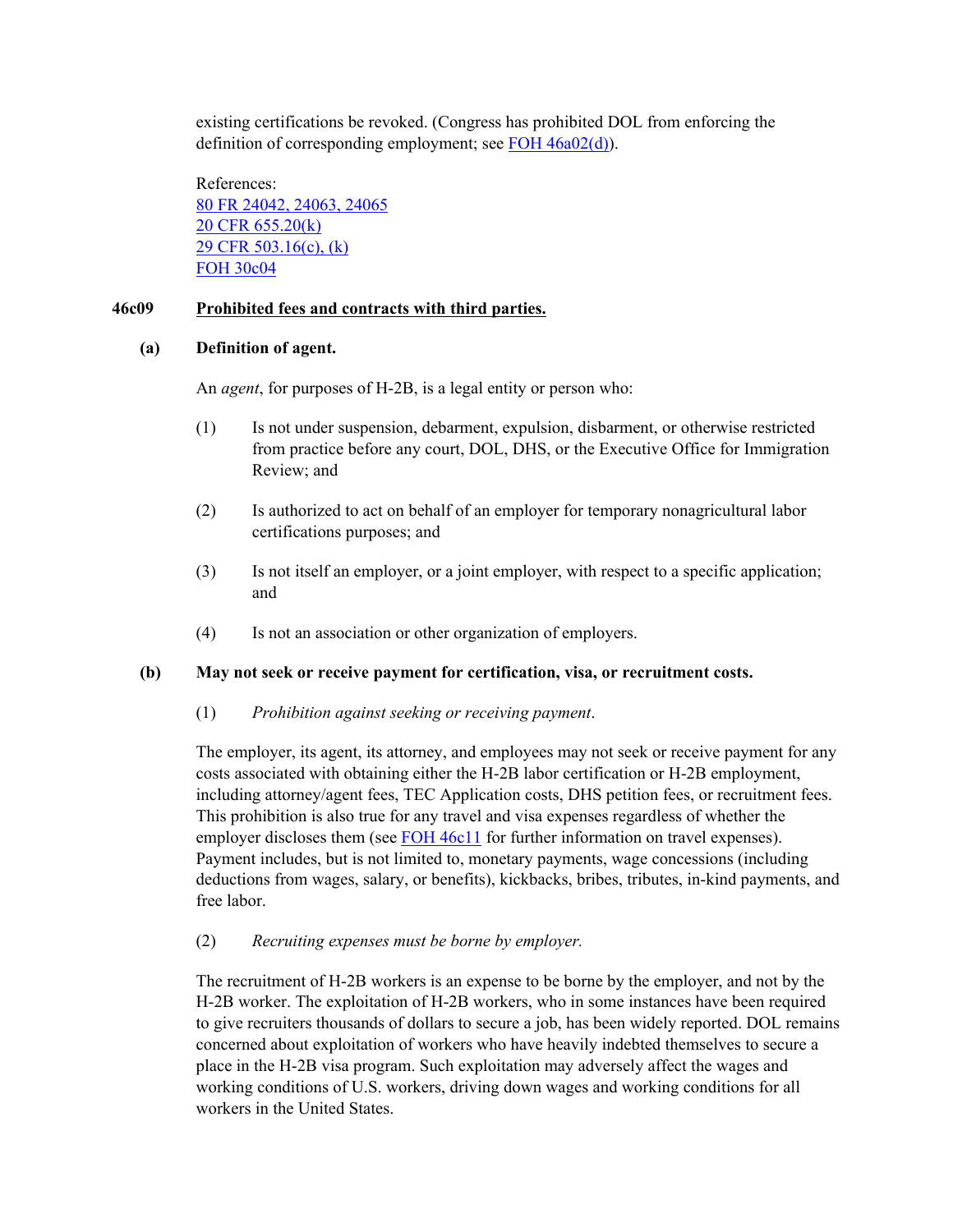## (3) *Requirement to reimburse costs incurred by worker.*

The employer must pay or reimburse the H-2B worker in the first workweek for any visa, border crossing, visa processing, recruitment, and other related fees incurred by the worker. Any fee that facilitates an employee obtaining the visa to work for the employer is considered a recruitment fee that must be borne by the employer. The employer need not pay passport or other charges primarily for the worker's benefit.

# **(c) Recruiting contracts must incorporate prohibition against seeking or receiving payment.**

# (1) *Contract must prohibit fees; requirement to reimburse fees paid.*

The employer must contractually prohibit in writing any agent or recruiter (or any agent or employee of such agent or recruiter) whom the employer engages, either directly or indirectly, in recruitment of H-2B workers, to seek or receive payments or other compensation from prospective workers. 29 CFR  $503.16(p)$  includes specific language that must be included in any contract with a foreign recruiter. Where WHD determines that workers have paid fees to foreign recruiters and the employer cannot demonstrate the requisite bona-fide contractual prohibitions, WHD will require the employer to reimburse the workers in the amount of these prohibited fees. Evidence showing that the employer paid the recruiter no fee or an extraordinarily low fee, or has continued to use a recruiter about whom the employer has received credible complaints, could be an indication that the contract was not bona fide.

# (2) *Partial defense of good faith.*

However, where a recruiter or agent has collected fees, but the employer has complied in good faith with this requirement and has contractually prohibited collecting prohibited fees from workers, and exercised reasonable diligence to ensure that its agents and others involved in the recruitment process, whether in the United States or abroad, adhere to this contractual prohibition, there is no willful violation.

**(d)** If a violation occurs, WHD may recover unpaid wages for H-2B workers; impose civil money penalties; debar employers and/or agents or attorneys from participation in the program; and recommend to ETA/OFLC that existing certifications be revoked. (Congress has prohibited DOL from enforcing the definition of corresponding employment; see [FOH](#page-2-0)   $46a02(d)$ ).

References: [29 CFR 503.16\(j\)\(2\),](https://ecfr.federalregister.gov/current/title-29/subtitle-B/chapter-V/subchapter-A/part-503/subpart-B/section-503.16#p-503.16(j)(2)) [\(o\)](https://ecfr.federalregister.gov/current/title-29/subtitle-B/chapter-V/subchapter-A/part-503/subpart-B/section-503.16#p-503.16(o))[–\(p\)](https://ecfr.federalregister.gov/current/title-29/subtitle-B/chapter-V/subchapter-A/part-503/subpart-B/section-503.16#p-503.16(p)) [80 FR 24042, 24087](https://www.federalregister.gov/documents/2015/04/29/2015-09694/temporary-non-agricultural-employment-of-h-2b-aliens-in-the-united-states)

## <span id="page-26-0"></span>**46c10 Three-fourths (3/4) guarantee.**

**(a)** The employer must offer the worker employment for a total number of work hours equal to at least three-fourths of the workdays in each 12-week or 6-week period (Congress has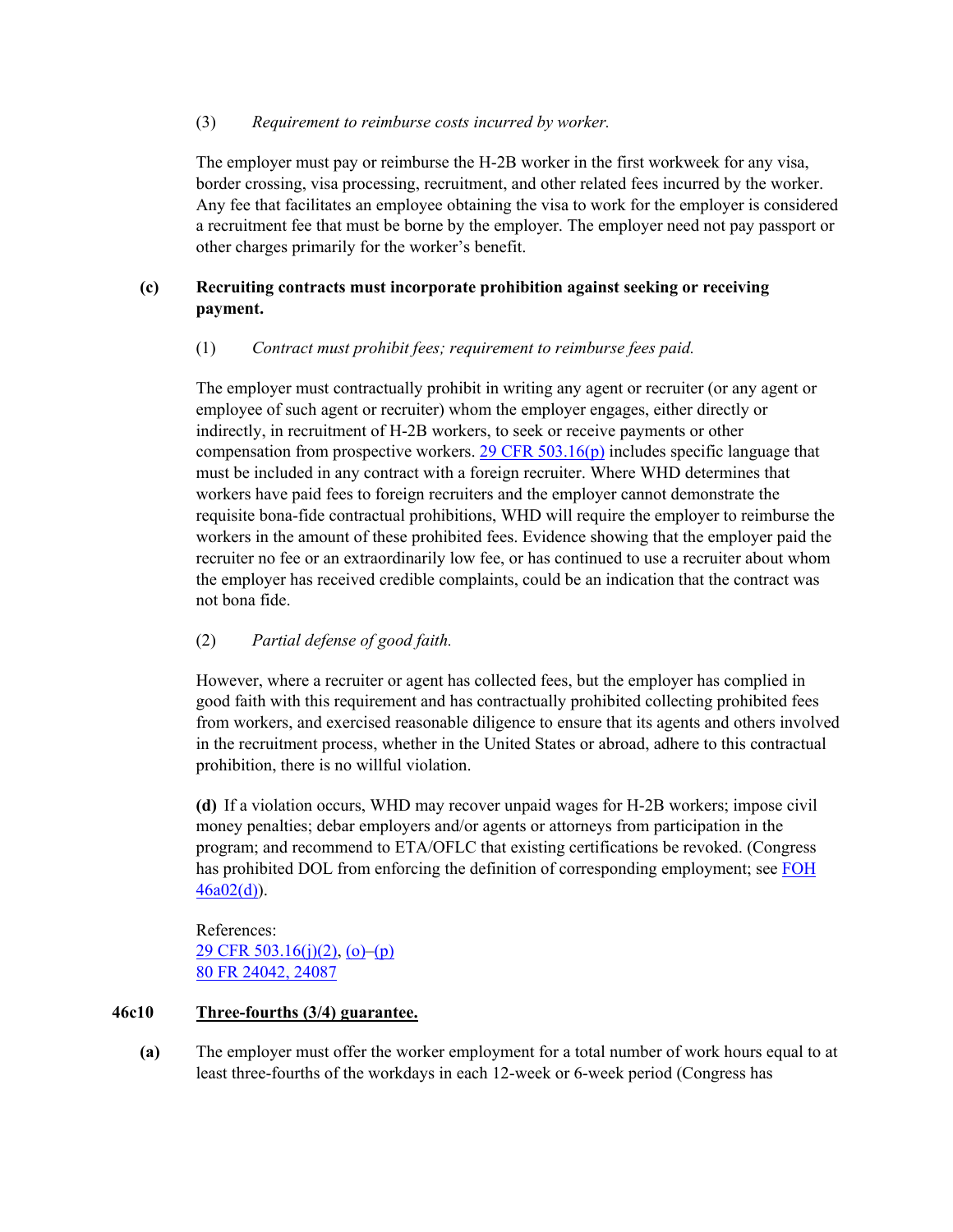prohibited DOL from enforcing the three-fourths guarantee; see FOH  $46a02(d)$ ). A workday means the number of hours in a workday as stated in the job order.

- **(b)** For these calculations, the employer must consider a 12-week period (for certified periods of employment lasting at least 120 days), or a 6-week period (for certified periods of employment lasting fewer than 120 days).
- **(c)** The employer may count all hours actually worked by the worker during the applicable period in calculating whether the guarantee has been met.
- **(d)** The employer may count any hours that it offers but the worker fails to work (up to a maximum of the number of hours specified in the job order for a workday).
- **(e)** The employer's obligation to fulfill the three-fourths guarantee (Congress has prohibited DOL from enforcing the three-fourths guarantee; see FOH  $46a02(d)$ ) abates when the worker is terminated for cause or voluntarily abandons the job before the end of the employment period, and the employer notifies the OFLC (and DHS in the case of an H-2B worker) within two days.
- **(f)** If a violation occurs, WHD may recover unpaid wages for H-2B workers, recruited workers, or corresponding workers; impose civil money penalties; debar employers and/or agents or attorneys from participation in the program; and recommend to ETA/OFLC that existing certifications be revoked. (Congress has prohibited DOL from enforcing the definition of corresponding employment and the three-fourths guarantee; see  $\overline{FOH}$  46a02(d)).

References: [20 CFR 655.20\(f\)](https://ecfr.federalregister.gov/current/title-20/chapter-V/part-655/subpart-A/subject-group-ECFR336f15c59465a9a/section-655.20#p-655.20(f)) [20 CFR 655.20\(y\)](https://www.ecfr.gov/current/title-20/chapter-V/part-655/subpart-A/subject-group-ECFRae36799c508ea0f/section-655.20#p-655.20(y))

### <span id="page-27-0"></span>**46c11 Inbound/outbound transportation and subsistence.**

- **(a)** The employer must give to or reimburse the H-2B worker, corresponding worker (Congress has prohibited DOL from enforcing the definition of corresponding employment; see [FOH](#page-2-0)  [46a02\(d\)\)](#page-2-0), or recruited worker for transportation and subsistence from the place from which the worker has come to work for the employer, whether in the U.S. or abroad, to the place of employment. This obligation applies to workers who complete 50 percent of the employment period covered by the job order (not counting any extensions).
- **(b)** The FLSA requires the employer to pay at least the federal minimum wage in all workweeks. Therefore, although the H-2B regulations require payment of inbound travel and subsistence costs only for those workers who complete 50 percent of the period of employment, any travel/subsistence costs incurred by any FLSA-covered worker may not bring the worker's pay below the FLSA's requirement in the first workweek. Note that the Fifth Circuit, which covers Texas, Louisiana, and Mississippi, does not agree with WHD's interpretation that this reimbursement is required under the FLSA. *Castellanos Contreras v. Decatur Hotels LLC III*, 622 F.3d 393 (5th Cir. 2010).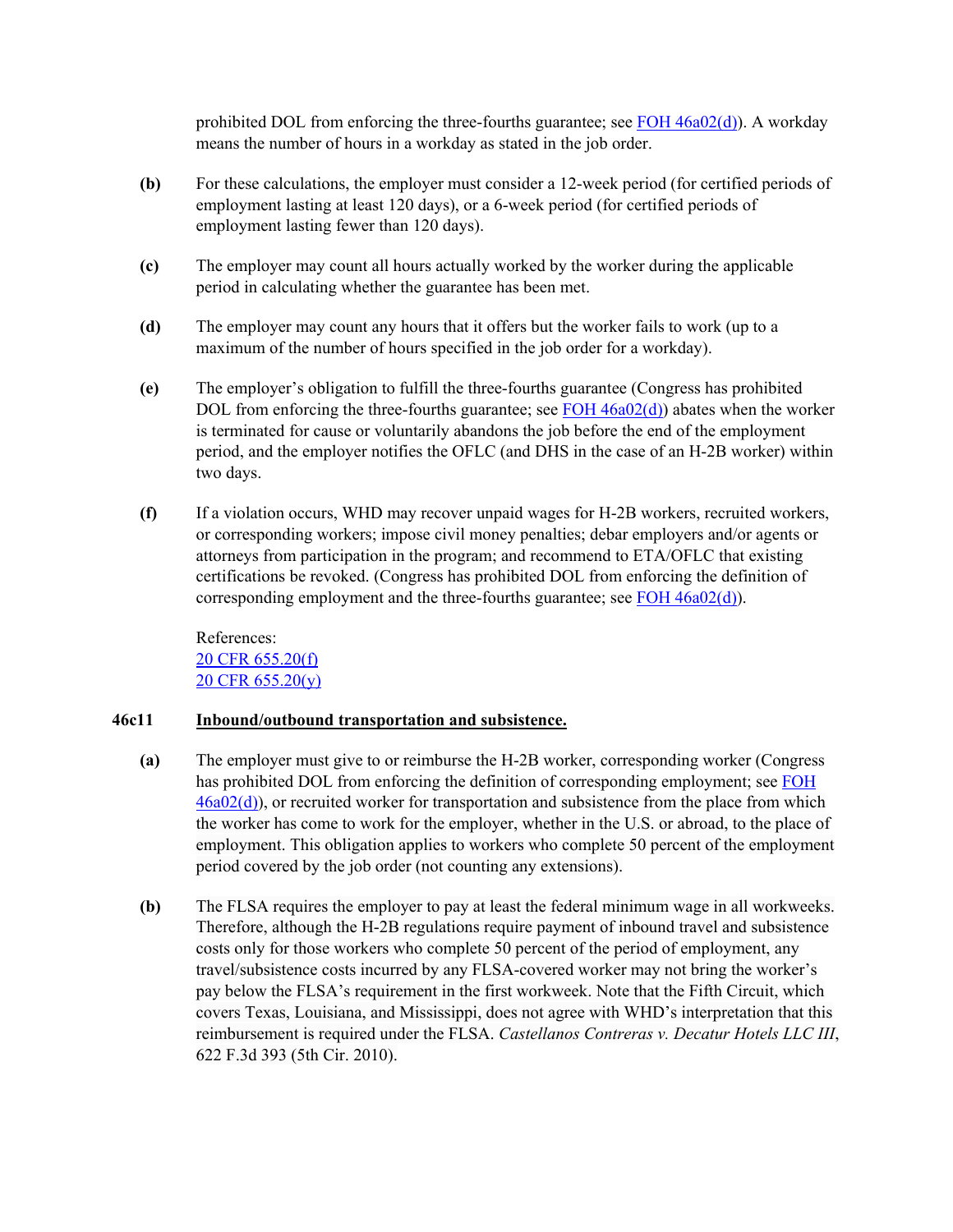- **(c)** The employer may arrange and pay for the transportation and subsistence directly, advance costs to the worker before his or her departure (at a minimum the most economical and reasonable common carrier cost of the transportation and subsistence), or pay the worker for the reasonable costs incurred by the worker.
- **(d)** If the worker completes the period of employment covered by the job order (not counting any extensions), or if the worker is dismissed from employment, and the worker has no immediate subsequent H-2B employment, the employer must pay for the worker's cost of return transportation and daily subsistence from the place of employment to the place from which the worker, disregarding intervening employment departed to work for the employer.
- **(e)** DOL establishes the daily subsistence rate, which it updates annually, in a Federal Register Notice. More information can be found at: [https://www.dol.gov/agencies/eta/foreign](https://www.dol.gov/agencies/eta/foreign-labor/wages/meals-travel-subsistence)[labor/wages/meals-travel-subsistence.](https://www.dol.gov/agencies/eta/foreign-labor/wages/meals-travel-subsistence)
- **(f)** If a violation occurs, WHD may recover unpaid wages for H-2B workers, recruited workers, or corresponding workers; impose civil money penalties; debar employers and/or agents or attorneys from participation in the program; and recommend to ETA/OFLC that existing certifications be revoked. (Congress has prohibited DOL from enforcing the definition of corresponding employment; see [FOH 46a02\(d\)\)](#page-2-0).

References: [20 CFR 655.20\(j\)](https://ecfr.federalregister.gov/current/title-20/chapter-V/part-655/subpart-A/subject-group-ECFR336f15c59465a9a/section-655.20)  [29 CFR 503.16\(j\)](https://ecfr.federalregister.gov/current/title-29/subtitle-B/chapter-V/subchapter-A/part-503/subpart-B/section-503.16)

# <span id="page-28-0"></span>**46c12 Recordkeeping.**

- **(a)** The employer must furnish to the worker on or before each payday a written statement (*e.g*., pay stub) detailing the worker's earnings for that pay period. The specific requirements for the earning statements are contained in 20 CFR  $655.20(i)$  and 29 CFR  $503.16(i)(2)$ .
- **(b)** The employer must maintain and update accordingly proof of its recruitment efforts (see discussion in FOH  $46b01(i)$ ). 20 CFR  $655.48$  details the scope of the recruitment report.
- **(c)** The employer must maintain accurate and adequate records with respect to the workers' earnings, including but not limited to records showing the nature, amount, and location(s) of work performed; the hours actually worked each day by the worker; the time the worker began and ended each workday; the rate of pay; the worker's earnings per pay period; the worker's home address; and the amount of and reasons for any and all deductions or additions made to the worker's wages.
- **(d)** The employer must display and maintain in a conspicuous location at the place of employment a poster provided by DOL that sets out the rights and protections for H-2B workers and workers in corresponding employment. (Congress has prohibited DOL from enforcing the definition of corresponding employment; see [FOH 46a02\(d\)\)](#page-2-0). The employer must display the poster in English, and in any language common to a significant portion of the workers if a poster in that language is made available by WHD. WHD will not require that an employer post a poster translated into a language that it does not print. However,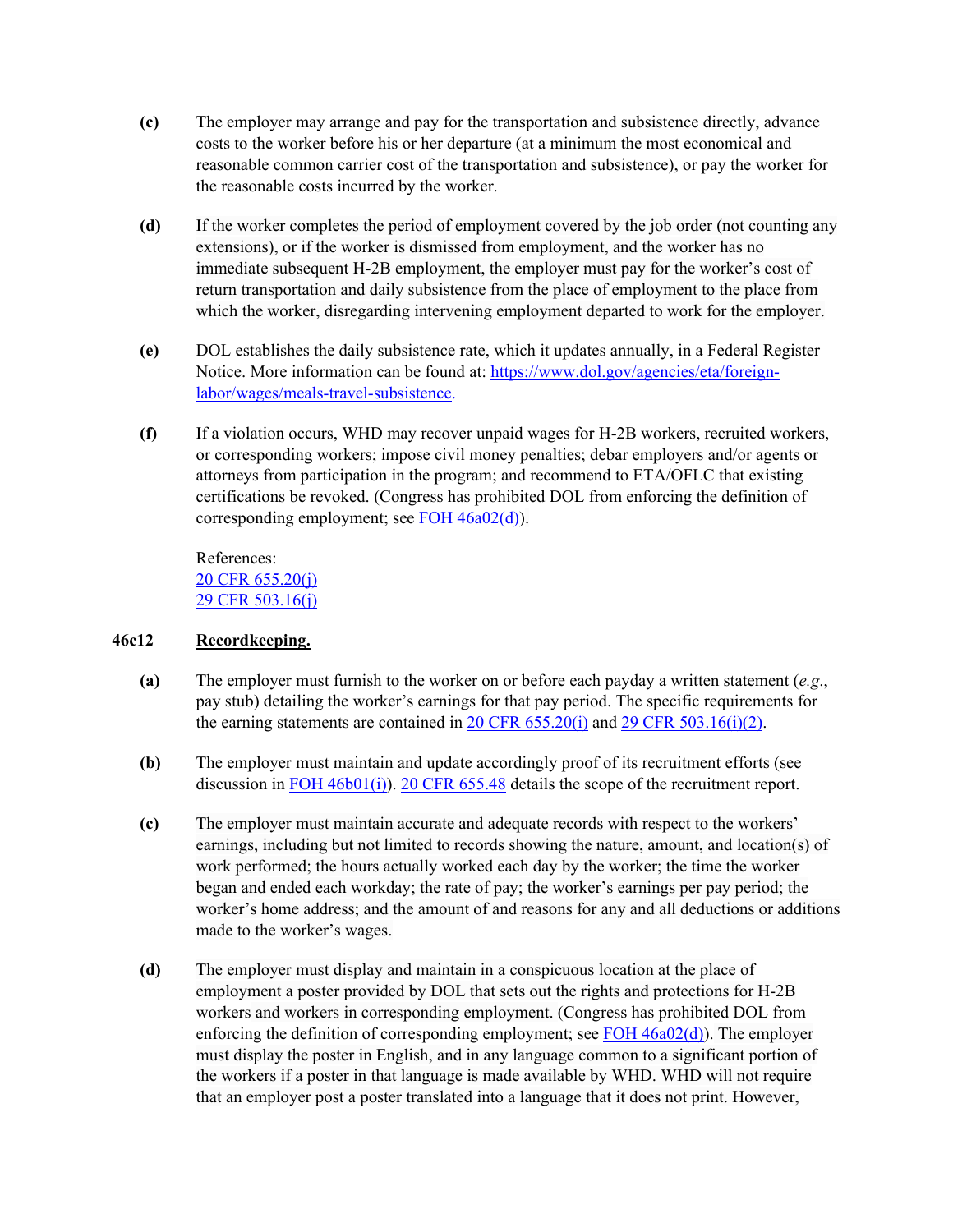translations will be made in response to demand; employers and organizations that work with H-2B workers are encouraged to inform DOL about the language needs of the U.S. worker population.

- **(e)** If any worker(s) employed under the TEC Application or in corresponding employment (Congress has prohibited DOL from enforcing the definition of corresponding employment; see [FOH 46a02\(d\)\)](#page-2-0) abandons, absconds, or the employer terminates for cause before the end date of the employment specified in the TEC Application, the employer must notify OFLC in writing of the separation from employment not later than two workdays after the employer discovers the separation. In addition, the employer must notify DHS in writing of the separation of an H-2B worker. Abandonment or abscondment occurs after a worker fails to report to work at the regularly scheduled time for five consecutive working days without the employer's consent.
- **(f)** The [employer](https://www.law.cornell.edu/definitions/index.php?width=840&height=800&iframe=true&def_id=c85075c422cfa7fab8e60c912bd66040&term_occur=999&term_src=Title:29:Subtitle:B:Chapter:V:Subchapter:A:Part:503:Subpart:B:503.17) participating in the H-2B visa program must retain records and documents for three years from the date the TEC Application is certified; or the date the TEC Application is denied, if adjudicated; or the date the DOL receives the letter of withdrawal sent in accordance with [20 CFR 655.62.](https://www.ecfr.gov/current/title-20/chapter-V/part-655/subpart-A/subject-group-ECFR48f8202e8fd4db2/section-655.62) Employers must retain, among other records, the job order placement, each worker's earnings, and hours worked. For the complete list of records to be retained, see [FOH 46d02\(d\)](#page-32-0) and [20 CFR 655.56.](https://www.ecfr.gov/current/title-20/chapter-V/part-655/subpart-A/subject-group-ECFR6c9d2ee99143e91/section-655.56)
- **(g)** If a violation occurs, WHD may impose civil money penalties.

References: [20 CFR 655.20\(i\),](https://ecfr.federalregister.gov/current/title-20/chapter-V/part-655/subpart-A/subject-group-ECFR336f15c59465a9a/section-655.20) (m), [\(y\)](https://ecfr.federalregister.gov/current/title-20/chapter-V/part-655/subpart-A/subject-group-ECFR336f15c59465a9a/section-655.20) [20 CFR 655.56](https://ecfr.federalregister.gov/current/title-20/chapter-V/part-655/subpart-A/subject-group-ECFRc79b70cddd40c7c/section-655.56) [29 CFR 503.16\(i\), \(m\),](https://ecfr.federalregister.gov/current/title-29/subtitle-B/chapter-V/subchapter-A/part-503/subpart-B/section-503.16) [\(y\)](https://ecfr.federalregister.gov/current/title-29/subtitle-B/chapter-V/subchapter-A/part-503/subpart-B/section-503.16) [80 FR 24042, 24069](https://www.federalregister.gov/documents/2015/04/29/2015-09694/temporary-non-agricultural-employment-of-h-2b-aliens-in-the-united-states) [FOH 46d02\(d\)](#page-32-0)

### <span id="page-29-0"></span>**46c13 Employer-provided transportation.**

- **(a)** All employer-provided transportation must comply with all applicable federal, state, and local laws and regulations.
- **(b)** At a minimum, the employer must use the same vehicle safety standards, driver licensure requirements, and vehicle insurance as required under the Federal Motor Carrier Safety Regulations at [49 CFR parts 390,](https://www.ecfr.gov/current/title-49/subtitle-B/chapter-III/subchapter-B/part-390) [393,](https://www.ecfr.gov/current/title-49/subtitle-B/chapter-III/subchapter-B/part-393) and [396.](https://www.ecfr.gov/current/title-49/subtitle-B/chapter-III/subchapter-B/part-396)
- **(c)** If a violation occurs, WHD may impose civil money penalties.

References: [49 CFR part 390](https://ecfr.federalregister.gov/current/title-49/subtitle-B/chapter-III/subchapter-B/part-390) [49 CFR part 393](https://ecfr.federalregister.gov/current/title-49/subtitle-B/chapter-III/subchapter-B/part-393) [49 CFR part 396](https://ecfr.federalregister.gov/current/title-49/subtitle-B/chapter-III/subchapter-B/part-396)

### <span id="page-29-1"></span>**46c14 No unfair treatment.**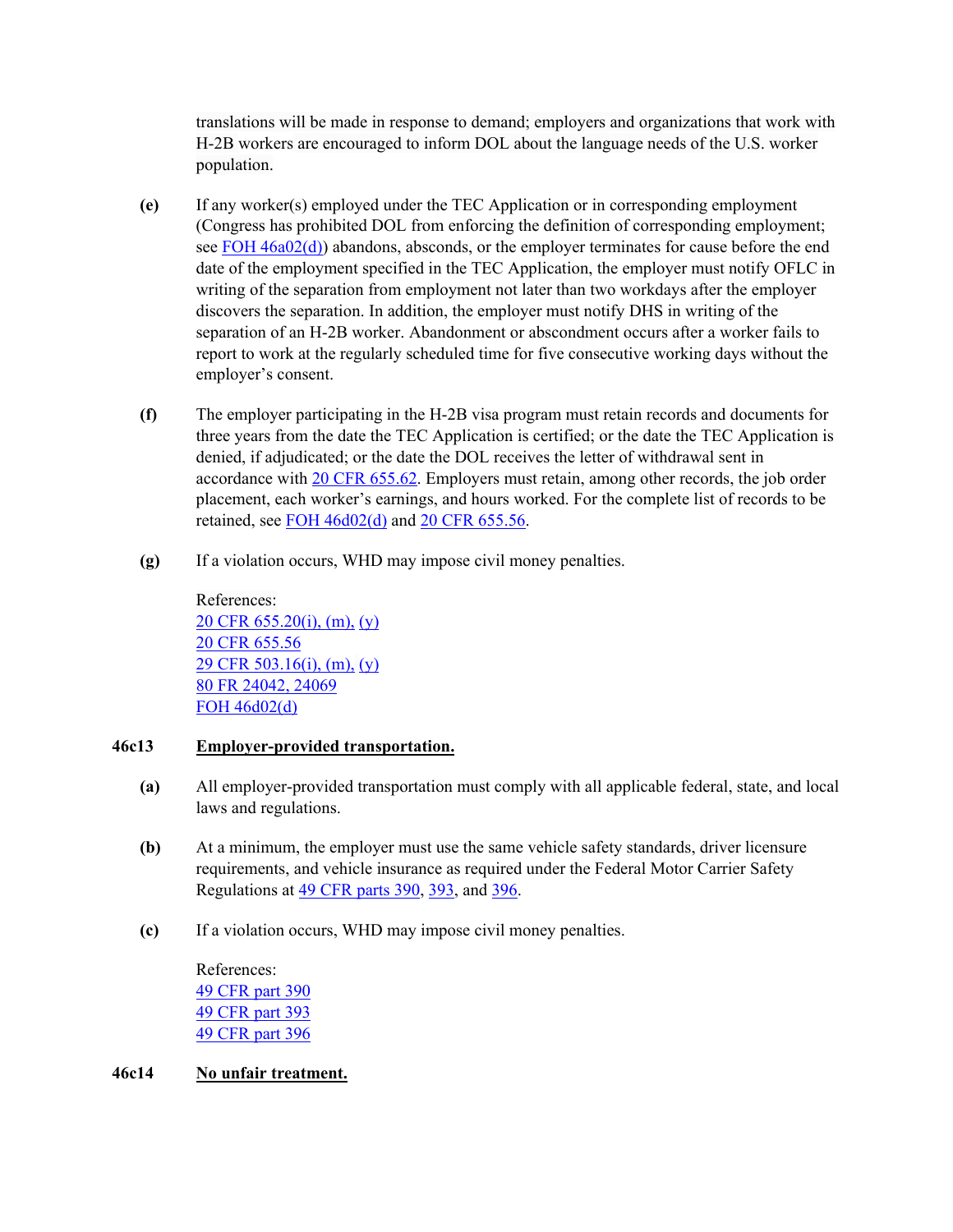- **(a)** The employer (or any person the employer directs) may not intimidate, threaten, restrain, coerce, blacklist, discharge, or in any manner discriminate against any person who has engaged in any of the following actions in relation to protections under the H-2B visa program or INA:
	- (1) Filed any complaint, which includes actions a person may take to participate in or cooperate with a WHD investigation, such as speaking to a Wage & Hour investigator;
	- (2) Instituted, caused to be instituted, testified in, or is about to testify in any proceeding;
	- (3) Consulted with a worker's center, community organization, labor union, attorney, or legal assistance program;
	- (4) Exercised or asserted, on behalf of itself or others, any right or protection.
- **(b)** The employer may not take those prohibited actions against "any person." An employment relationship is not required.
- **(c)** If a violation occurs, WHD may compute make-whole relief for any person who has been discriminated against; impose civil money penalties; debar employers and/or agents or attorneys from participation in the program; and recommend to ETA/OFLC that existing certifications be revoked

References: [20 CFR 655.20\(n\)](https://ecfr.federalregister.gov/current/title-20/chapter-V/part-655/subpart-A/subject-group-ECFR336f15c59465a9a/section-655.20) [29 CFR 503.16\(n\)](https://ecfr.federalregister.gov/current/title-29/subtitle-B/chapter-V/subchapter-A/part-503/subpart-B/section-503.16) 

# <span id="page-30-0"></span>**46c15 Compliance with other laws.**

- **(a)** During the employment period specified on the TEC Application, the employer must comply with all applicable federal, state, and local employment-related laws and regulations, including health and safety laws. This includes 18 U.S.C. 1592(a), which prohibits employers, the employer's agents, or their attorneys from knowingly holding, destroying, or confiscating workers' passports, visas, or other immigration documents. An employer must comply with any applicable federal, state, and local laws requiring premium pay for overtime hours worked. Federal, state, and local laws may vary by the hours threshold at which overtime will be paid, the rate at which overtime will be paid, employer coverage, and employee eligibility for overtime. Where multiple overtime laws apply, the employer must comply with the law that provides the greatest benefit to the employee.
- **(b)** Where the FLSA overtime requirement applies, the employer must pay 1½ times the worker's regular rate of pay for all hours worked in excess of 40 per week. The H-2B worker's regular rate of pay can be no less than the required (or offered, if appropriate) wage.
- **(c)** If a violation occurs, WHD may recover unpaid wages for H-2B workers, recruited workers, or corresponding workers; impose civil money penalties; debar employers and/or agents or attorneys from participation in the program; and recommend to ETA/OFLC that existing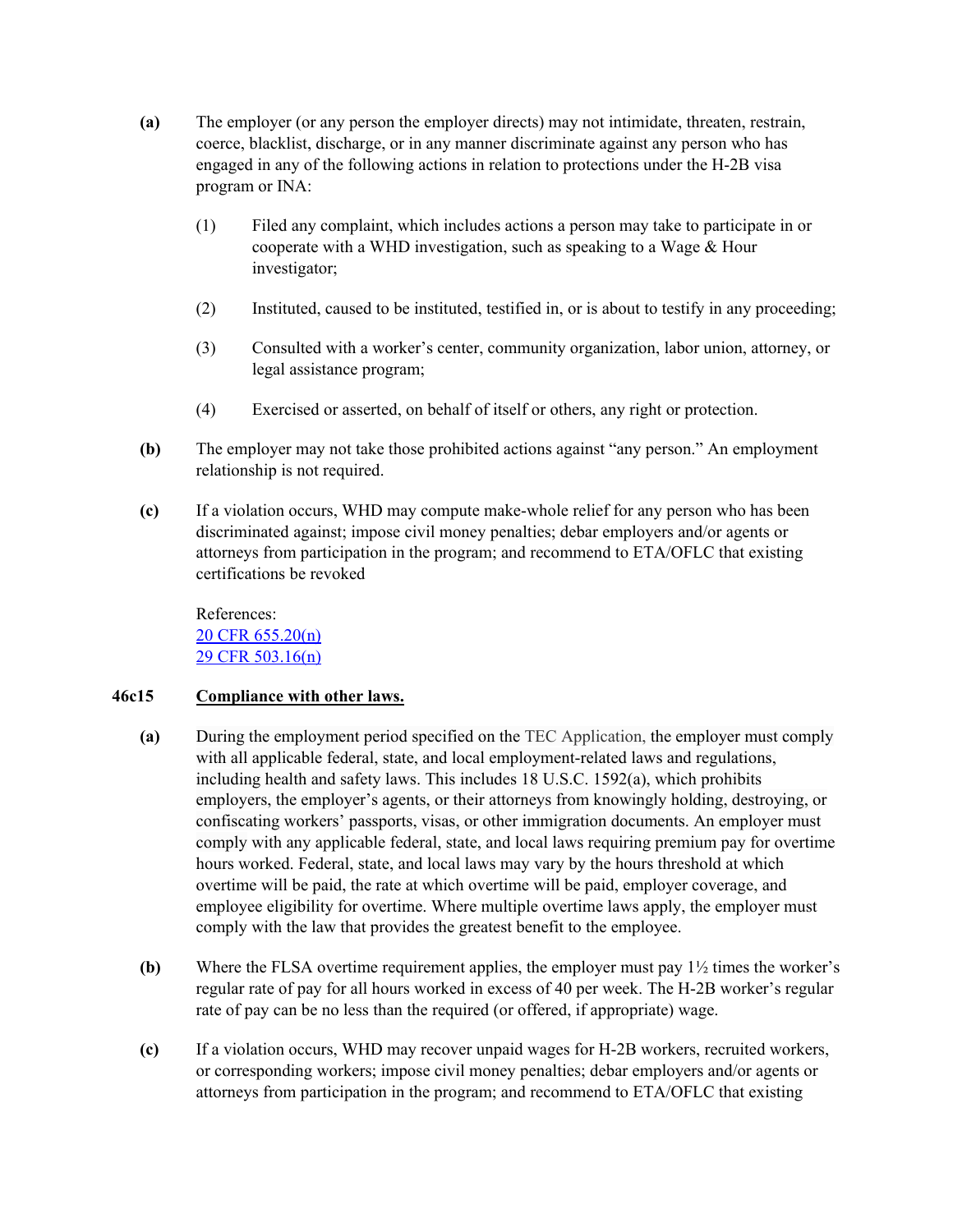certifications be revoked. (Congress has prohibited DOL from enforcing the definition of corresponding employment; see [FOH 46a02\(d\)\)](#page-2-0).

References: [20 CFR 655.20\(z\)](https://www.ecfr.gov/current/title-20/chapter-V/part-655/subpart-A/subject-group-ECFRae36799c508ea0f/section-655.20#p-655.20(z)) [29 CFR 503.16\(z\)](https://www.ecfr.gov/current/title-29/subtitle-B/chapter-V/subchapter-A/part-503/subpart-B/section-503.16#p-503.16(z))  [Field Assistance Bulletin No. 2021-3](https://www.dol.gov/sites/dolgov/files/WHD/legacy/files/fab_2021_3.pdf)

#### <span id="page-31-0"></span>**46d ENFORCEMENT PROCESS**

#### <span id="page-31-1"></span>**46d00 WHD's authority.**

Under INA section 214(c)(14)(B), the Secretary of Homeland Security has delegated to the Secretary of Labor its authority to perform investigative and enforcement functions in the H-2B visa program. The Secretary, in turn, has delegated that authority to WHD. WHD may investigate to determine compliance with obligations under INA section 214(c), [20 CFR](https://www.ecfr.gov/current/title-20/chapter-V/part-655/subpart-A/subject-group-ECFRae36799c508ea0f/section-655.20) 655 [subpart A,](https://www.ecfr.gov/current/title-20/chapter-V/part-655/subpart-A/subject-group-ECFRae36799c508ea0f/section-655.20) or  $29$  CFR part  $503$ , in response to a complaint or otherwise, as may be appropriate. In connection with such an investigation, WHD may enter and inspect any premises, land, property, worksite, vehicles, structure, facility, place, and records (and transcribe, photograph, scan, video record, photocopy, or use any other means to record the content of the records or preserve images of places or objects), question any person, or gather any information, in whatever form, as may be appropriate.

Whenever the WHD Administrator determines there has been a violation or violations of the applicable program requirements and obligations, WHD is authorized to recover unpaid wages for workers. WHD may also impose civil money penalties; debar employers who commit certain violations from participation in the H-2B visa program; debar agents or attorneys who commit certain violations or participate in the employer's violations; recommend to ETA/OFLC that existing certifications be revoked; and seek reinstatement of improperly laid off or displaced U.S. workers.

References: 8 U.S.C. 1184(c)(14)(B) [20 CFR 655 subpart A](https://ecfr.federalregister.gov/current/title-20/chapter-V/part-655) [29 CFR 503.7](https://ecfr.federalregister.gov/current/title-29/subtitle-B/chapter-V/subchapter-A/part-503/subpart-A/section-503.7) [29 CFR 503 subpart B](https://www.ecfr.gov/current/title-29/subtitle-B/chapter-V/subchapter-A/part-503#subpart-B)

### <span id="page-31-2"></span>**46d01 Types of violations.**

- **(a)** A violation exists when there has been a:
	- (1) Willful misrepresentation of a material fact on the H-2B Registration, PWD Application, TEC Application, or H-2B Petition;
	- (2) Substantial failure to meet a term or condition of the H-2B Registration, PWD Application, TEC Application, or H-2B Petition. A substantial failure is a willful failure to comply that constitutes a significant deviation from the terms and conditions of such documents; or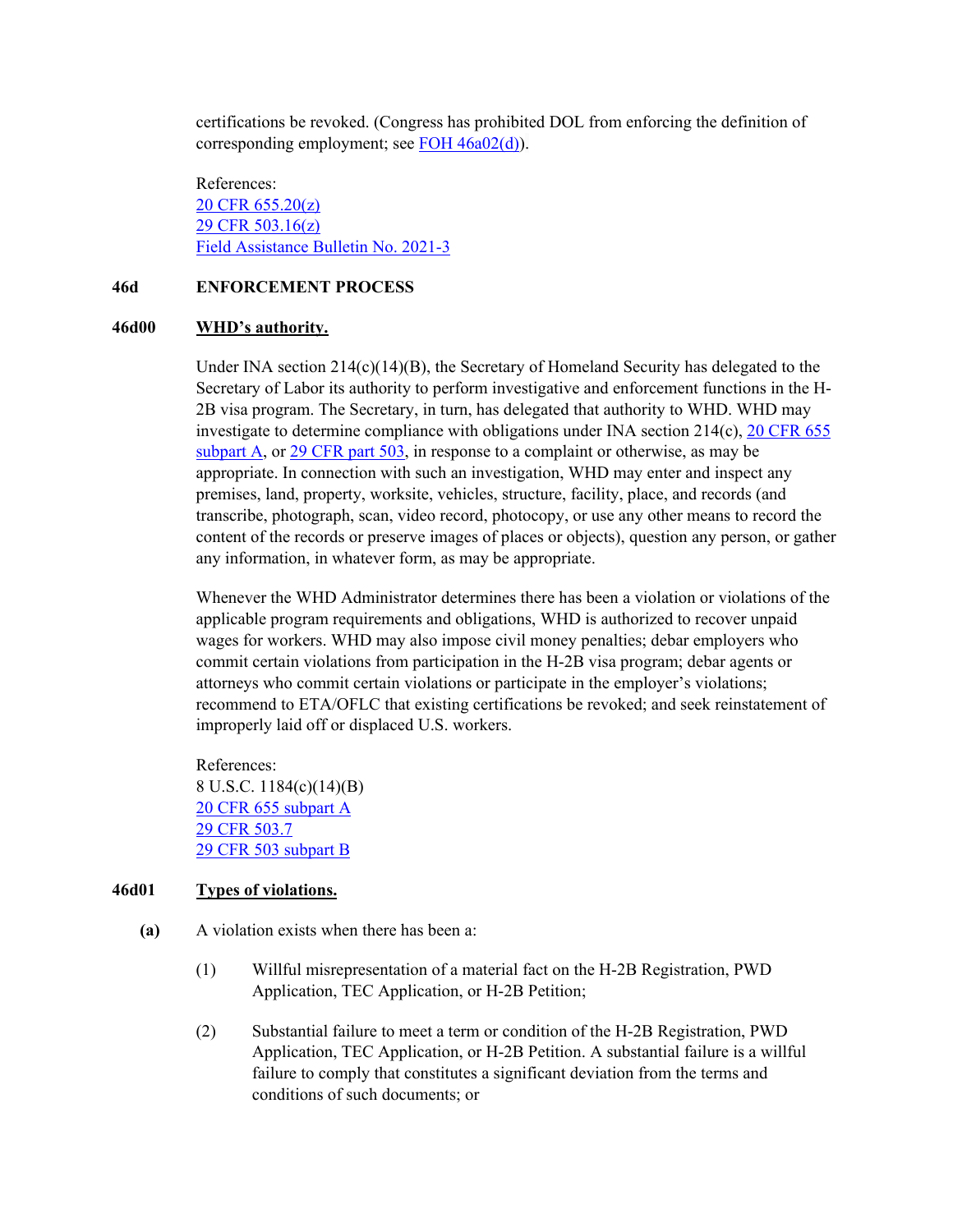- (3) Willful misrepresentation of a material fact to the Department of State during the H-2B visa application process.
- **(b)** A willful misrepresentation of a material fact or a willful failure to meet the required terms and conditions occurs when the employer, attorney, or agent:
	- (1) knows its statement is false or that its conduct is a violation, or
	- (2) shows reckless disregard for the truthfulness of its representation or for whether its conduct satisfies the required conditions.
- **(c)** Whether a violation is a significant deviation from the terms and conditions of the H-2B Registration, PWD Application, TEC Application, or H-2B Petition, depends on factors that include, but are not limited to:
	- (1) Previous history of violation(s) under the H-2B visa program;
	- (2) The number of workers affected by the violation(s);
	- (3) The gravity of the violation(s);
	- (4) The extent to which the violator achieved a financial gain due to the violation(s), or the potential financial loss or potential injury to the worker(s); and
	- (5) Whether U.S. workers have been harmed by the violation.
- **(d)** The H-2B requirements begin to apply on the date the employer's TEC Application is accepted. By submitting the approved H-2B Registration, PWD Application, the employer's survey attestation (Form ETA-9165), Appendix B of the Application for Temporary Employment Certification, and H-2B Petition, the employer represents that the statements on the forms are accurate and that it knows and accepts the obligations of the program.

References: [29 CFR 503.19](https://ecfr.federalregister.gov/current/title-29/subtitle-B/chapter-V/subchapter-A/part-503/subpart-B/section-503.19)

## <span id="page-32-0"></span>**46d02 Employer cooperation.**

**(a)** An employer must cooperate with any DOL employee who is exercising or attempting to exercise DOL's authority to enforce the H-2B regulations.

References: 8 U.S.C. 1184(c)(14)(B) [29 CFR 503.16\(bb\)](https://ecfr.federalregister.gov/current/title-29/subtitle-B/chapter-V/subchapter-A/part-503/subpart-B/section-503.16#p-503.16(bb)) [20 CFR 655.20\(bb\)](https://www.ecfr.gov/current/title-20/chapter-V/part-655/subpart-A/subject-group-ECFRae36799c508ea0f/section-655.20#p-655.20(bb))

**(b)** Within 72 hours of a request by WHD, an employer must make available the documents and records required under 20 CFR [655 subpart A,](https://www.ecfr.gov/current/title-20/chapter-V/part-655/subpart-A/subject-group-ECFRae36799c508ea0f/section-655.20) and under [29 CFR 503.17](https://www.ecfr.gov/current/title-29/subtitle-B/chapter-V/subchapter-A/part-503/subpart-B/section-503.17) for copying, transcription, or inspection.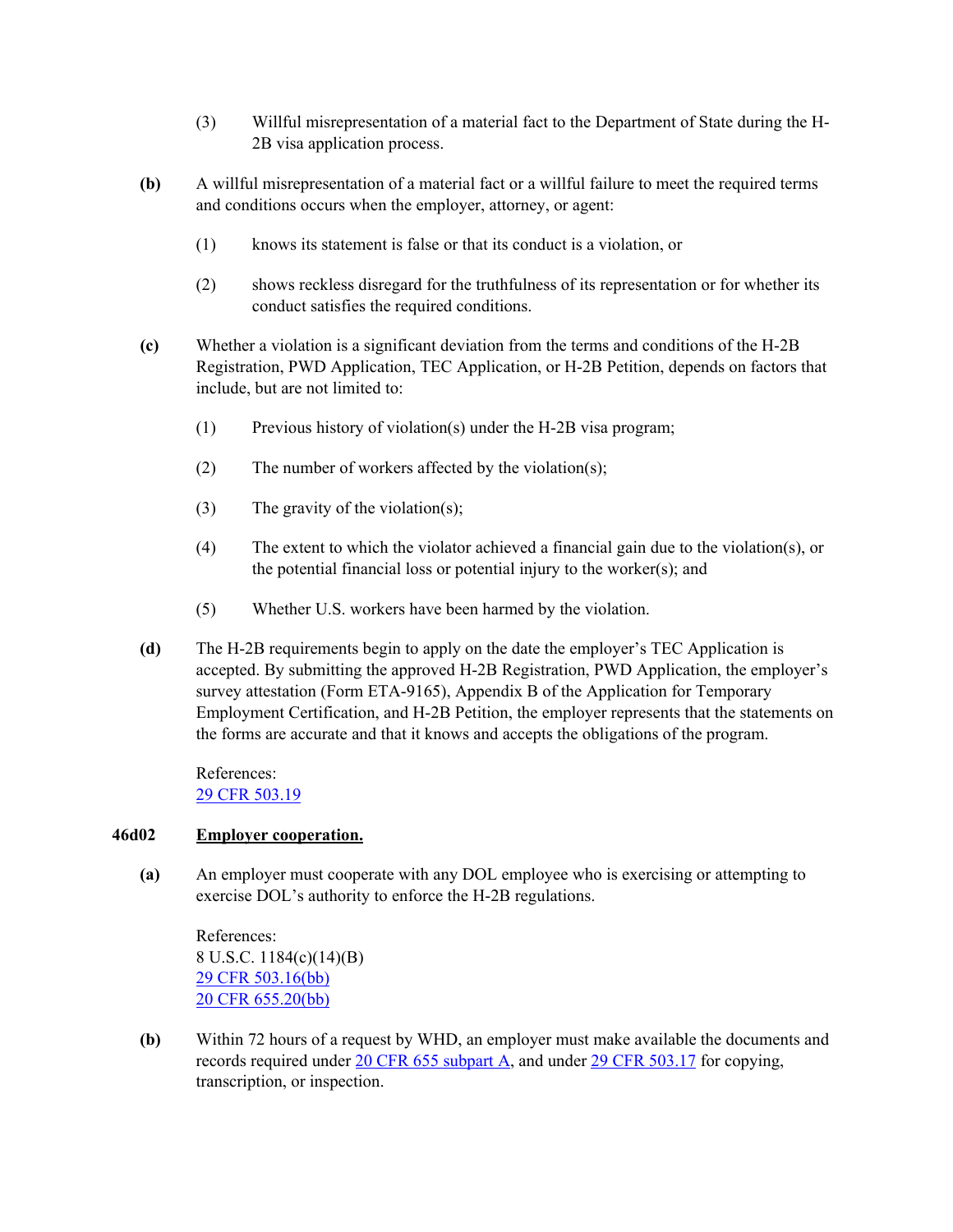## References: [29 CFR 503.17\(d\)](https://ecfr.federalregister.gov/current/title-29/subtitle-B/chapter-V/subchapter-A/part-503/subpart-B/section-503.17)

**(c)** An employer participating in the H-2B visa program must retain records and documents for three years from the certification date of the TEC Application; from the adjudication date, if the TEC Application is denied; or the day DOL receives the letter of withdrawal sent in accordance with [20 CFR 655.62.](https://www.ecfr.gov/current/title-20/chapter-V/part-655/subpart-A/subject-group-ECFR48f8202e8fd4db2/section-655.62)

References: [20 CFR 655.62](https://ecfr.federalregister.gov/current/title-20/chapter-V/part-655/subpart-A/subject-group-ECFR880ee291a870785/section-655.62) 29 [CFR 503.17\(b\)](https://ecfr.federalregister.gov/current/title-29/subtitle-B/chapter-V/subchapter-A/part-503/subpart-B/section-503.17)

- **(d)** All employers filing a TEC Application must retain the following documents and records and must make them available for an audit or investigation:
	- (1) Documents and records not previously submitted during the registration process that substantiate temporary need.
	- (2) Proof of recruitment efforts, including a copy of the job order, posting of the job opportunity, advertisements, and contact with former U.S. workers, bargaining representatives, and community-based organizations, as well as any additional recruitment efforts that the certifying official may require, if applicable.
	- (3) Documents supporting the recruitment report, such as evidence demonstrating that the requirement to contact former U.S. workers did not apply.
	- (4) The final recruitment report and any supporting resumes and contact information.
	- (5) Records of each worker's earnings, hours offered and worked, and other information as specified in [29 CFR 503.16\(i\)](https://www.ecfr.gov/current/title-29/subtitle-B/chapter-V/subchapter-A/part-503/subpart-B/section-503.16#p-503.16(i)).
	- (6) If appropriate, records of reimbursement of transportation and subsistence costs incurred by the workers, as specified in 29 CFR [503.16\(j\).](https://www.ecfr.gov/current/title-29/subtitle-B/chapter-V/subchapter-A/part-503/subpart-B/section-503.16#p-503.16(j))
	- (7) Evidence of contact with U.S. workers who applied for the job opportunity in the TEC Application, including documents demonstrating that any rejections of U.S. workers were for lawful, job-related reasons, as specified in [29 CFR 503.16\(r\)](https://www.ecfr.gov/current/title-29/subtitle-B/chapter-V/subchapter-A/part-503/subpart-B/section-503.16#p-503.16(r)).
	- (8) Evidence of contact with any former U.S. worker in the occupation and the area of intended employment, including documents demonstrating that the U.S. worker had been offered the job opportunity, and that the U.S. worker either refused the job opportunity or was rejected only for lawful, job-related reasons, as specified in [29](https://www.ecfr.gov/current/title-29/subtitle-B/chapter-V/subchapter-A/part-503/subpart-B/section-503.16#p-503.16(r))  [CFR 503.16\(r\)](https://www.ecfr.gov/current/title-29/subtitle-B/chapter-V/subchapter-A/part-503/subpart-B/section-503.16#p-503.16(r)).
	- (9) The written contracts with agents or recruiters and the list of the identities and locations of persons hired by or working for the agent or recruiter and these entities' agents or employees, as specified in [20 CFR 655.8](https://www.ecfr.gov/current/title-20/chapter-V/part-655/subpart-A/section-655.8)[–655.9.](https://www.ecfr.gov/current/title-20/chapter-V/part-655/subpart-A/section-655.9)